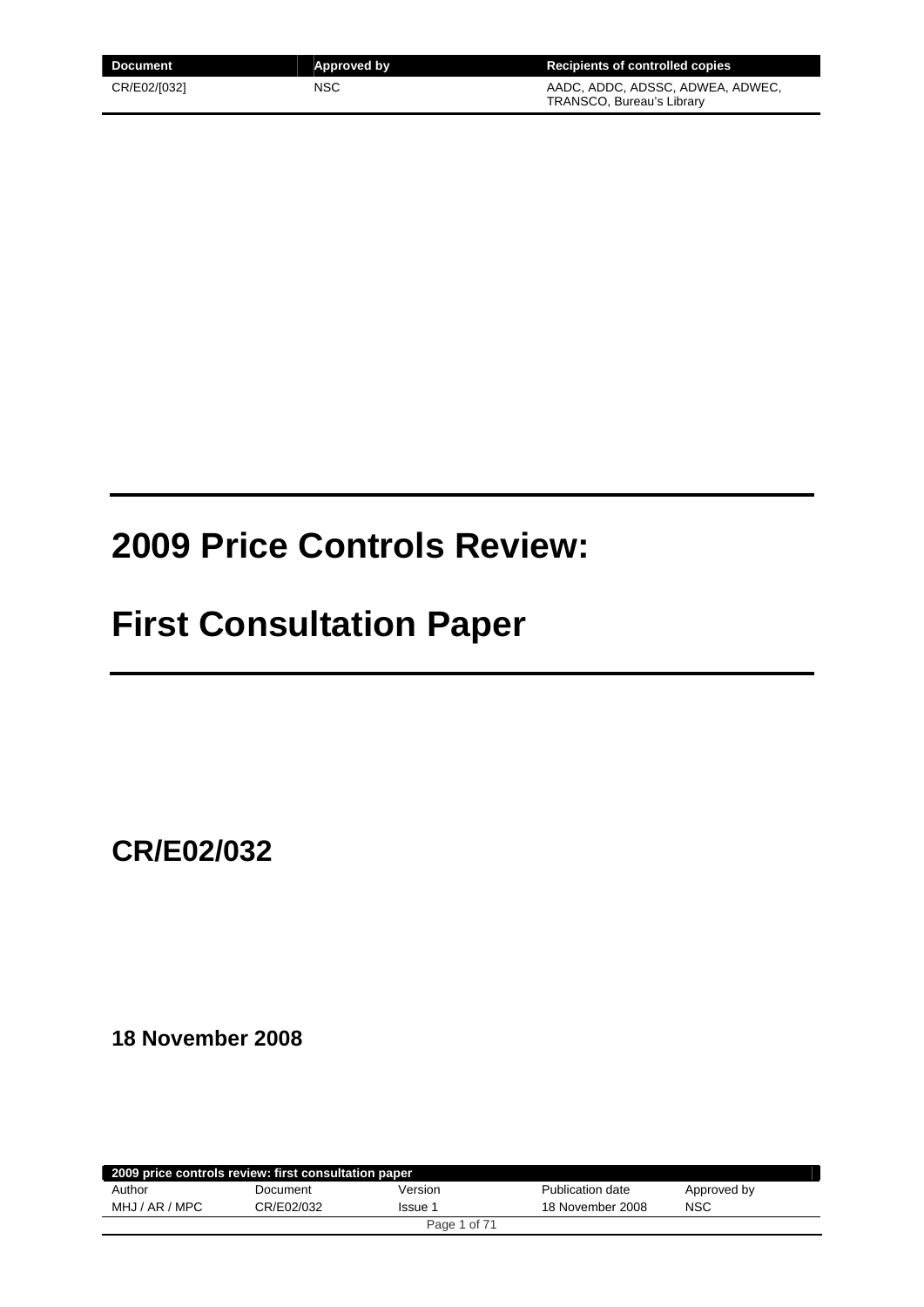# **Contents**

| 1. |  |
|----|--|
|    |  |
|    |  |
|    |  |
|    |  |
|    |  |
|    |  |
|    |  |
| 2. |  |
|    |  |
|    |  |
|    |  |
|    |  |
|    |  |
| 3. |  |
|    |  |
|    |  |
|    |  |
|    |  |
|    |  |
|    |  |
|    |  |
|    |  |
|    |  |
|    |  |
| 4. |  |
|    |  |
|    |  |
|    |  |
|    |  |
|    |  |

| 2009 price controls review: first consultation paper |            |              |                  |             |
|------------------------------------------------------|------------|--------------|------------------|-------------|
| Author                                               | Document   | Version      | Publication date | Approved by |
| MHJ / AR / MPC                                       | CR/E02/032 | Issue 1      | 18 November 2008 | <b>NSC</b>  |
|                                                      |            | Page 2 of 71 |                  |             |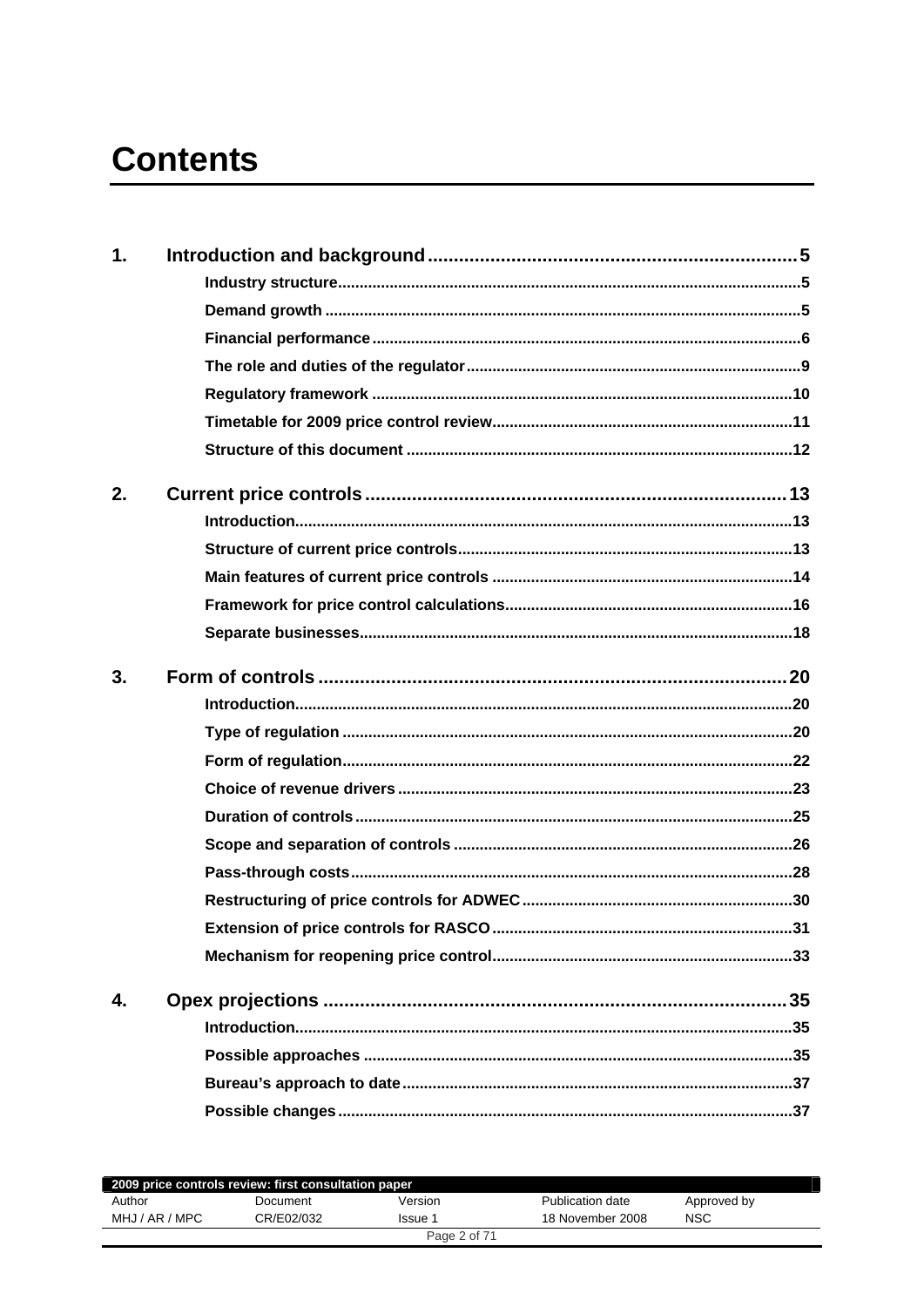| 5. |  |
|----|--|
|    |  |
|    |  |
|    |  |
|    |  |
|    |  |
| 6. |  |
|    |  |
|    |  |
|    |  |
| 7. |  |
|    |  |
|    |  |
|    |  |
|    |  |
| 8. |  |
|    |  |
|    |  |
|    |  |
|    |  |
|    |  |
|    |  |

|                | 2009 price controls review: first consultation paper |              |                  |             |
|----------------|------------------------------------------------------|--------------|------------------|-------------|
| Author         | Document                                             | Version      | Publication date | Approved by |
| MHJ / AR / MPC | CR/E02/032                                           | Issue 1      | 18 November 2008 | <b>NSC</b>  |
|                |                                                      | Page 3 of 71 |                  |             |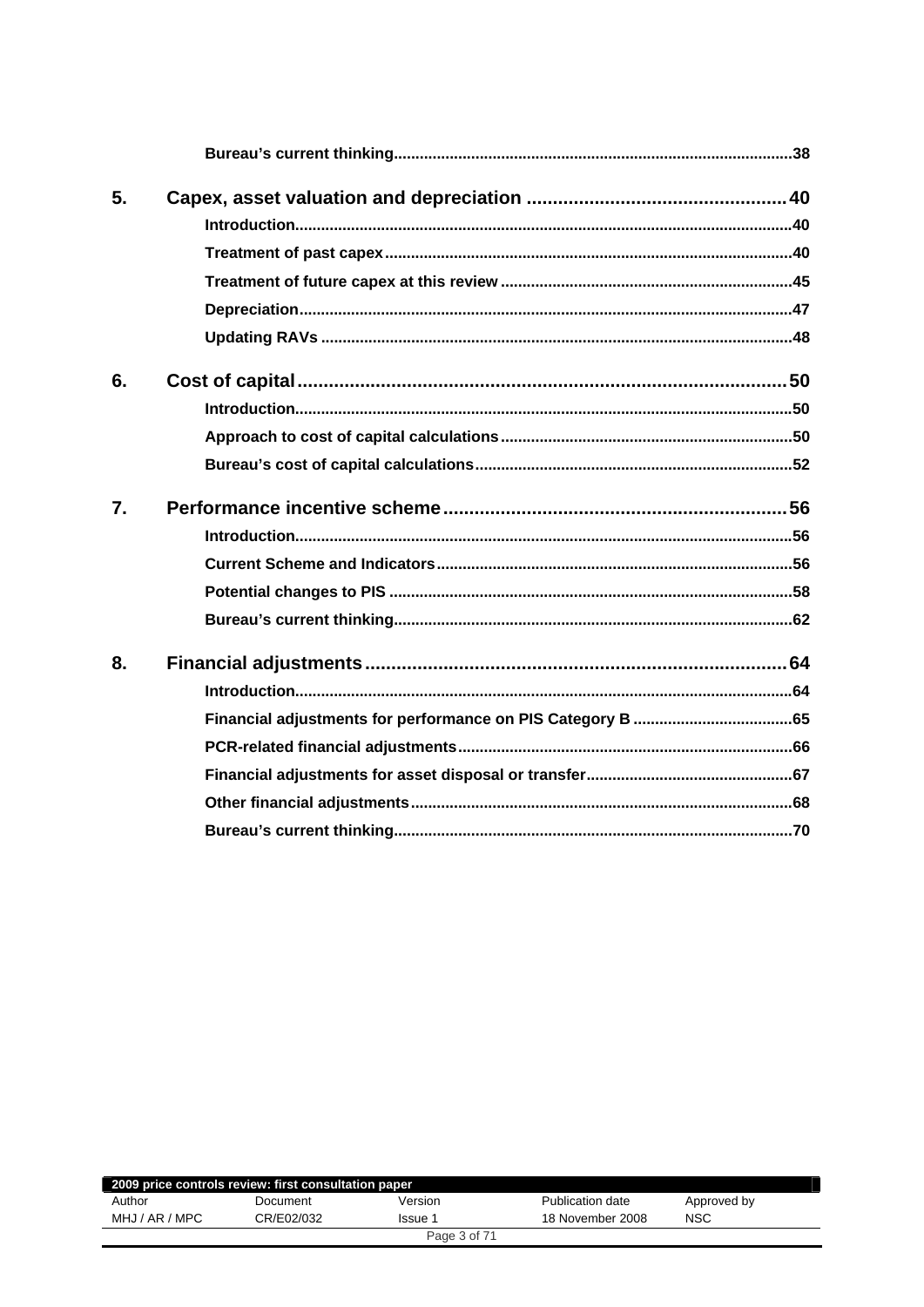# *Foreword*

- 1. This document marks the commencement of the periodic review by the Regulation and Supervision Bureau (the "Bureau") of the price controls that apply to the following water, wastewater and electricity companies in the Emirate of Abu Dhabi:
	- (a) Al Ain Distribution Company (AADC);
	- (b) Abu Dhabi Distribution Company (ADDC);
	- (c) Abu Dhabi Sewerage Services Company (ADSSC);
	- (d) Abu Dhabi Water and Electricity Company (ADWEC);
	- (e) Abu Dhabi Company for Servicing Remote Areas (RASCO); and
	- (f) Abu Dhabi Transmission and Despatch Company (TRANSCO).
- 2. The present price controls for these companies are due to expire on 31 December 2009. New price controls (to be termed the "fourth price controls" or "PC4") are therefore required to be set to take effect from 1 January 2010. This first consultation paper sets out the issues which need to be considered in setting the PC4 controls and on which the views of respondents are sought. As discussed in the paper, the Bureau intends to extend the existing price controls for RASCO, and to subject ADWEC to a different control cycle and structure. The paper therefore focuses more on network companies.
- 3. Written responses to the issues raised in this paper should be sent by **5 January 2009** to:

Mark Clifton Director of Economic Regulation Regulation and Supervision Bureau PO Box 32800, Abu Dhabi Fax: 02-6424217 Email: [mpclifton@rsb.gov.ae](mailto:mpclifton@rsb.gov.ae)

4. The Bureau proposes to make responses to the consultation exercise publicly available.

# **NICK CARTER**

# **DIRECTOR GENERAL**

| 2009 price controls review: first consultation paper |            |              |                  |             |  |
|------------------------------------------------------|------------|--------------|------------------|-------------|--|
| Author                                               | Document   | Version      | Publication date | Approved by |  |
| MHJ / AR / MPC                                       | CR/E02/032 | Issue 1      | 18 November 2008 | <b>NSC</b>  |  |
|                                                      |            | Page 4 of 71 |                  |             |  |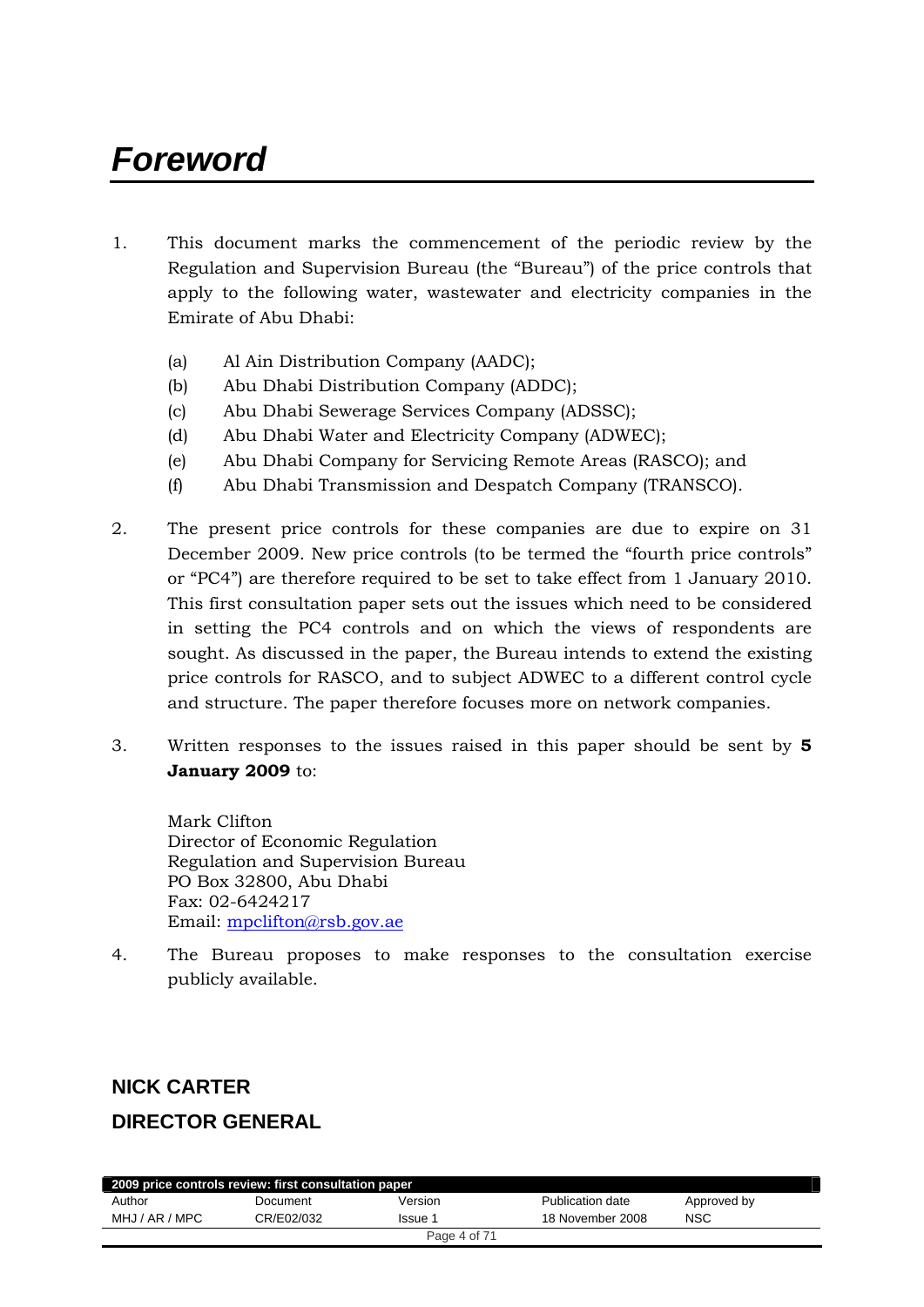# <span id="page-4-0"></span>**Industry structure**

- 1.1 The water and electricity sector in the Emirate of Abu Dhabi is characterised by the single-buyer structure whereby ADWEC purchases water and electricity from a number of production companies, both inside and outside the Emirate of Abu Dhabi, under the terms of long-term Power and Water Purchase Agreements (PWPAs). This water and electricity is then sold by ADWEC to AADC and ADDC at Bulk Supply Tariffs (BSTs) and to certain utilities outside the Emirate. ADWEC also procures natural gas for the production companies.
- 1.2 In addition to purchases from ADWEC, AADC and ADDC purchase water and electricity from RASCO's smaller production plants in remote areas. They also pay transmission charges to TRANSCO for connection and use of its transmission systems.
- 1.3 AADC and ADDC receive revenue from the sale of water and electricity to their customers and subsidy from the Abu Dhabi government. With the exception of some large customers in the Emirate and outside utilities, water and electricity tariffs in the Emirate are subsidised. The sector had a total turnover of about AED 10 billion in 2007.
- 1.4 In the wastewater sector, ADSSC took over ownership, management and operations of the sewerage system from the Abu Dhabi and Al Ain Municipalities in mid 2005 and now provides sewerage services in the Emirate of Abu Dhabi. With no sewerage customer tariffs, the entire cost of sewerage services (currently about AED 1 billion per annum) is required to be subsidised by the government.
- 1.5 At present, all the wastewater treatment capacities are wholly-owned by ADSSC. However, four new large private wastewater treatment plants in Abu Dhabi and Al Ain are planned to be developed in the next few years.

# **Demand growth**

1.6 The water and electricity sector presently serves a population of about 1.5 million in the Emirate of Abu Dhabi. It has seen significant demand growth since its restructuring in 1999 and especially in recent years. Demands are

|                | 2009 price controls review: first consultation paper |              |                  |             |
|----------------|------------------------------------------------------|--------------|------------------|-------------|
| Author         | Document                                             | Version      | Publication date | Approved by |
| MHJ / AR / MPC | CR/E02/032                                           | lssue 1      | 18 November 2008 | NSC         |
|                |                                                      | Page 5 of 71 |                  |             |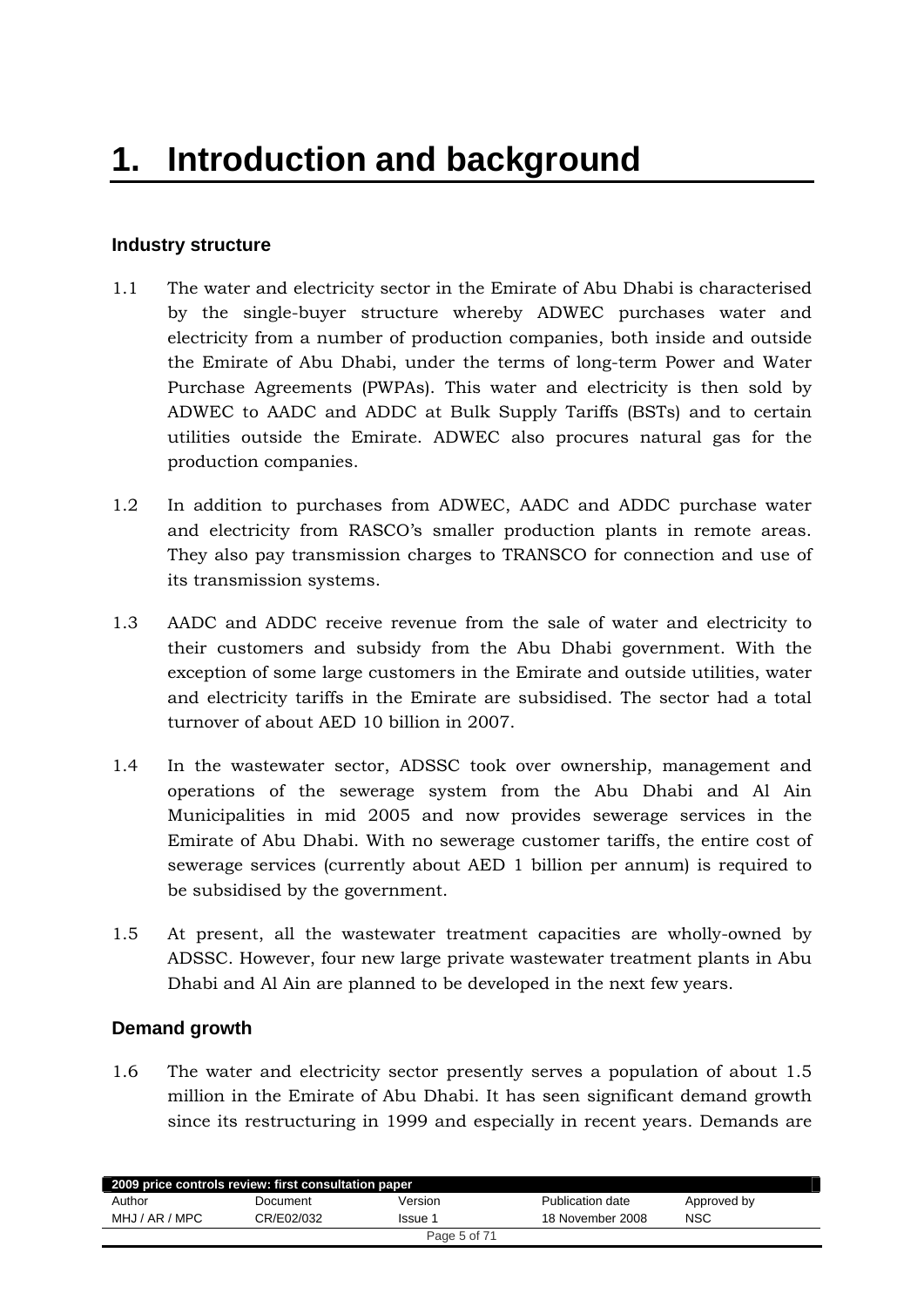<span id="page-5-0"></span>expected to continue to rise in future years particularly due to significant real estate developments in the Emirate.

- 1.7 At present, electricity generation and water desalination capacities are approximately 9,069 MW and 651 MIGD, respectively. These are expected to increase to about 15,729 MW and 969 MIGD by 2015.
- 1.8 The peak electricity demand in the Emirate increased from 2,868 MW in 1998 to 5,286 MW in 2007 – an average annual increase of 7%. Over the same period, the peak water supply increased from 207 MIGD to 559 MIGD – an average annual increase of 11.7%. In addition, there have been supplies of water and electricity to other Emirates in recent years.
- 1.9 Peak demands in the Emirate are forecast by ADWEC to increase to 14,946 MW and 934 MIGD by 2015, or by 14% a year and 6.6% a year, respectively.
- 1.10 There are currently around 313,200 electricity customers and 231,800 water customers in the Emirate of Abu Dhabi. Over 70% of these customers are served by ADDC and the remainder by AADC. Electricity and water demands are split between ADDC and AADC in similar proportions.
- 1.11 ADSSC is also forecast to see significant increase in demand for its sewerage services in future years. For its sewerage system, the average daily flow increased from 431.6 million litres per day (Ml/d) in 2005 to 524.4 Ml/d in 2007 – an increase by about 10.2% per annum. This is expected by ADSSC to increase to 861.5 Ml/d by 2013 or by 8.6% a year. There are plans to expand both network and treatment capacities to cater for this anticipated increase.

# **Financial performance**

1.12 Costs and incomes of the sector companies have also increased over the years, due to the demand growth and changes in price level over time in the economy as a whole.

# *Total costs*

1.13 As shown in **Figure 1.1** below, the total annual cost or turnover of the water and electricity sector has increased, in nominal terms, from AED 3.8 billion per annum in 1999 to about AED 10 billion per annum in 2007 – an average increase of 13% per annum over 8 years.

|                | 2009 price controls review: first consultation paper |              |                  |             |
|----------------|------------------------------------------------------|--------------|------------------|-------------|
| Author         | Document                                             | Version      | Publication date | Approved by |
| MHJ / AR / MPC | CR/E02/032                                           | Issue 1      | 18 November 2008 | <b>NSC</b>  |
|                |                                                      | Page 6 of 71 |                  |             |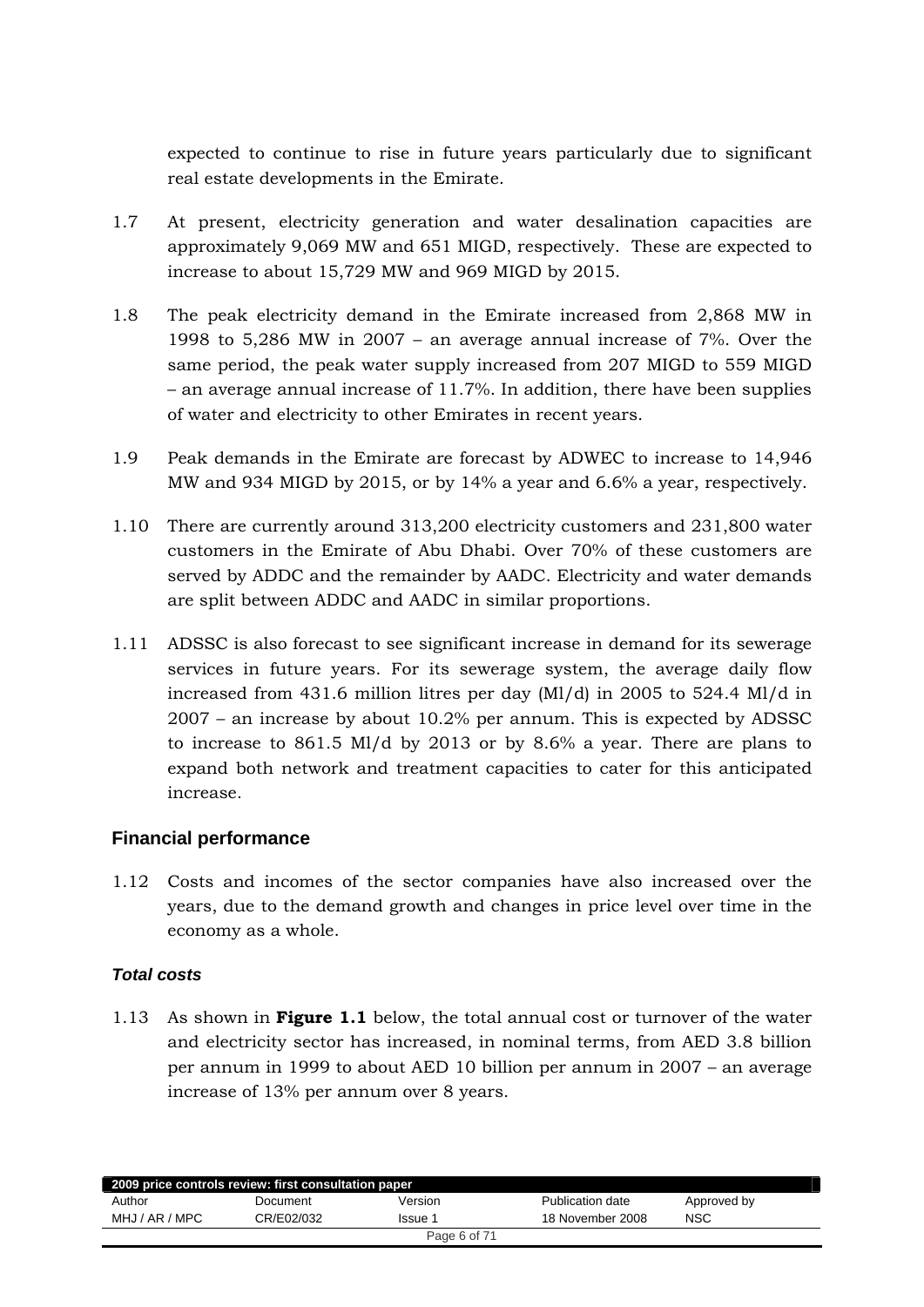- 1.14 The share of production costs has gradually been increasing over time and now accounts for 63% of total sector costs. At present, transmission costs (of TRANSCO) and distribution and supply costs (of AADC and ADDC) make up 15% and 22% of total sector costs, respectively.
- 1.15 While electricity costs have historically exceeded those of water, the gap between water and electricity costs has been reducing. Currently, electricity and water account for 52% and 48% of total sector costs, respectively.



#### **Figure 1.1: Water and electricity sector costs**

Notes: These costs relate to only licensed activities (see Section 2 for description of licensed and un-licensed activities)

1.16 The sewerage sector cost (of ADSSC) is about AED 1 billion per year to date. However, this is also expected to increase due to the rapid demand growth expected in the future.

# *Operating Expenditure*

1.17 The total annual operating expenditure (opex) excluding depreciation for AADC, ADDC, ADWEC and TRANSCO increased from about AED 530 million in 1999 to AED 1,372 million in 2007 in nominal terms – an average increase of 12.6% per year. In 2007, electricity accounted for about 62% of such costs. The breakdown of these costs by company is shown in **Figure 1.2** below.

| 2009 price controls review: first consultation paper |            |              |                  |             |
|------------------------------------------------------|------------|--------------|------------------|-------------|
| Author                                               | Document   | Version      | Publication date | Approved by |
| MHJ / AR / MPC                                       | CR/E02/032 | Issue 1      | 18 November 2008 | <b>NSC</b>  |
|                                                      |            | Page 7 of 71 |                  |             |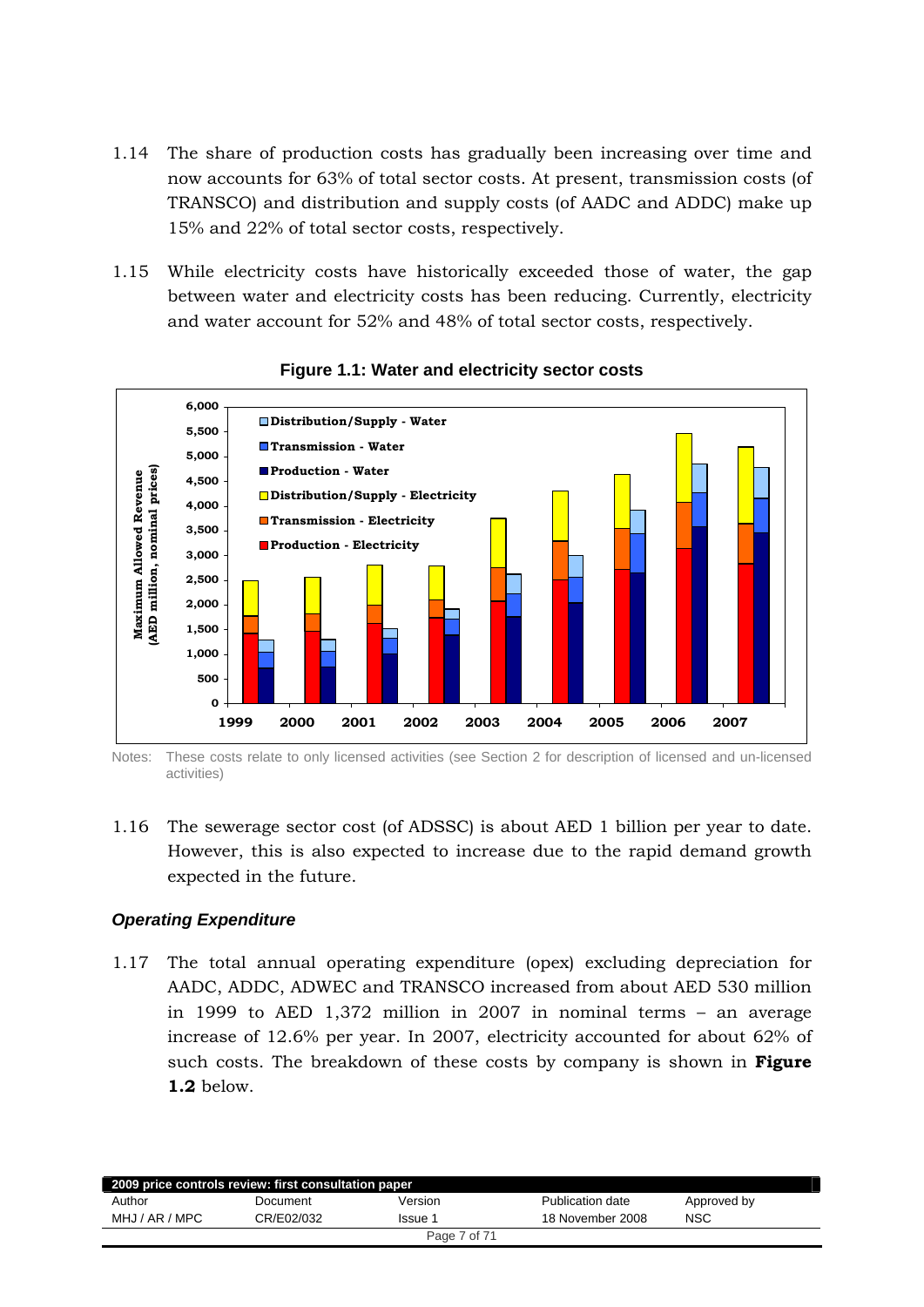

**Figure 1.2: Opex for water, wastewater and electricity sector by company** 

Notes: These costs exclude depreciation and relate to only licensed activities (see Section 2 for description of licensed and un-licensed activities). For ADSSC, opex for 2006 covers 18 months period from 1 July 2005 to 31 December 2006.

- 1.18 Staff costs contributed the most (61% in 2007) to the opex of these companies, followed by the cost of repair, maintenance and consumables used. The staff costs were about AED 345 million in 1999 and increased to AED 834 million in 2007 for water and electricity combined.
- 1.19 In 2007, ADSSC's opex stood at about AED 298 million, including staff costs of AED 104 million.

# *Capital Expenditure*

1.20 The total annual capital expenditure (capex) for AADC, ADDC and TRANSCO increased from about AED 1,183 million in 1999 to AED 5,396 million in 2007 in nominal terms – an average increase of 21% per year. In 2007, electricity accounted for about 79% of such capex. For ADSSC, capex was about AED 276 million in 2007. **Figure 1.3** shows the breakdown of annual capex by company.

|                | 2009 price controls review: first consultation paper |              |                  |             |
|----------------|------------------------------------------------------|--------------|------------------|-------------|
| Author         | Document                                             | Version      | Publication date | Approved by |
| MHJ / AR / MPC | CR/E02/032                                           | Issue 1      | 18 November 2008 | <b>NSC</b>  |
|                |                                                      | Page 8 of 71 |                  |             |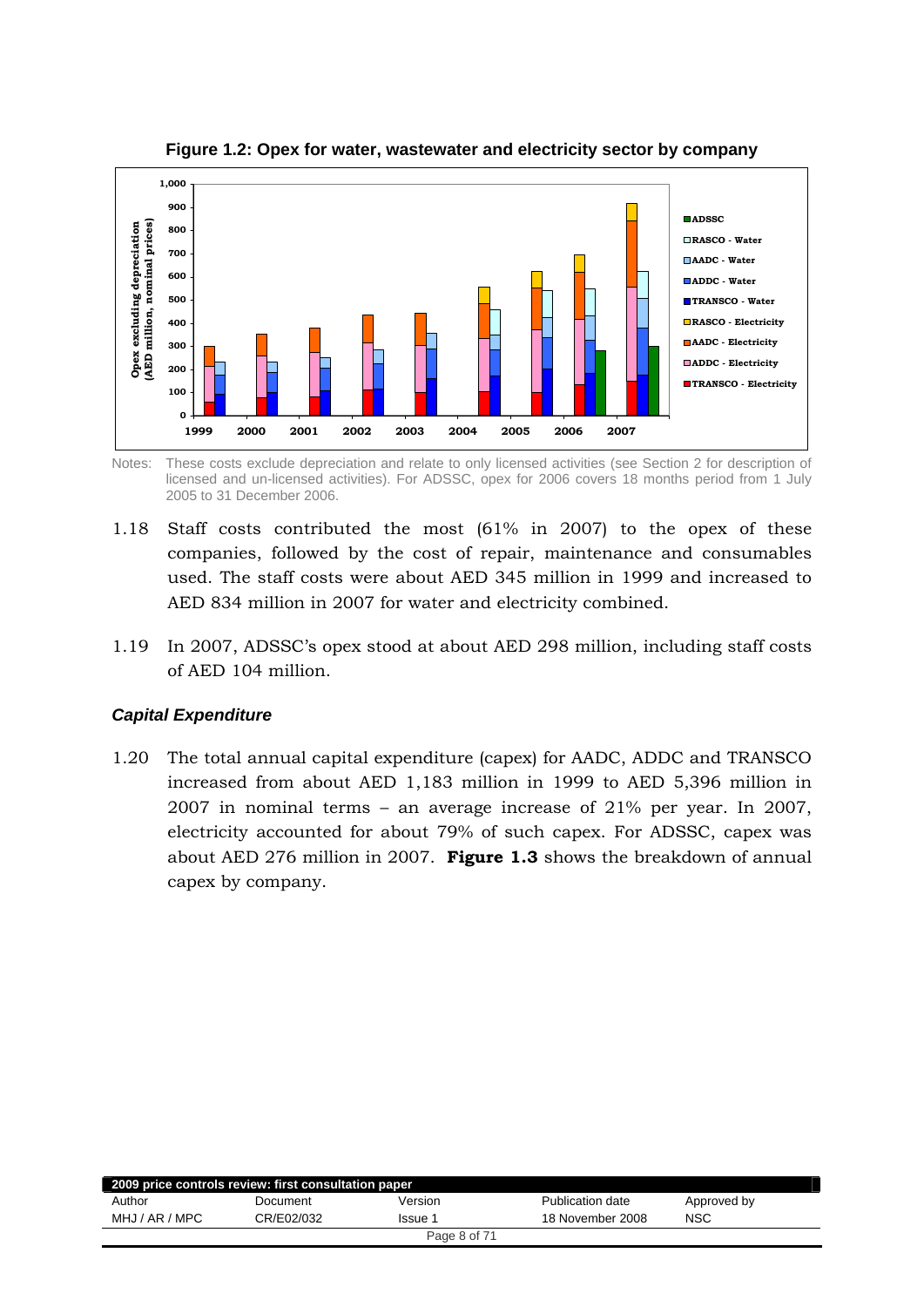<span id="page-8-0"></span>

**Figure 1.3: Capex for water, wastewater and electricity sector by company** 

Notes: These costs relate to only licensed activities (see Section 2 for description of licensed and un-licensed activities). For ADSSC, capex for 2006 covers 18 months period from 1 July 2005 to 31 December 2006. For 2005, water capex for TRANSCO is negative due to netting of various advances to contractors and prior-year adjustments.

# **The role and duties of the regulator**

- 1.21 Law No (2) of 1998 established the Bureau as the regulatory body for the water and electricity sector in the Emirate of Abu Dhabi and defined its duties, functions and powers. Law No (17) of 2005 extended these powers to include the sewerage services sector. Any entity wishing to undertake any of the defined "regulated activities" in the Emirate requires a licence from the Bureau. It is through the licence conditions that the Bureau is able to influence the conduct of sector companies.
- 1.22 The "primary duty" of the Bureau (Article 53 of Law No (2) of 1998) is "to ensure, so far as it is practicable for it to do so, the continued availability of potable water for human consumption and electricity for use in hospitals and centres for the disabled, aged and sick". Law No (17) of 2005 may be interpreted as implying a corresponding primary duty in respect of the essential provision of sewerage services.
- 1.23 The Bureau also has a number of "general duties" (Article 54 of Law No (2) of 1998), the most relevant of which in relation to the price control review is to "protect the interest of consumers ………as to the terms and conditions and price of supply (whether consumers are domestic, commercial or industrial)".
- 1.24 The Bureau also has a number of "general functions" (Article 55 of Law No (2) of 1998), including "the regulation of prices charged to consumers ………and the methods by which they are charged."

|                | 2009 price controls review: first consultation paper |              |                  |             |  |
|----------------|------------------------------------------------------|--------------|------------------|-------------|--|
| Author         | Document                                             | Version      | Publication date | Approved by |  |
| MHJ / AR / MPC | CR/E02/032                                           | lssue 1      | 18 November 2008 | NSC         |  |
|                |                                                      | Page 9 of 71 |                  |             |  |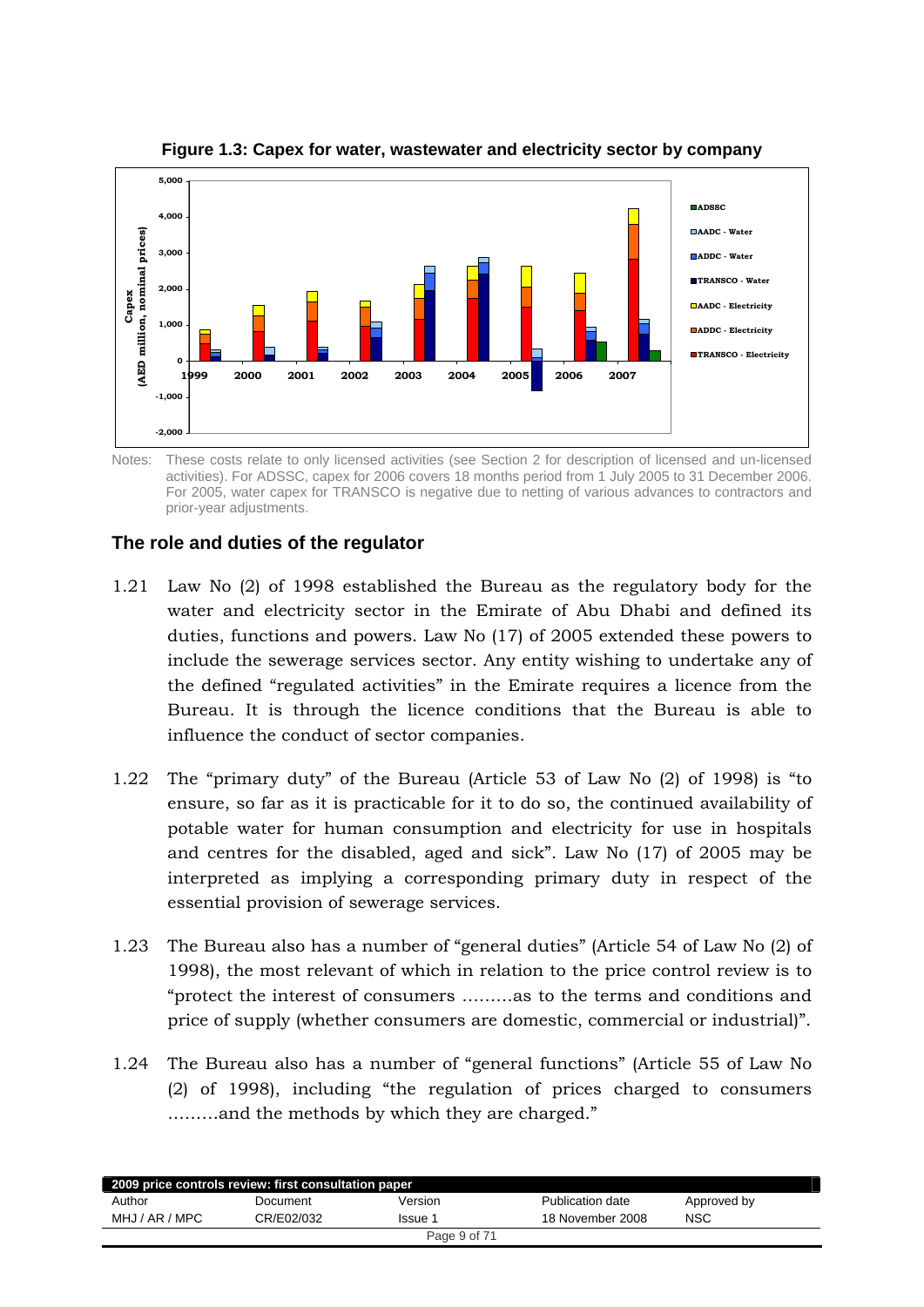<span id="page-9-0"></span>1.25 In carrying out its functions under the Law, the Bureau is under an obligation (Article 96 of Law No (2) of 1998) to act consistently, to minimise the regulatory burden on licensees, to take account of the financial position of licensees, and to give reasons for its decisions. Accountability is further reinforced by the fact that the Bureau's decisions can be challenged by licensees and ultimately made the subject of arbitration.

# **Regulatory framework**

- 1.26 Many companies in the sector have significant market power. At present, the only direct competition in the sector is the competition between bidders to build new generation and desalination plant (IWPPs) or to build new wastewater treatment plants. The Bureau has therefore established a regulatory framework to constrain the market power of the other companies.
- 1.27 All electricity and water purchasing costs are subject to regulation via an economic purchasing obligation under ADWEC's licence. ADWEC's purchase of fuel for the production companies is subject to a similar economic purchasing obligation. Further, a similar economic purchasing obligation applies under ADSSC's licence in respect of the payments to planned private wastewater treatment works.
- 1.28 Other than the competitive elements mentioned above, the remaining companies are monopolies in the Emirate, being the only providers of services in their respective geographic or business areas and hence are subject to price controls set by the Bureau:
	- (a) For **AADC**, **ADDC**, **ADWEC** and **TRANSCO**, the first price controls (PC1) were set in 1999 to run for three years starting from 1 January 1999 and were extended for a further year; that is, a control duration of four years (1999-2002). The second price controls (PC2) were set in 2002 to apply for three years (2003-2005), followed by the currently continuing third price controls (PC3) set in 2005 for four years (2006- 2009).
	- (b) Until 2003, some activities of **RASCO** were subject to tariffs approved by the Bureau. Following RASCO's restructuring in 2002 (when its distribution and supply businesses were transferred to AADC and ADDC), the Bureau introduced a set of price controls for RASCO's production activities (which are currently managed on its behalf by AADC and ADDC under management agreements). These price

| 2009 price controls review: first consultation paper |            |         |                  |             |  |  |
|------------------------------------------------------|------------|---------|------------------|-------------|--|--|
| Author                                               | Document   | Version | Publication date | Approved by |  |  |
| MHJ / AR / MPC                                       | CR/E02/032 | lssue 1 | 18 November 2008 | <b>NSC</b>  |  |  |
| Page 10 of 71                                        |            |         |                  |             |  |  |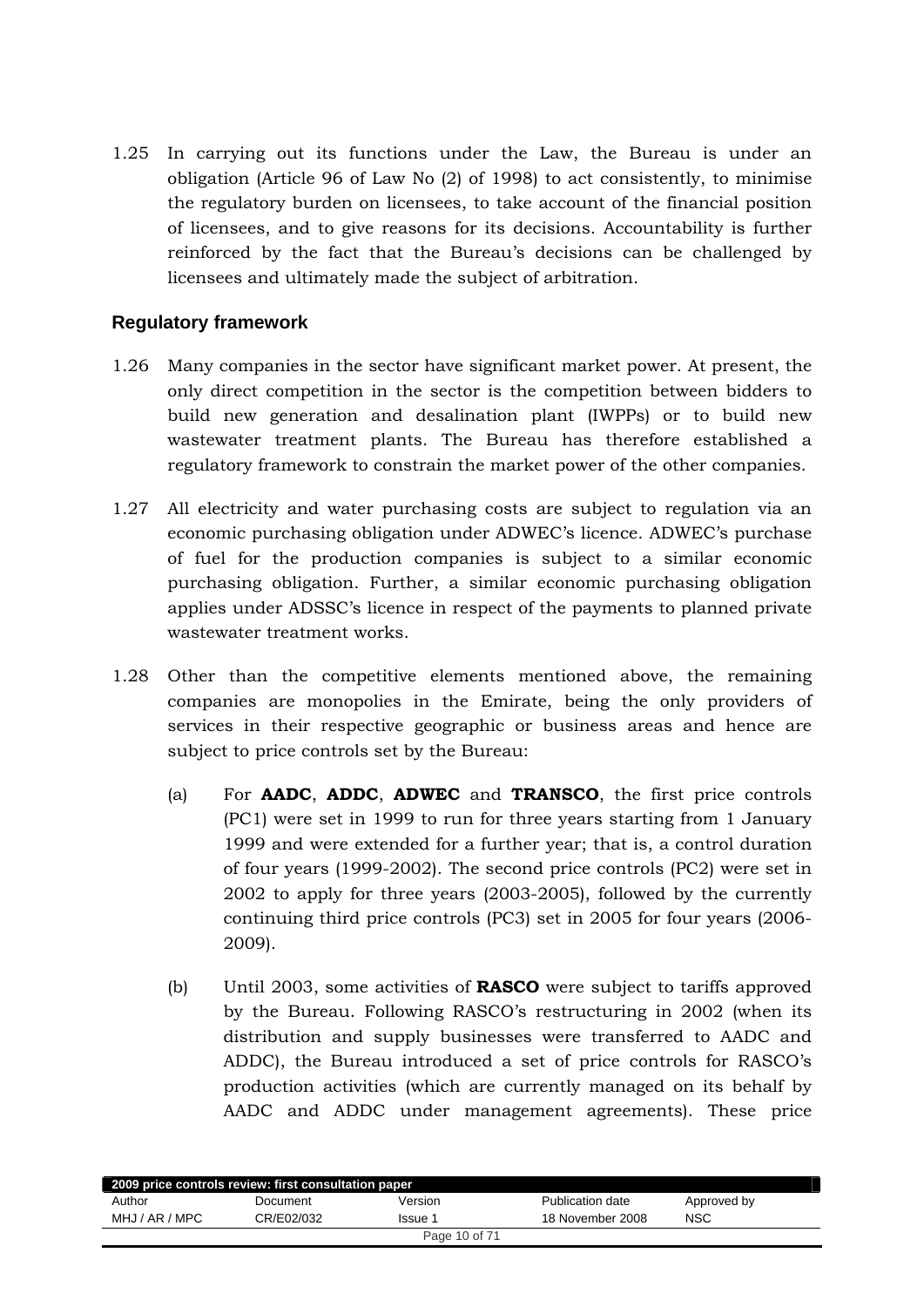<span id="page-10-0"></span>controls applied for two years (2004-2005) and were extended in 2005 to apply for a further period.

- (c) In 2007, the Bureau set the first price control for **ADSSC** to apply from the date of establishment of ADSSC (21 June 2005) until 31 December 2009.
- 1.29 The price controls are important because they determine the cap on the annual revenue of each company. For AADC, ADDC and ADSSC, the difference between the revenue cap and the revenue from customers determines the subsidy required from the government.
- 1.30 The importance of price controls is also highlighted by the significant level of costs subject to price controls. In 2007, the price-controlled costs accounted for about AED 4.59 billion or 42% of total sector costs.
- 1.31 The price controls are described in detail in the Bureau's consultation papers published at the time of the above-mentioned price control reviews and are available on the Bureau's website [\(www.rsb.gov.ae\)](http://www.rsb.gov.ae/).

# **Timetable for 2009 price control review**

- 1.32 All the current price controls are due to expire by end 2009 and require new price controls to be in place to take effect from 1 January 2010.
- 1.33 This consultation paper marks the start of the process that the Bureau intends to undertake to set the new price controls (referred to as the "PC4" controls). As part of this review process, the Bureau intends to publish a number of consultation papers, to seek information from the companies and to hold meetings with the concerned parties. **Table 1.1** below presents the Bureau's proposed timetable for the review. This timetable allows the companies six weeks to respond to the consultation papers.
- 1.34 In previous price control reviews, the Bureau has specified an information request as part of the timetable. However, at the last review, the Bureau introduced the concept of Annual Information Submissions (AIS) which is submitted by licensees in September each year accompanied by a report by an independent Technical Assessor. The Bureau will review the content of the most recent AIS submissions and determine in the course of the present review whether any additional information is required from licensees.

| 2009 price controls review: first consultation paper |            |         |                  |             |  |  |  |
|------------------------------------------------------|------------|---------|------------------|-------------|--|--|--|
| Author                                               | Document   | Version | Publication date | Approved by |  |  |  |
| MHJ / AR / MPC                                       | CR/E02/032 | Issue 1 | 18 November 2008 | <b>NSC</b>  |  |  |  |
| Page 11 of 71                                        |            |         |                  |             |  |  |  |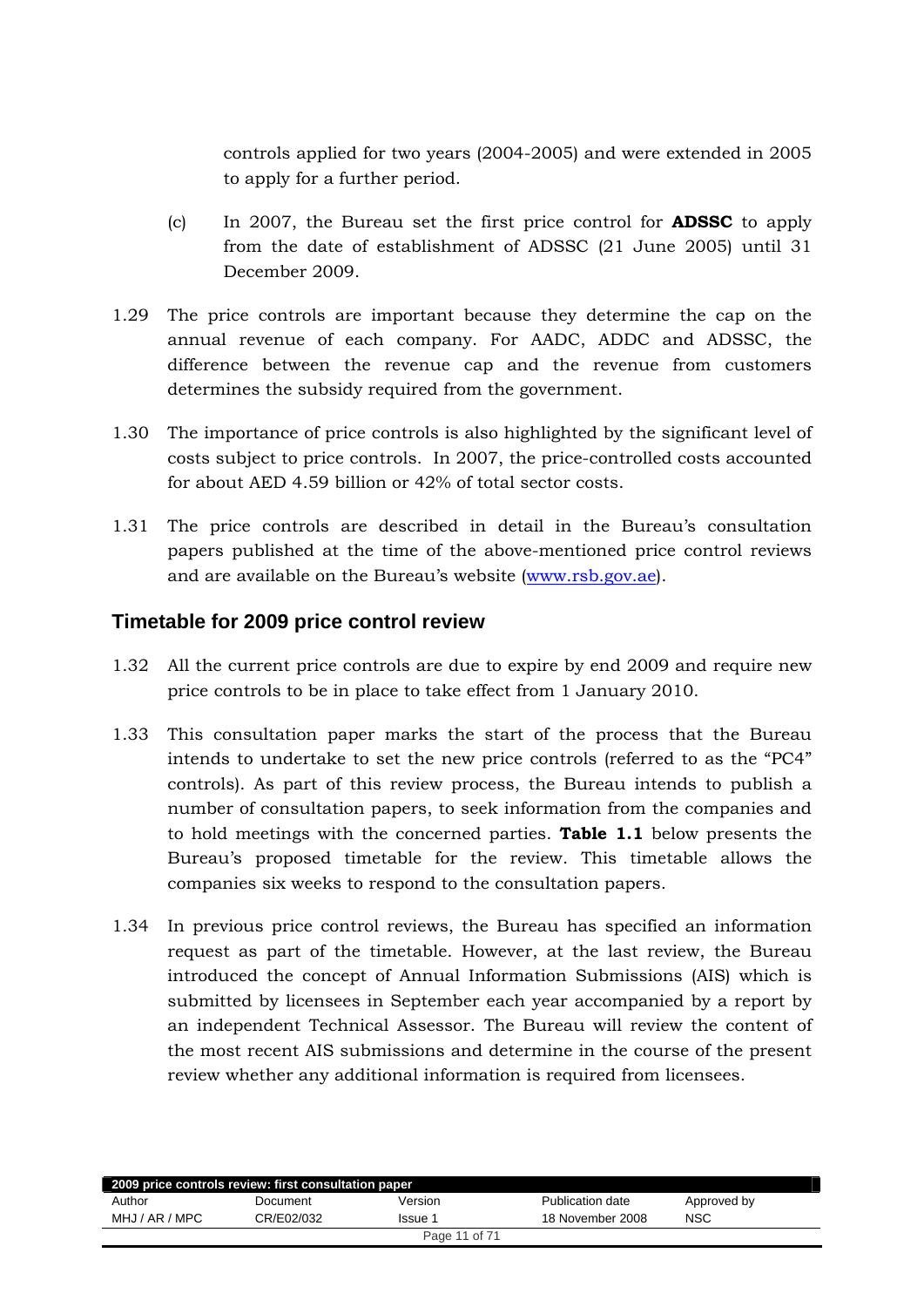<span id="page-11-0"></span>

| 18 November 2008  | Bureau publishes this <i>First Consultation Paper</i>  |
|-------------------|--------------------------------------------------------|
| 5 January 2009    | Companies to respond to First Consultation Paper       |
| 5 March 2009      | Bureau to publish Second Consultation Paper            |
| 16 April 2009     | Companies to respond to Second Consultation Paper      |
| 15 June 2009      | Bureau to publish Draft Proposals                      |
| 30 June 2009      | Companies to submit Audited Separate Business Accounts |
| 30 July 2009      | Companies to respond to Draft Proposals                |
| 15 September 2009 | Bureau to publish <i>Final Proposals</i>               |

**Table 1.1: 2007 Price Controls Review Timetable (Approximate Dates)** 

1.35 As discussed in Section 3, the Bureau intends to move ADWEC to a different price control cycle and structure than the network companies. The Bureau may therefore need to publish separate documents on the price control review for ADWEC.

# **Structure of this document**

- 1.36 The remainder of this document is structured as follows:
	- (a) **Section 2** describes the existing price controls;
	- (b) **Section 3** assesses the possible structure, scope and duration of the new (PC4) price controls;
	- (c) **Section 4** discusses the approaches available to make projections of operating costs (opex) excluding depreciation on which the new controls would be based;
	- (d) **Section 5** considers approaches that the Bureau can apply to the treatment of the past and future capital expenditure (capex) and to the projection of Regulatory Asset Values (RAVs) and depreciation allowances;
	- (e) **Section 6** discusses the estimation of the cost of capital;
	- (f) **Section 7** assesses the possible changes to the design of the existing Performance Incentive Scheme (PIS) for the new controls; and
	- (g) **Section 8** considers certain financial adjustments to the companies' future revenues at this review.

| 2009 price controls review: first consultation paper |            |         |                  |             |  |  |
|------------------------------------------------------|------------|---------|------------------|-------------|--|--|
| Author                                               | Document   | Version | Publication date | Approved by |  |  |
| MHJ / AR / MPC                                       | CR/E02/032 | lssue 1 | 18 November 2008 | <b>NSC</b>  |  |  |
| Page 12 of 71                                        |            |         |                  |             |  |  |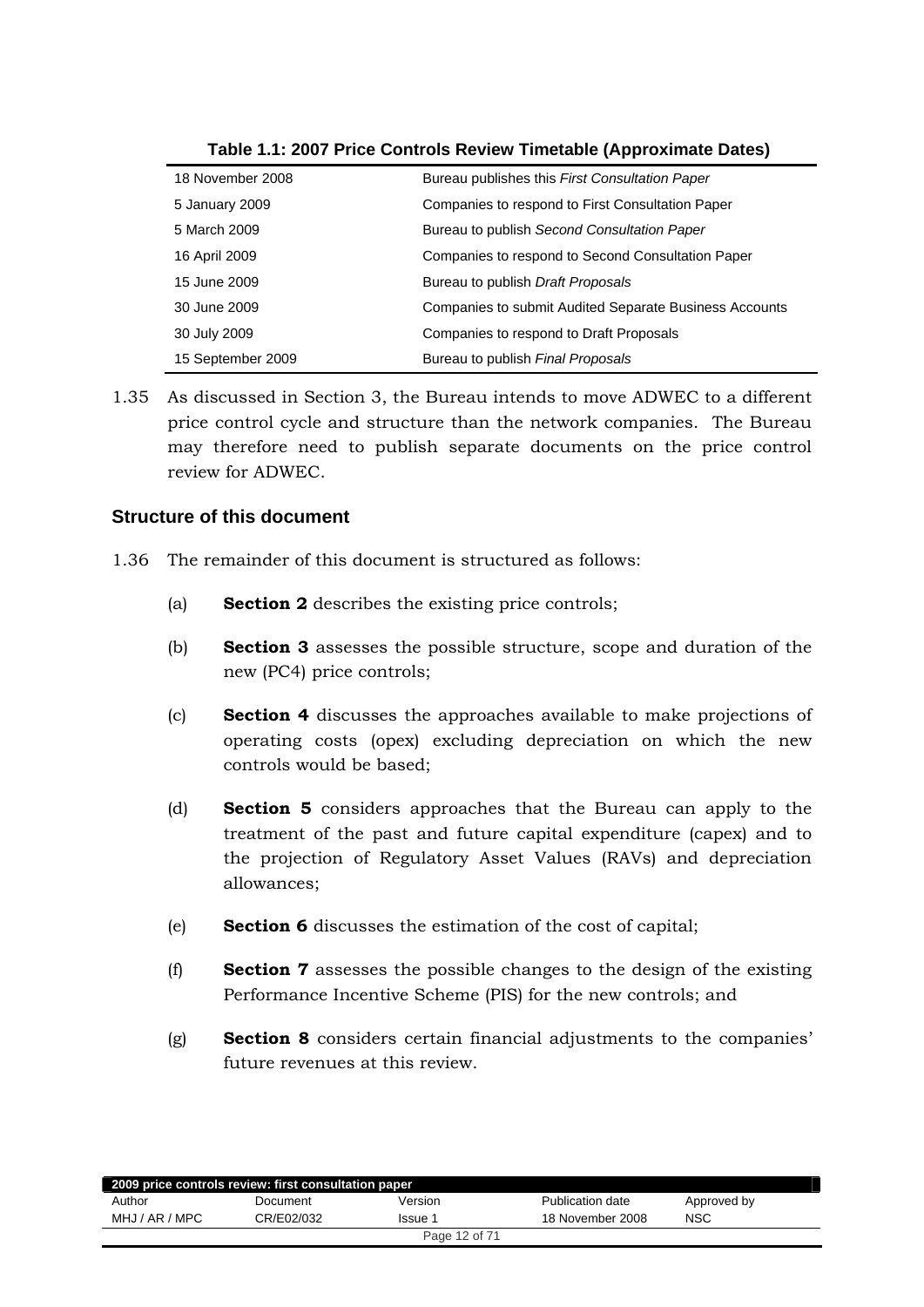# <span id="page-12-0"></span>**Introduction**

- 2.1 This section describes the overall structure of the price controls that currently apply to the monopoly companies in the water, wastewater and electricity sector in the Emirate of Abu Dhabi.
- 2.2 The general approach that the Bureau used to date to set these price controls since 1999 is also described in this section.

## **Structure of current price controls**

2.3 The current price controls are in the form of revenue caps, defining Maximum Allowed Revenue (MAR) for each company for each of year of the price control duration as follows:

MAR = Pass through costs + a + (b x Revenue driver 1) + (c x Revenue driver 2) + Q – K

where:

- (a) **Pass-through costs** are the costs which are subject to competition or regulation elsewhere in the sector and are allowed on an actual basis.
- (b) **'a'** is a fixed component (in UAE Dirhams).
- (c) **'b' and 'c'** are the coefficients of two revenue drivers, expressed in Dirham per unit of the respective revenue driver.
- (d) **'a', 'b', and 'c'** are set by the Bureau for the first year of the control period and are then automatically adjusted each year according to the following formula for (i) the UAE Consumer Price Index (CPI) inflation for the previous year and (ii) an 'X' factor set by the Bureau:

 $a_t = a_{t-1} \times (1 + (CPI_t - X) / 100)$ (same formula for 'b' and 'c')

(e) **Revenue drivers** are measures of companies' outputs or demands they meet in a year.

| 2009 price controls review: first consultation paper |            |               |                  |             |  |  |
|------------------------------------------------------|------------|---------------|------------------|-------------|--|--|
| Author                                               | Document   | Version       | Publication date | Approved by |  |  |
| MHJ / AR / MPC                                       | CR/E02/032 | Issue 1       | 18 November 2008 | <b>NSC</b>  |  |  |
|                                                      |            | Page 13 of 71 |                  |             |  |  |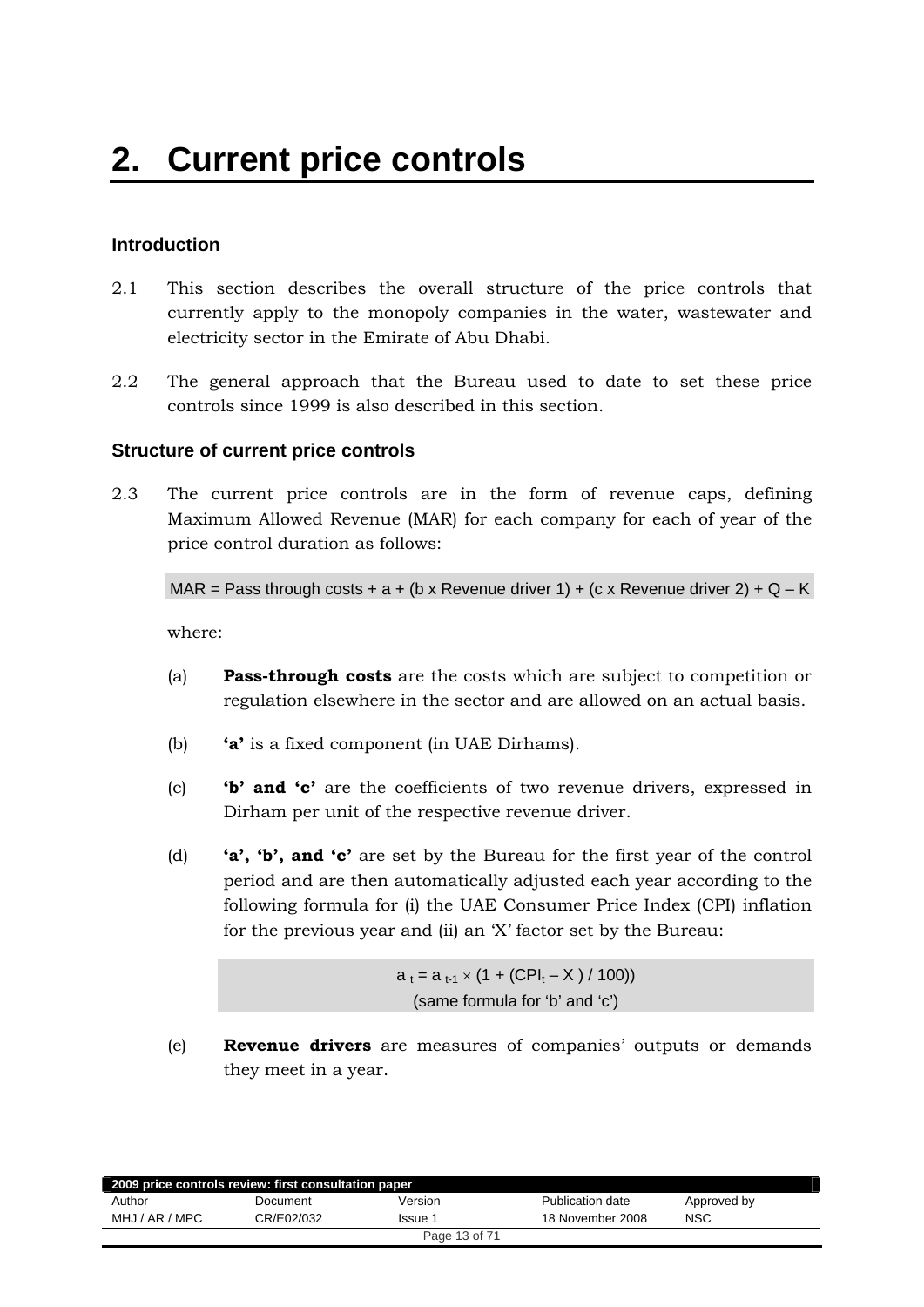- <span id="page-13-0"></span>(f) **'Q'** is the revenue adjustment for performance during a year under the Performance Incentive Scheme (PIS).
- (g) **'K'** is the correction factor adjusting any over- or under-recovery of revenue in the preceding year.
- 2.4 The following table summarises the specific structure of the current price controls for each company:

| Company        | Pass-Through                        | <b>Revenue Driver 1</b>         | <b>Revenue Driver 2</b>   |
|----------------|-------------------------------------|---------------------------------|---------------------------|
| AADC/          | Water and electricity purchases     | Customer numbers                | Metered units distributed |
| <b>ADDC</b>    | <b>Transmission costs</b>           |                                 |                           |
| <b>TRANSCO</b> | Electricity ancillary service costs | Metered peak demand             | Metered units transmitted |
| <b>ADWEC</b>   | <b>PWPA costs</b>                   | None                            | None                      |
|                | Fuel costs                          |                                 |                           |
| <b>RASCO</b>   | Proportion of fuel costs            | Electricity generation capacity | Water annual production   |
| <b>ADSSC</b>   | None                                | None                            | None                      |

**Table 2.1 Structure of current price controls** 

Notes: ADSSC price control is currently a pure revenue cap.

#### **Main features of current price controls**

- 2.5 *CPI-X regulation:* Price controls are of a "CPI-X" type which constrains changes in the companies' overall revenue to a measure of price inflation (CPI) less an amount "X" set to take into account factors such as expected efficiency improvements, demand growth and revenue profiling over the control period.
- 2.6 *Revenue caps:* The control for each company or business acts as an annual revenue cap which defines the "Maximum Allowed Revenue" (MAR) that it recovers from its customers (or from government subsidy, in the case of distribution companies and ADSSC) in any year of the control period.
- 2.7 *Duration of controls:* The current price controls have been set to apply for four years (2006-2009) and, in the case of ADSSC, for four and half years (mid 2005-2009). The current price controls for RASCO have been applied since 2003.
- 2.8 *Structure of controls:* The MARs include a fixed term but are also partly determined by "revenue drivers" (such as peak demands, metered units transmitted or distributed, number of customers, etc.) set to reflect the cost structure of the companies and to provide desirable incentives such as meeting customer demands, reducing system losses and improving system metering.

| 2009 price controls review: first consultation paper |            |         |                  |             |  |  |  |
|------------------------------------------------------|------------|---------|------------------|-------------|--|--|--|
| Author                                               | Document   | Version | Publication date | Approved by |  |  |  |
| MHJ / AR / MPC                                       | CR/E02/032 | Issue 1 | 18 November 2008 | <b>NSC</b>  |  |  |  |
| Page 14 of 71                                        |            |         |                  |             |  |  |  |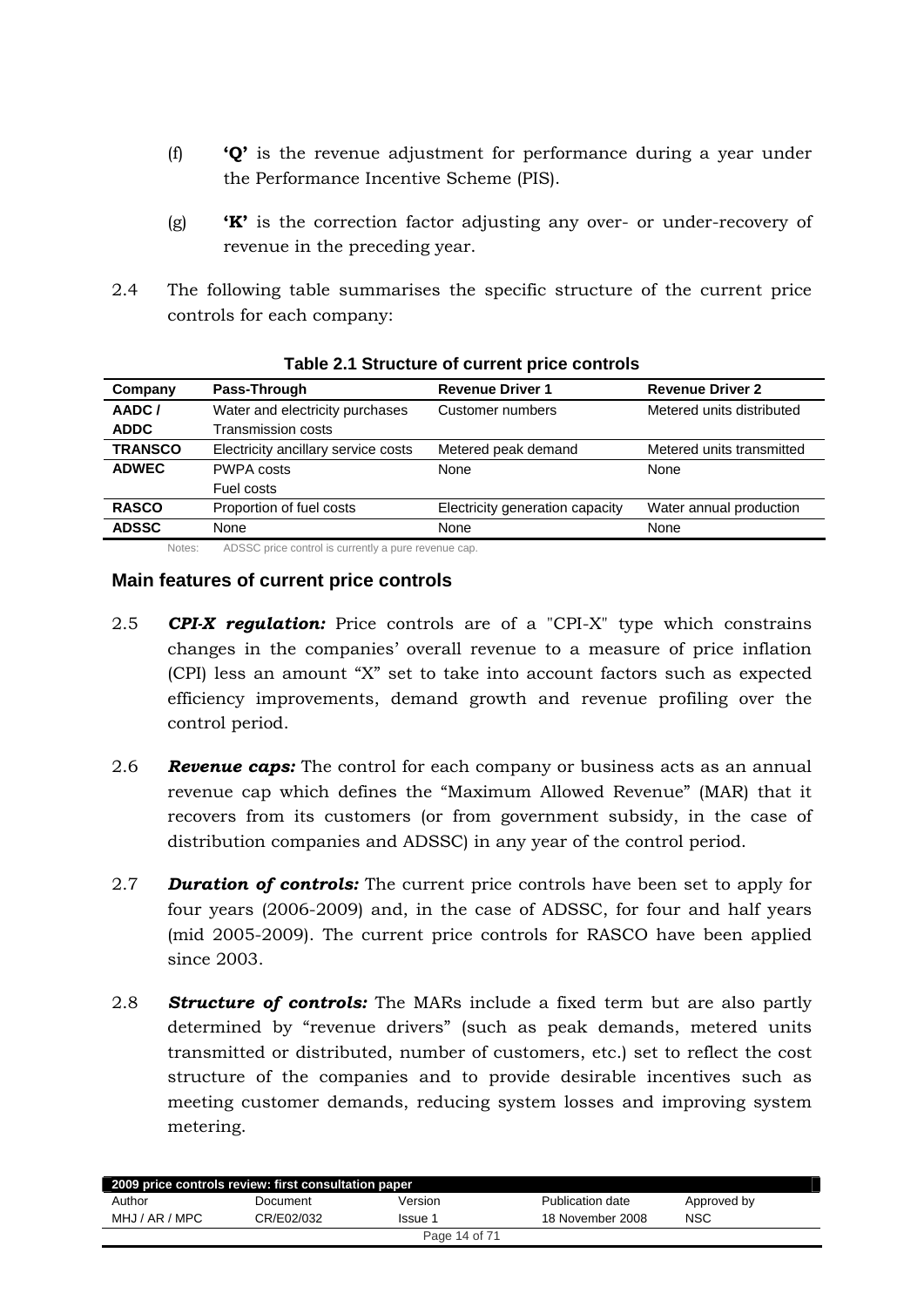- 2.9 *Separation of controls:* Presently, there are separate price controls for the water and electricity businesses of the companies. For the distribution companies (AADC and ADDC), the price controls (separate for water and electricity) presently cover both distribution and supply businesses. For ADSSC, a single price control covers all of its three separate businesses (sewerage, wastewater treatment and disposal).
- 2.10 *Pass-through costs:* Price controls apply directly to companies' "own costs", which are considered to be within their control. Costs which are subject to competition, or to regulation elsewhere in the supply chain, are treated on a pass-through basis.
- 2.11 *Efficient levels of costs:* The price controls have been set to allow the companies to recover an efficient level of costs, comprising allowances for operating expenditure, depreciation and a return on capital. The Bureau has generally assumed that licensees can improve their operating efficiency by 5% a year, all else being equal.
- 2.12 *Incentives for cost efficiency:* By virtue of their medium-term revenue cap nature, the price controls provide strong incentives for companies to reduce costs since they are allowed to retain the benefit of any unforeseen efficiency gains (in the form of extra profits) at least until the next price control review.
- 2.13 *Treatment of capex:* Calculation of depreciation and of the return on capital requires the determination of efficient capital expenditure (capex) allowances. The treatment of capex was based on an approach of 'ex-post' assessment – i.e., allowed capital expenditure is determined after the event (based on efficiency criteria established by the Bureau).
- 2.14 *Initial regulatory asset values:* In order to ensure that companies' allowed revenues reflect economic costs, the Bureau undertook a review of reported accounting asset values while setting the first controls for the water and electricity companies in 1999. The opening regulatory asset value (RAV) of TRANSCO at 1 January 1999 was reduced by 15%, following analysis by the Bureau which suggested that the accounting valuation of TRANSCO was over-stated. No such adjustment was made to the accounting asset values of AADC and ADDC. For ADSSC, the 2005 opening RAV was set at the accounting asset value as of mid 2005.
- 2.15 *Allowed rate of return:* A real, post-tax cost of capital of 5% has been used for setting the current price controls (with some adjustments for distribution

| 2009 price controls review: first consultation paper |            |         |                  |             |  |  |
|------------------------------------------------------|------------|---------|------------------|-------------|--|--|
| Author                                               | Document   | Version | Publication date | Approved by |  |  |
| MHJ / AR / MPC                                       | CR/E02/032 | Issue 1 | 18 November 2008 | NSC         |  |  |
| Page 15 of 71                                        |            |         |                  |             |  |  |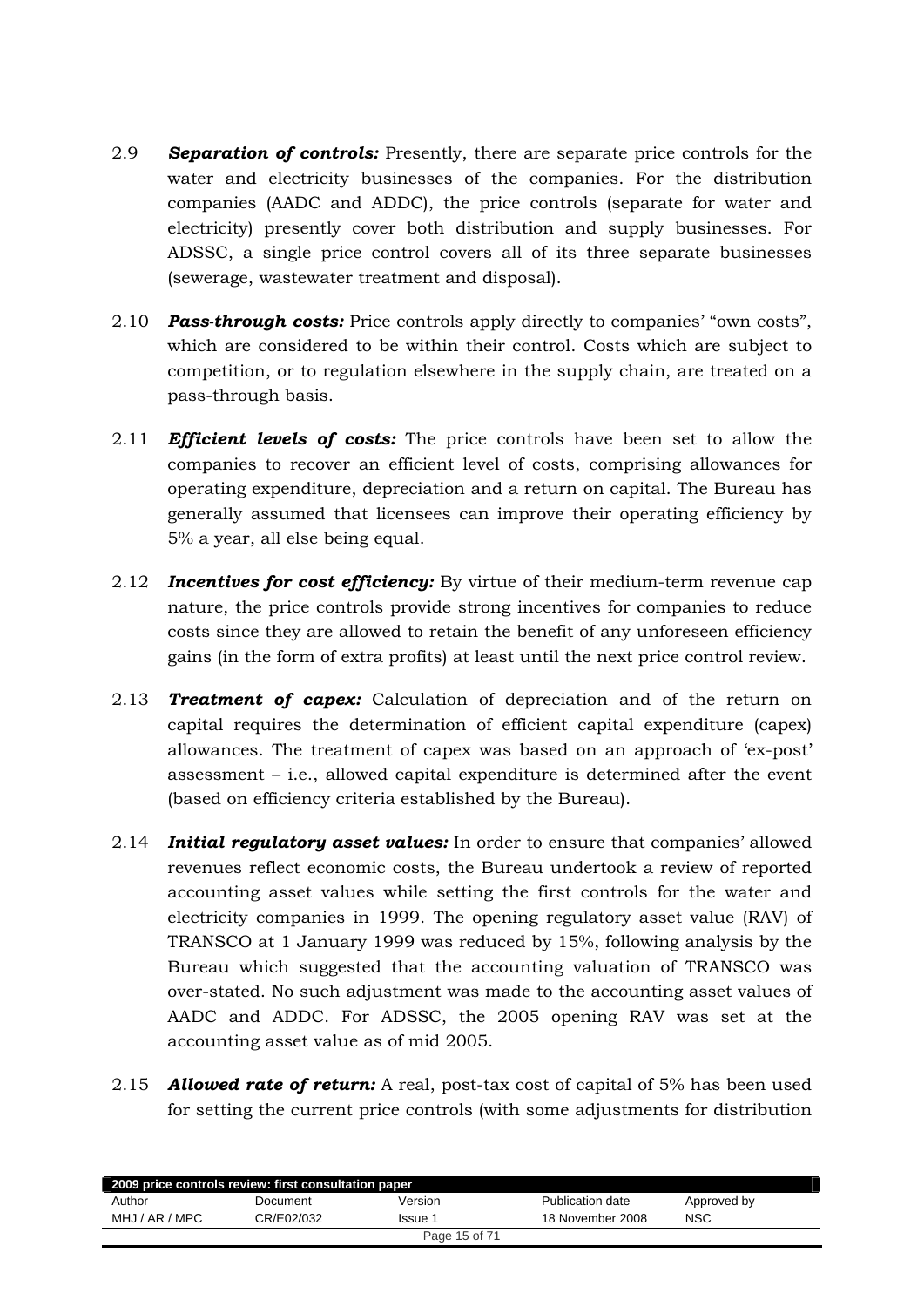<span id="page-15-0"></span>companies). This cost of capital was estimated based on a review of capital market information in Abu Dhabi and overseas.

- 2.16 *Performance incentive scheme:* A Performance Incentive Scheme (PIS) has been developed to incentivise the companies to meet a range of key performance indicators:
	- (a) There are a number of **"Category A"** performance indicators for each company related to the timeliness of submission of audited regulatory statements and to various measures of network and other performance. Good or poor performance on these indicators leads to an automatic upward or downward adjustment to MAR via the term "Q". The adjustment to MAR via the Q term in any year has been capped at 4% (5%, in case of RASCO) of MAR in respect of each company's "own costs" (ie., excluding pass-through costs) in that year.
	- (b) There are also a number of **"Category B"** indicators which are monitored over the control period, with a possible financial adjustment made in respect of particularly good or poor performance at the next price control review, subject to an overall cap on such adjustments.

# **Framework for price control calculations**

- 2.17 Setting the price controls means determining the values of the fixed term 'a', and of the coefficients of revenue drivers 'b' and 'c' in the MAR formula, and of the X-factor (see paragraph 2.3 above). The Bureau has used the following framework for its price control calculations for water, wastewater and electricity companies to date.
- 2.18 The revenue requirement for each year of the control period (sufficient to finance a reasonably efficient business) is calculated using the "building block approach" as follows:

```
Required revenue = Operating expenditure + RAV depreciation + Return on RAV
```
where:

(a) Operating expenditure (opex) refers to operating costs excluding depreciation; and

| 2009 price controls review: first consultation paper |            |         |                  |             |  |  |  |
|------------------------------------------------------|------------|---------|------------------|-------------|--|--|--|
| Author                                               | Document   | Version | Publication date | Approved by |  |  |  |
| MHJ / AR / MPC                                       | CR/E02/032 | Issue 1 | 18 November 2008 | NSC         |  |  |  |
| Page 16 of 71                                        |            |         |                  |             |  |  |  |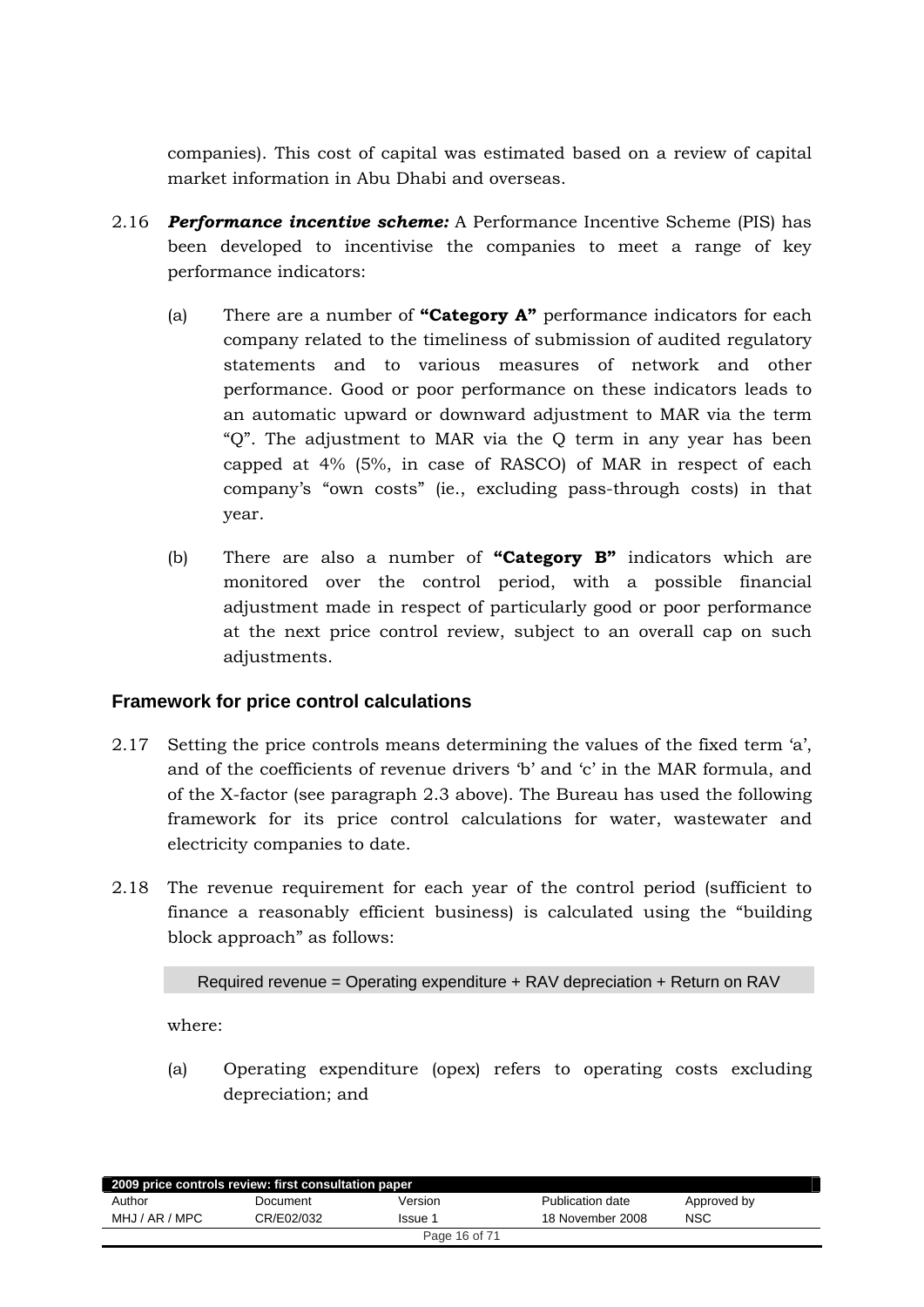- (b) RAV is the mid-year average of opening and closing Regulatory Asset Values (RAVs) in that year. For each year, the closing RAV is determined by adding the efficient capital expenditure (capex) incurred in that year to, and subtracting the depreciation from, the opening RAV.
- 2.19 The projected MAR for each year of the control period is calculated using the revenue driver projections, appropriate weightings for the fixed and variable terms, and an appropriate 'X' factor.
- 2.20 The values of 'a', 'b' and 'c' are then calculated by setting the net present value (NPV) of the projected MARs equal to the NPV of required revenues over the control period using the estimated cost of capital as the discount rate:

NPV of projected annual MARs = NPV of required revenues

- 2.21 All calculations are carried out in real terms (i.e., excluding the effect of inflation). For the purpose of these calculations, pass-through costs and K and Q terms are excluded.
- 2.22 For the PC3 calculations for water and electricity companies, the Bureau used a weighting of 70% for the fixed term and 30% for the variable terms (equally apportioned between the revenue drivers where there was more than one revenue driver). These weightings were applied to the present value of total revenue over the control period. The weightings thus varied slightly from year to year, depending on the relative movement in revenue drivers in each year. For ADWEC and ADSSC, the fixed term was set to have a weighting of 100%. That is, their MARs do not vary with any revenue drivers.
- 2.23 Therefore, price control calculations require the following inputs:
	- (a) opex projections;
	- (b) initial Regulatory Asset Value (RAV);
	- (c) capex projections (to determine RAVs for each year);
	- (d) assumptions for depreciation (e.g. profile and average asset life);
	- (e) revenue driver projections;
	- (f) appropriate X-factor;

| 2009 price controls review: first consultation paper |            |         |                  |             |  |  |
|------------------------------------------------------|------------|---------|------------------|-------------|--|--|
| Author                                               | Document   | Version | Publication date | Approved by |  |  |
| MHJ / AR / MPC                                       | CR/E02/032 | Issue 1 | 18 November 2008 | <b>NSC</b>  |  |  |
| Page 17 of 71                                        |            |         |                  |             |  |  |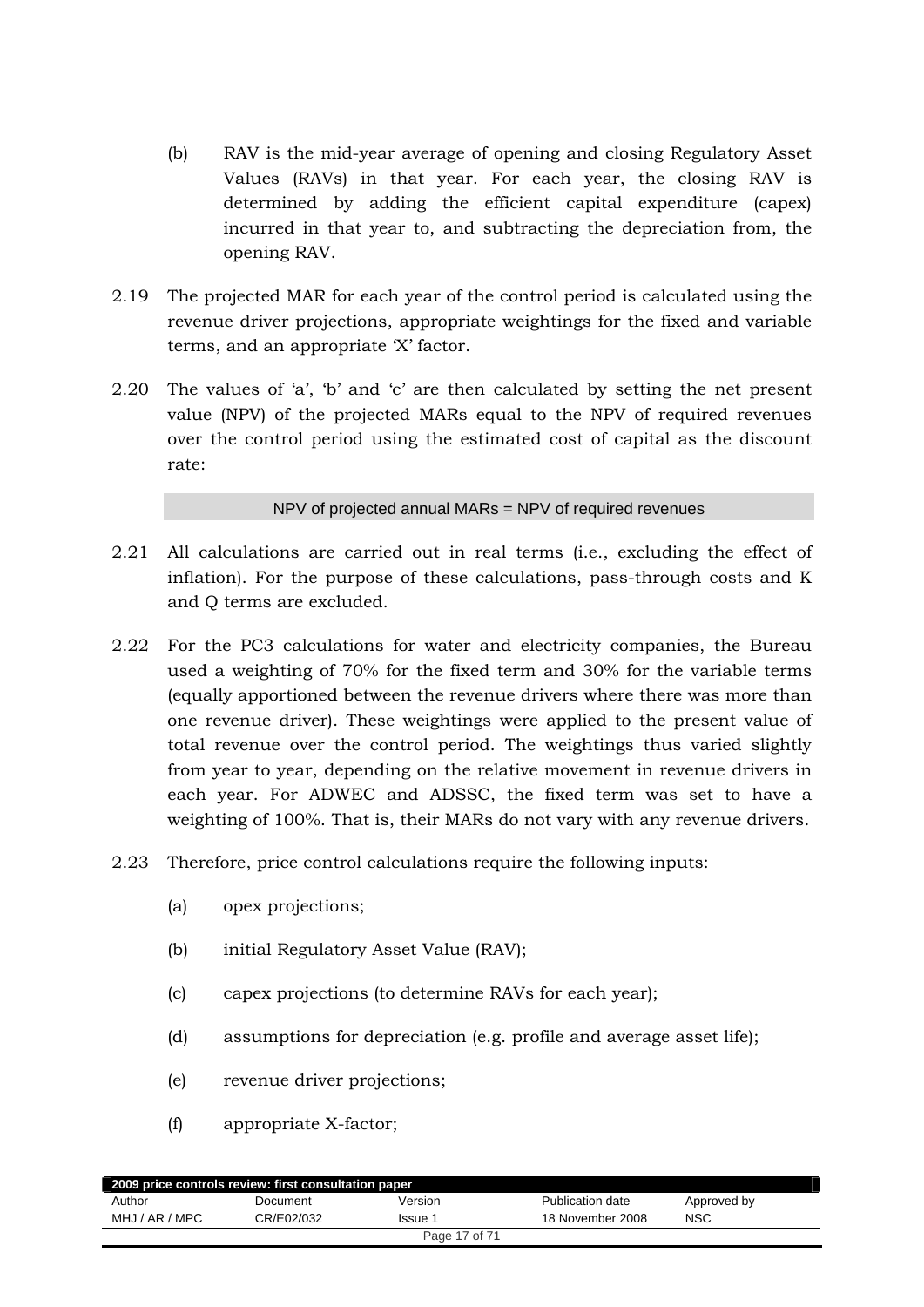- <span id="page-17-0"></span>(g) appropriate weightings for the fixed and variable terms in the MAR formula; and
- (h) an appropriate cost of capital (to be used as the allowed rate of return on RAVs and as the discount rate to calculate NPVs).

# **Separate businesses**

2.24 For various regulatory purposes (particularly accounting separation), the licence for each monopoly company in the sector defines its "separate businesses", as summarised in **Table 2.2** below:

| Company      | <b>Separate Businesses</b>               |
|--------------|------------------------------------------|
| AADC or ADDC | <b>Electricity Distribution Business</b> |
|              | <b>Electricity Supply Business</b>       |
|              | <b>Water Distribution Business</b>       |
|              | <b>Water Supply Business</b>             |
| ADSSC        | Sewerage Business                        |
|              | <b>Wastewater Treatment Business</b>     |
|              | <b>Disposal Business</b>                 |
| ADWEC        | <b>Electricity Procurement Business</b>  |
|              | <b>Water Procurement Businesses</b>      |
| RASCO        | <b>Electricity Generation Business</b>   |
|              | <b>Water Production Business</b>         |
| TRANSCO      | <b>Electricity Transmission Business</b> |
|              | <b>Water Transmission Business</b>       |

**Table 2.2: Separate Businesses** 

- 2.25 For each of these companies, the respective licence requires the company to prepare and submit regulatory accounts for each of its separate businesses. At present, each separate business of ADWEC, RASCO and TRANSCO is subject to a separate price control. For AADC and ADDC, there are separate price controls for the water and electricity businesses of AADC and ADDC (distribution and supply combined).
- 2.26 Some companies also undertake certain un-licensed activities with the Bureau's consent (as required by their licences):
	- (a) water and electricity transmission outside the Emirate of Abu Dhabi (by TRANSCO);

| 2009 price controls review: first consultation paper |            |         |                  |             |  |  |
|------------------------------------------------------|------------|---------|------------------|-------------|--|--|
| Author                                               | Document   | Version | Publication date | Approved by |  |  |
| MHJ / AR / MPC                                       | CR/E02/032 | Issue 1 | 18 November 2008 | <b>NSC</b>  |  |  |
| Page 18 of 71                                        |            |         |                  |             |  |  |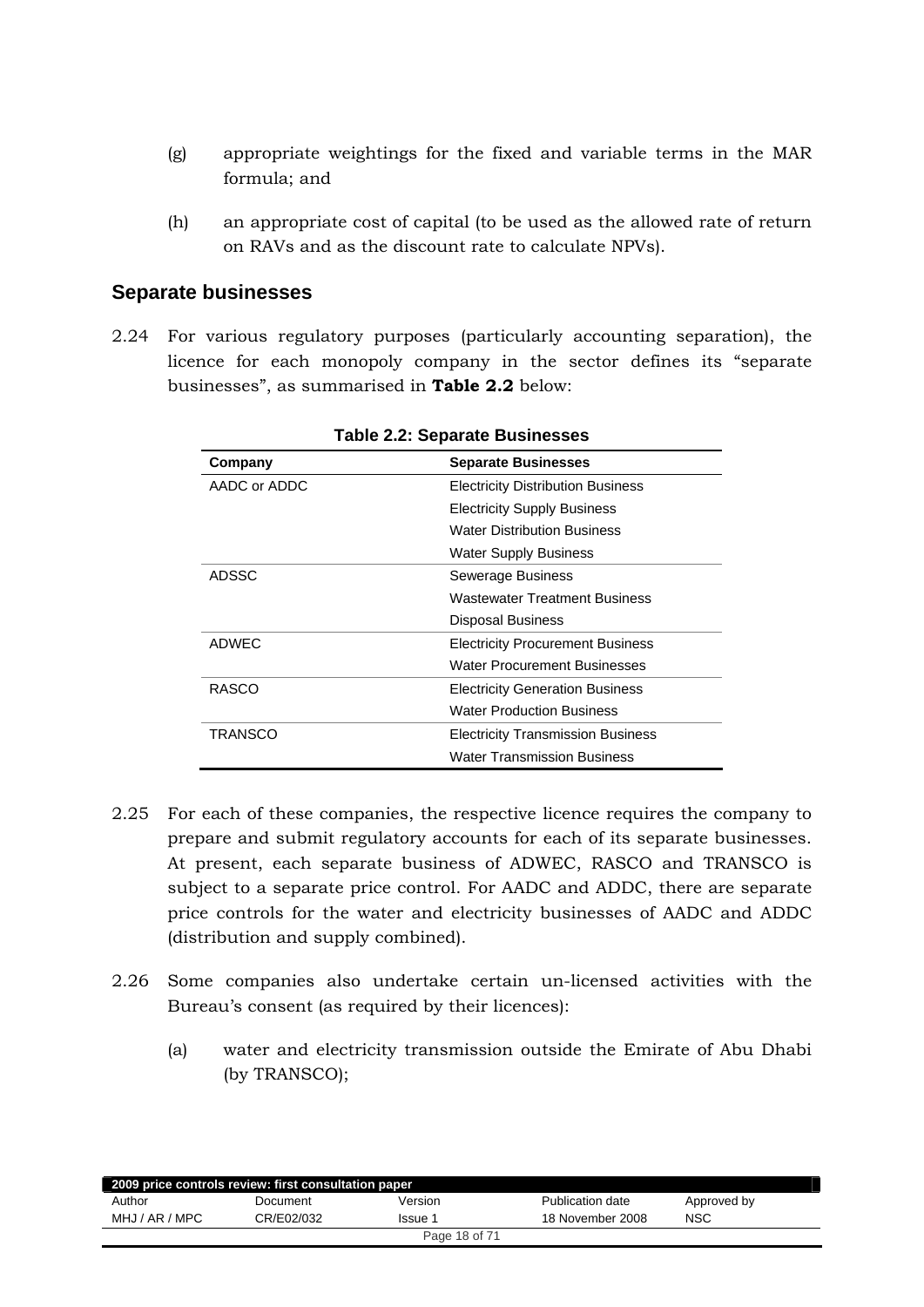- (b) water and electricity sale to utilities outside the Emirate of Abu Dhabi (by ADWEC);
- (c) "manpower services" to distribution companies (TRANSCO);
- (d) central laboratory operations (by AADC and ADDC); and
- (e) management of RASCO's production assets (by AADC and ADDC).
- 2.27 These un-licensed activities are not subject to any price controls by the Bureau. However, companies are required by their licenses to maintain separate accounts for each of these un-licensed activities to avoid any crosssubsidy to or from their licensed activities.
- 2.28 In the case of TRANSCO, many of the assets used for its un-licensed activities are also used in supplying the Emirate of Abu Dhabi (for example, transmission assets associated with water and electricity production plant in Fujairah). Due to the difficulty of allocating such 'common' or 'shared' assets separately to licensed and unlicensed activities, the Bureau agreed during the PC3 period that the scope of TRANSCO's price control could be expanded to include unlicensed activities using such shared assets, and to apply a common transmission charge within and outside the Emirate of Abu Dhabi, with the intention of formalising this arrangement for the PC4 period.

| 2009 price controls review: first consultation paper |            |               |                  |             |
|------------------------------------------------------|------------|---------------|------------------|-------------|
| Author                                               | Document   | Version       | Publication date | Approved by |
| MHJ / AR / MPC                                       | CR/E02/032 | Issue 1       | 18 November 2008 | <b>NSC</b>  |
|                                                      |            | Page 19 of 71 |                  |             |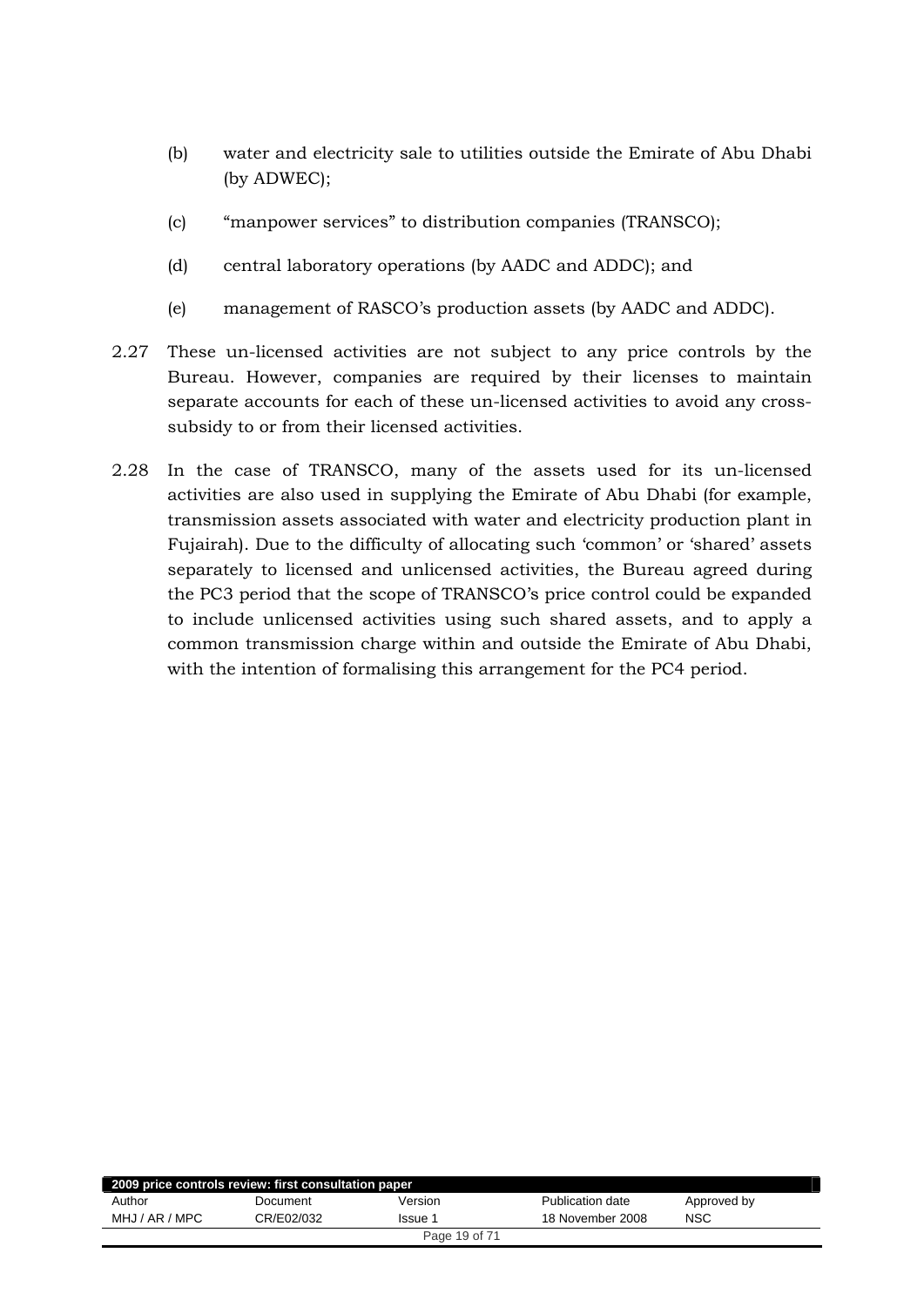# <span id="page-19-0"></span>**Introduction**

- 3.1 The current price controls are due to expire by end 2009 and require new or fourth price controls (PC4) to be in place to take effect from 1 January 2010.
- 3.2 This Section 3 discusses the fundamental aspects of the new controls. These include the type of regulation, and the form, duration, and scope of the price controls for the network companies. The discussion reflects the Bureau's desire to see more incentives for these companies to improve their performance, particularly on system metering and loss reduction.
- 3.3 For RASCO, the price controls originally set for 2004-2005 were subsequently extended and continue to apply to date. This section also discusses the issue of whether these price controls should continue to apply over the PC4 period.
- 3.4 For ADWEC, given the nature of its business, the Bureau is currently minded to subject the company to a different price control cycle and structure than the network companies, in order to provide more flexibility to deal with the uncertainties faced by the company.
- 3.5 Finally, this section discusses the possibility of introducing a mechanism for reopening a price control between price control reviews in exceptional circumstances.

# **Type of regulation**

#### *Sector regulation to date*

3.6 Since 1999, the monopoly companies in the sector (and recently ADSSC) have been subject to CPI-X regulation. This means that their allowed revenues are constrained to change each year by a measure of price inflation (represented by the UAE Consumer Price Index or CPI) less a factor X. The factor X is set to reflect a number of considerations particularly the profiling of the future revenue.

| 2009 price controls review: first consultation paper |            |                |                  |             |
|------------------------------------------------------|------------|----------------|------------------|-------------|
| Author                                               | Document   | Version        | Publication date | Approved by |
| MHJ / AR / MPC                                       | CR/E02/032 | <b>Issue 1</b> | 18 November 2008 | NSC         |
|                                                      |            | Page 20 of 71  |                  |             |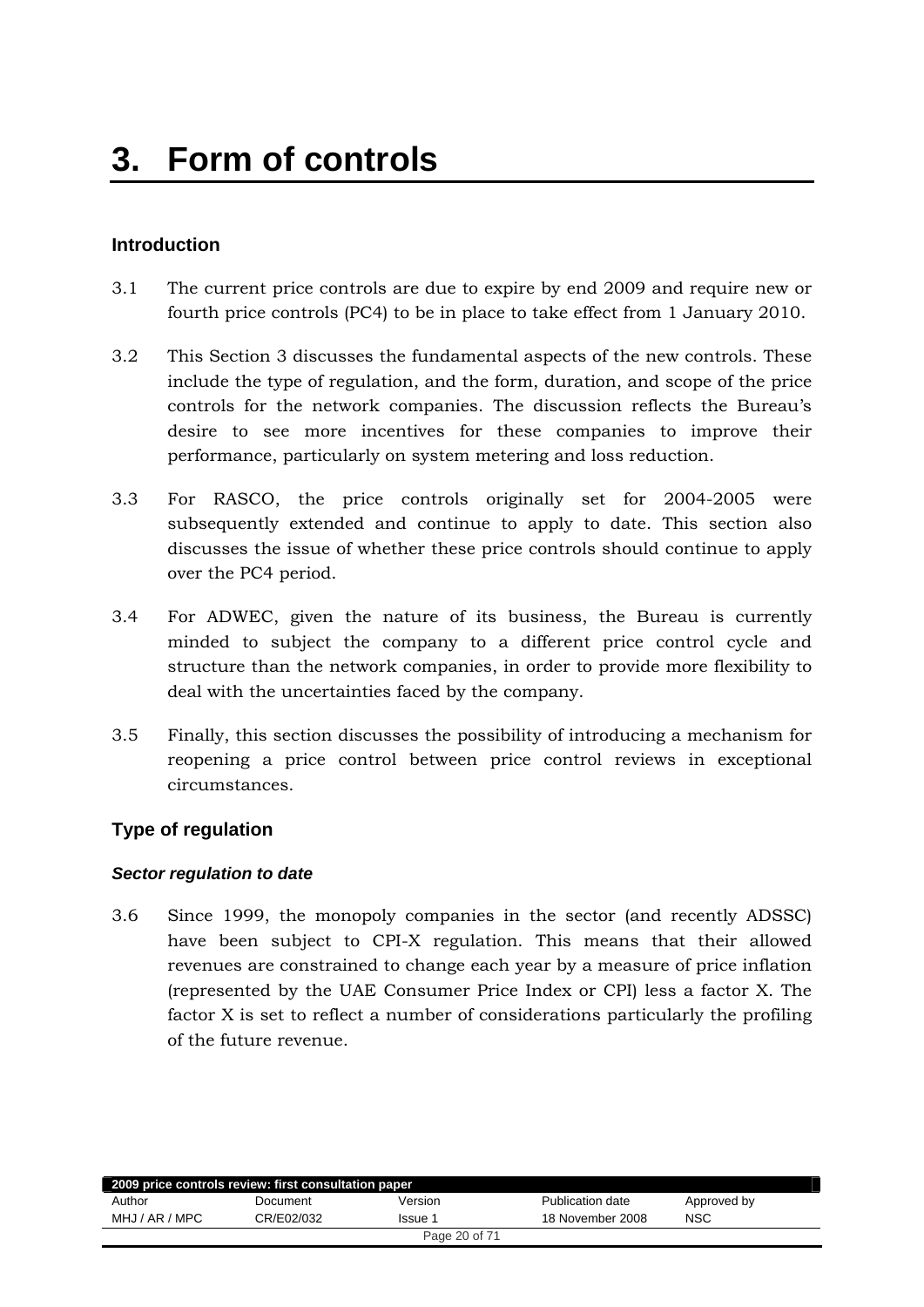#### *Main types of regulation*

- 3.7 Economic regulation of monopoly companies can take a number of forms. However, there are two main types or models of regulation:
	- (a) *Rate of return (ROR) regulation:* Under this regulatory regime, prices are adjusted frequently, often on an annual basis, to ensure that a target rate of return is earned. This reduces perceived risk, resulting in a lower cost of capital. However, this regime lacks adequate incentives for companies to reduce costs and can provide an incentive for a firm to over-invest in capital assets (referred to as "gold plating") to increase its profits.
	- (b) *Price cap or CPI-X regulation:* This regime sets prices or revenues over a medium term period (3 to 5 years), such that a well-run company can expect to earn a fair rate of return, with the opportunity to earn and retain higher profits (at least up to the next price review) if the company reduces costs. This gives the company a greater incentive for efficiency. However, by not guaranteeing a certain rate of return, this regime is perceived to be riskier than ROR regulation, resulting in a higher cost of capital.
- 3.8 In practice, price cap and ROR regulation are quite similar. In both the regimes, the regulator has to assess the efficient level of costs and the rate of return that a company should earn. Further, both models require the regulator to review the price controls from time to time. The main difference between the two approaches relates to the length of the "regulatory lag" – the period between the resetting of price controls.
- 3.9 The risk that CPI-X regulation may result in too low or too high profits for a company has given rise to some variants such as "profit sharing" and "sliding scale". These approaches attempt to preserve the incentive properties of CPI-X while ensuring a closer link between prices and profits year-on-year. Under these mechanisms, the firm retains some fraction of its "excess" profits (ie., profits over and above the allowed or assumed returns) and rebates the remaining fraction to customers. The main practical difficulty with such an approach is in defining "profits" (to be shared) in such a way that it is not open to manipulation. In addition, these approaches weaken the incentive to reduce costs.

| 2009 price controls review: first consultation paper |            |               |                  |             |
|------------------------------------------------------|------------|---------------|------------------|-------------|
| Author                                               | Document   | Version       | Publication date | Approved by |
| MHJ / AR / MPC                                       | CR/E02/032 | Issue 1       | 18 November 2008 | <b>NSC</b>  |
|                                                      |            | Page 21 of 71 |                  |             |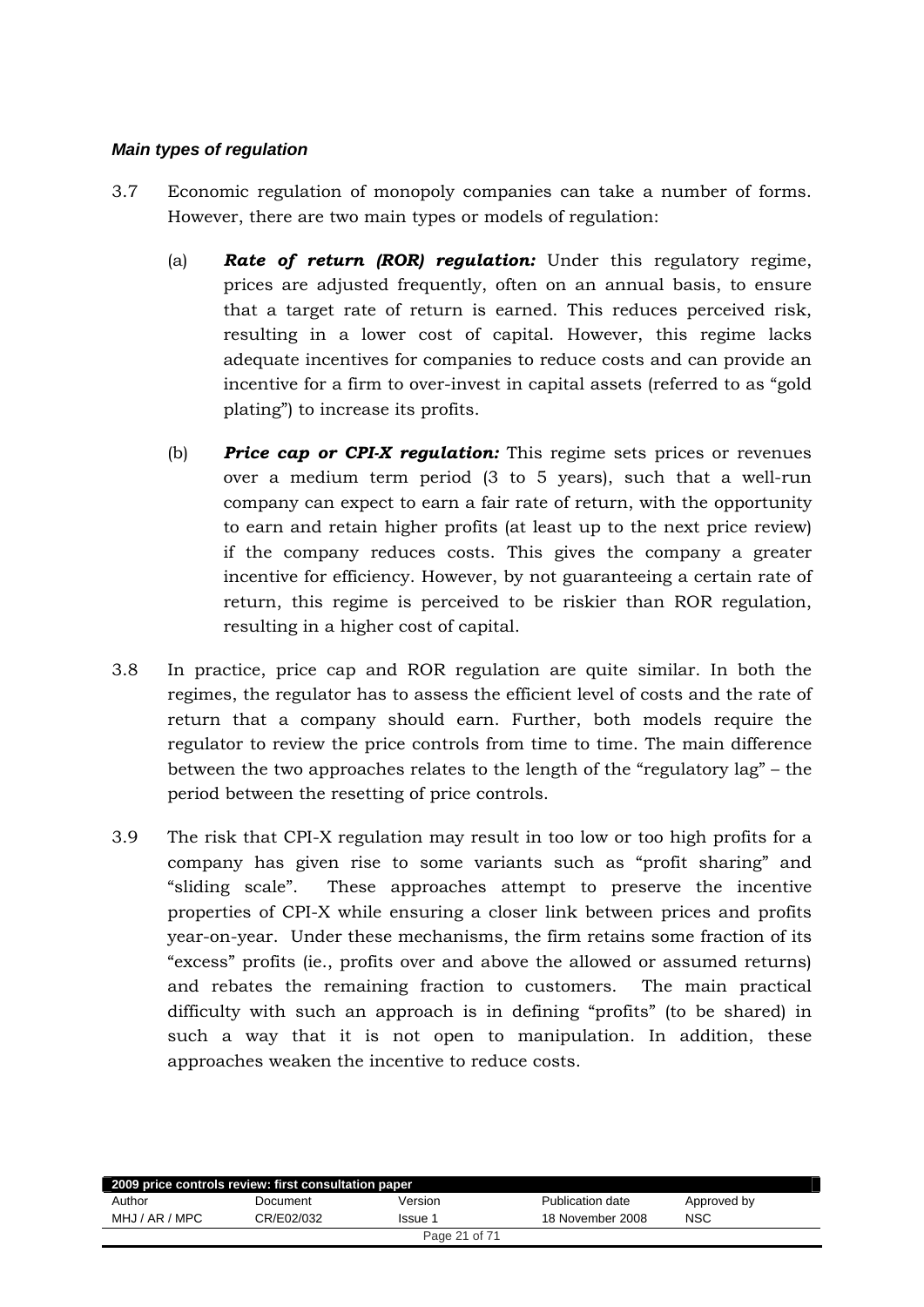## <span id="page-21-0"></span>*Bureau's current thinking*

- 3.10 To ensure consistency in the regulatory framework established for the sector, the Bureau believes that all the network companies should remain subject to CPI-X type of regulation. The Bureau considers that the efficiency incentives inherent in this approach are consistent with its statutory duty towards an efficient and economic sector (Article 54 of Law No.2 of 1998).
- 3.11 As discussed later in this Section 3, ADWEC may need to be subject to a control that is more cost-reflective than CPI-X regulation, in order to address the uncertainties specific to ADWEC's business and workload.

# **Form of regulation**

# *Sector regulation to date*

3.12 The price controls for the sector companies have to date taken the form of revenue caps for the businesses comprising a fixed component and, generally, two components linked to "revenue drivers". These revenue caps determine the Maximum Allowed Revenues (MARs) of the companies and are constrained to change each year by CPI-based inflation rate less a factor X, and by the changes in the values of the revenue drivers. Currently, the price controls for ADWEC and ADSSC are "pure" revenue caps as they do not have any revenue driver.

# *Main forms for control*

- 3.13 There are three main forms of price controls that may be considered:
	- (a) *Revenue yield control:* This caps the revenue per unit of output for a company and is most appropriate for utility sectors subject to significant demand growth. It provides an incentive for a company to reduce unit costs below the allowed unit revenue, but also ensures the company receives additional revenue to cover the additional costs arising from demand growth.
	- (b) *Pure revenue cap:* This places an overall lump-sum limit on total revenue without any variation for output changes. This provides an incentive for a company to reduce overall costs below the overall revenue (and hence increase its profits). However, it does not allow the company additional revenue for demand growth, thereby exposing it to demand risk if costs vary with demand.

| 2009 price controls review: first consultation paper |            |               |                  |             |  |
|------------------------------------------------------|------------|---------------|------------------|-------------|--|
| Author                                               | Document   | Version       | Publication date | Approved by |  |
| MHJ / AR / MPC                                       | CR/E02/032 | Issue 1       | 18 November 2008 | <b>NSC</b>  |  |
|                                                      |            | Page 22 of 71 |                  |             |  |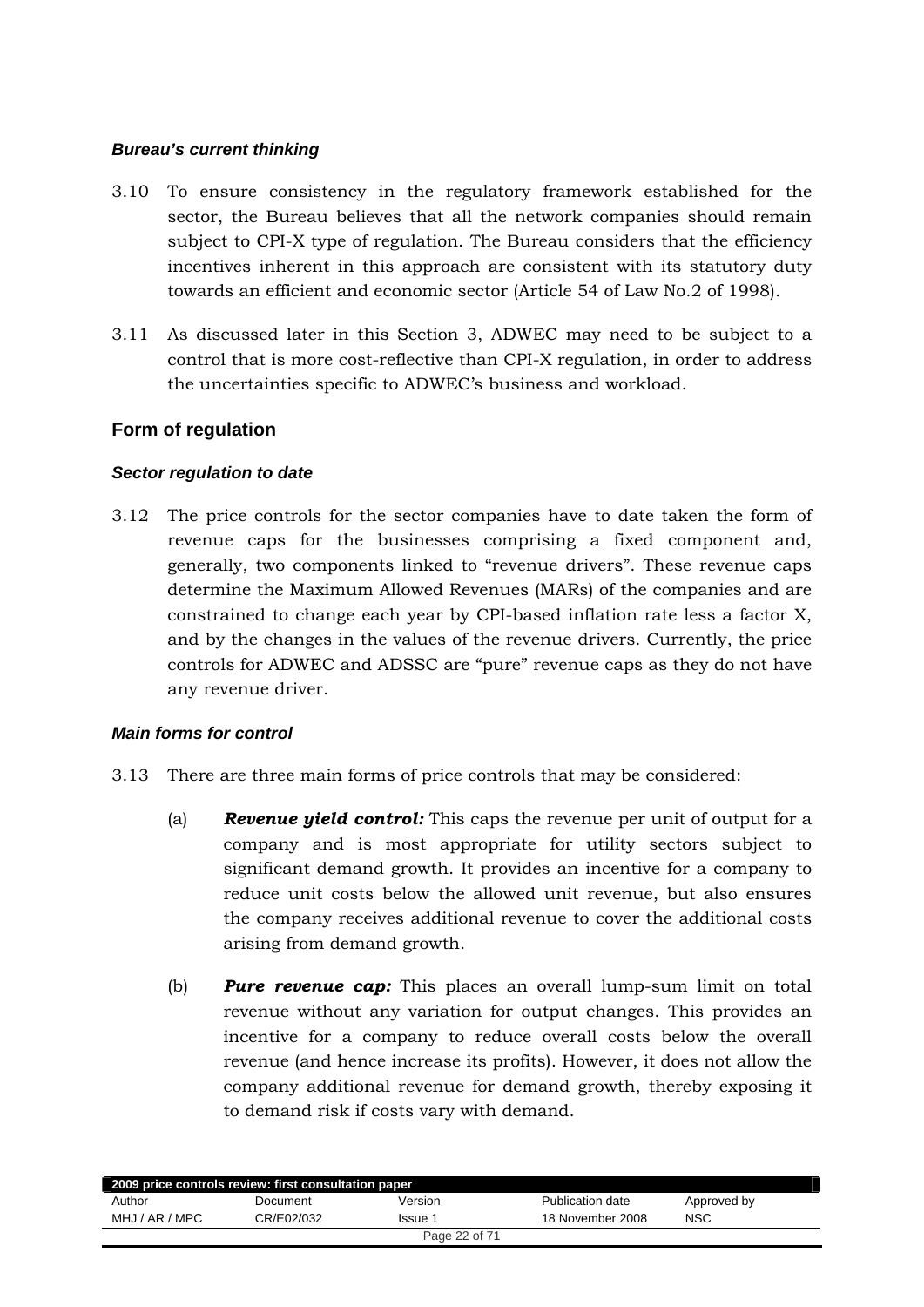- <span id="page-22-0"></span>(c) *Hybrid approach:* This is a combination of the above two approaches in which the revenue cap consists both of a fixed component (similar to the pure revenue cap) plus one or more "revenue drivers" linking allowed revenue to defined output measures (similar to the revenue yield control). This provides an incentive for a company to provide for the growing demand for services while at the same time limiting the deviation of revenues from costs. This can be done by setting the fixed and variable revenue components, broadly speaking, to reflect the fixed and variable costs of the company. Any incentive to over-invest or to expand unnecessarily can be balanced by adopting an appropriate weighting of the 'fixed' term within the structure of the controls.
- 3.14 There are also other potential approaches, such as **tariff caps** and **tariff basket control** which focus on the customer tariffs and are used for example in the UK water industry for price regulation. However, these approaches are not suitable to the environment of subsidised tariffs in the sector in Abu Dhabi.

# *Bureau's current thinking*

3.15 Based on the experience to date with the use of the hybrid form of revenue cap in the sector, and to ensure consistency over time, the Bureau's current thinking is to continue with this form of control for PC4 for AADC, ADDC and TRANSCO. In addition, consideration should be given to adopting the same form of control for ADSSC, by the identification of suitable revenue drivers. (ADWEC is discussed separately later in this Section 3).

# **Choice of revenue drivers**

# *Current revenue drivers*

3.16 Under the current price controls, each revenue cap (except for ADWEC and ADSSC) changes each year by a number of "revenue drivers", set to broadly reflect each company's cost drivers. **Table 3.1** below summarises the revenue drivers that the current price controls contain for each company or business. Each company / business has two revenue drivers linked to their outputs, such as number of customers served, units transmitted or distributed, and system peak demands.

| 2009 price controls review: first consultation paper |            |               |                  |             |  |
|------------------------------------------------------|------------|---------------|------------------|-------------|--|
| Author                                               | Document   | Version       | Publication date | Approved by |  |
| MHJ / AR / MPC                                       | CR/E02/032 | Issue 1       | 18 November 2008 | <b>NSC</b>  |  |
|                                                      |            | Page 23 of 71 |                  |             |  |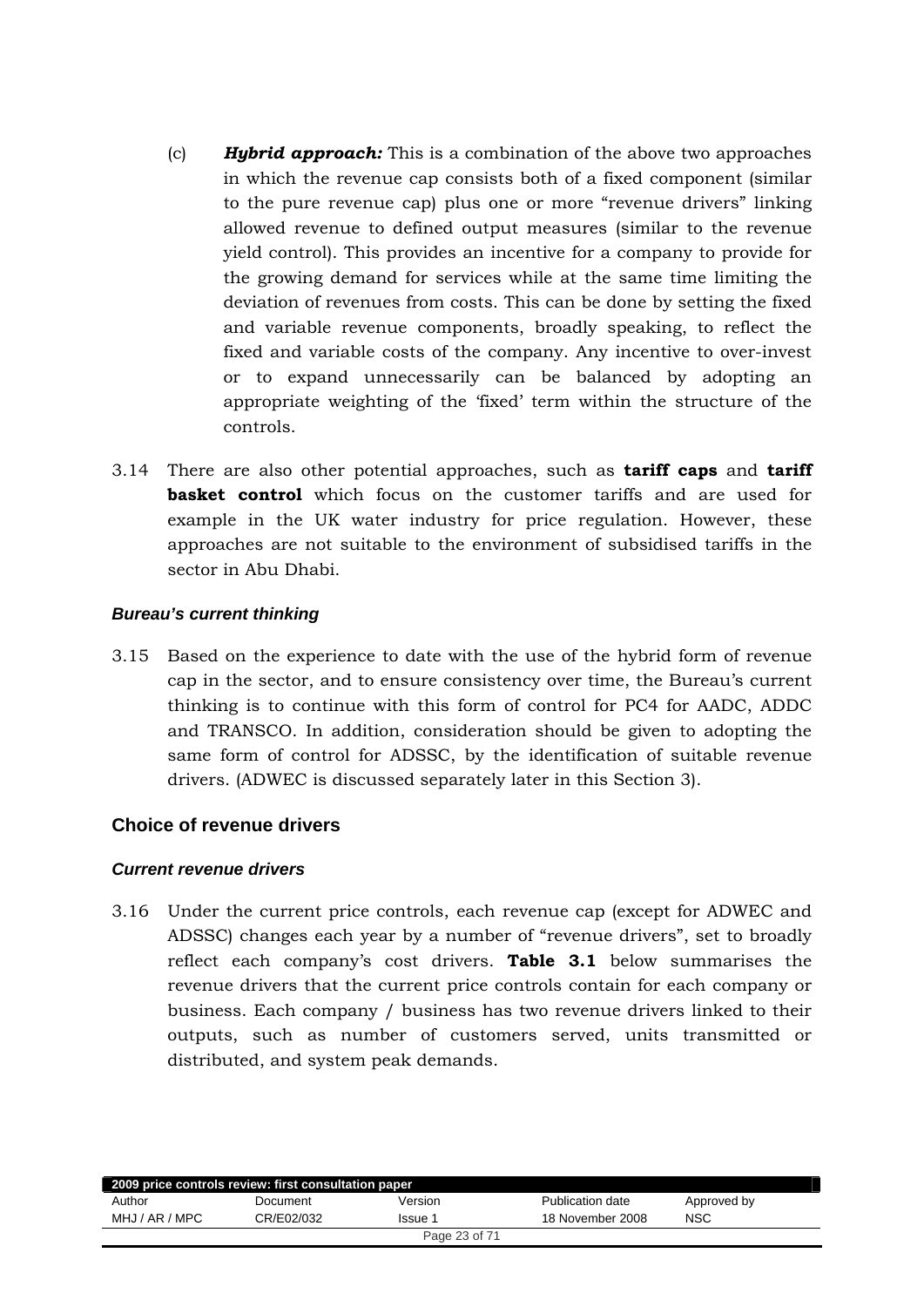| Company        | <b>Revenue Driver 1</b>         | <b>Revenue Driver 2</b>   |
|----------------|---------------------------------|---------------------------|
| AADC / ADDC    | Customer numbers                | Metered units distributed |
| <b>TRANSCO</b> | Metered peak demand             | Metered units transmitted |
| <b>ADWEC</b>   | ٠                               | -                         |
| <b>RASCO</b>   | Electricity generation capacity | Water annual production   |
| <b>ADSSC</b>   | ٠                               | ۰                         |

**Table 3.1 Revenue Drivers in current price controls** 

## *Potential changes to revenue drivers*

- 3.17 In addition to reflecting the company's cost structure, the choice of revenue drivers may reflect other objectives – for example, to provide incentives to serve new customers and areas, and to improve network metering or reduce losses.
- 3.18 However, revenue drivers for AADC and ADDC based on units distributed have the potential of providing undesirable incentives for them to encourage excessive water and electricity consumption by their customers.
- 3.19 On the other hand, these revenue drivers, being based on *metered* units delivered to customers, have in the past provided valuable incentives to the distribution companies to improve metering or reduce losses. Thus, if the role of such revenue drivers in the price controls is removed or reduced, consideration will need to be given to others methods of providing specific incentives in relation to metering and/or losses. This could be done in one of two ways:
	- (a) to introduce a new term in the MAR formulae; or
	- (b) to introduce new PIS Category A indicators.

The objective of such methods would be to provide positive incentives for metering and loss reduction while at the same time avoiding the undesirable incentives to encourage excessive water and electricity consumption which are inherent in the existing 'metered units distributed' revenue driver.

3.20 For example, the ratio of (a) measured water (or electricity) delivered to customers to (b) water (or electricity) received by distribution companies from the transmission system could serve to incentivise both metering and loss reduction by distribution companies. Such a ratio can be tailored to act as a revenue driver in the MAR formula or as a Category A indicator in the PIS scheme. The weight of such a revenue driver or cap on the incentives for

| 2009 price controls review: first consultation paper |            |               |                  |             |
|------------------------------------------------------|------------|---------------|------------------|-------------|
| Author                                               | Document   | Version       | Publication date | Approved by |
| MHJ / AR / MPC                                       | CR/E02/032 | Issue 1       | 18 November 2008 | <b>NSC</b>  |
|                                                      |            | Page 24 of 71 |                  |             |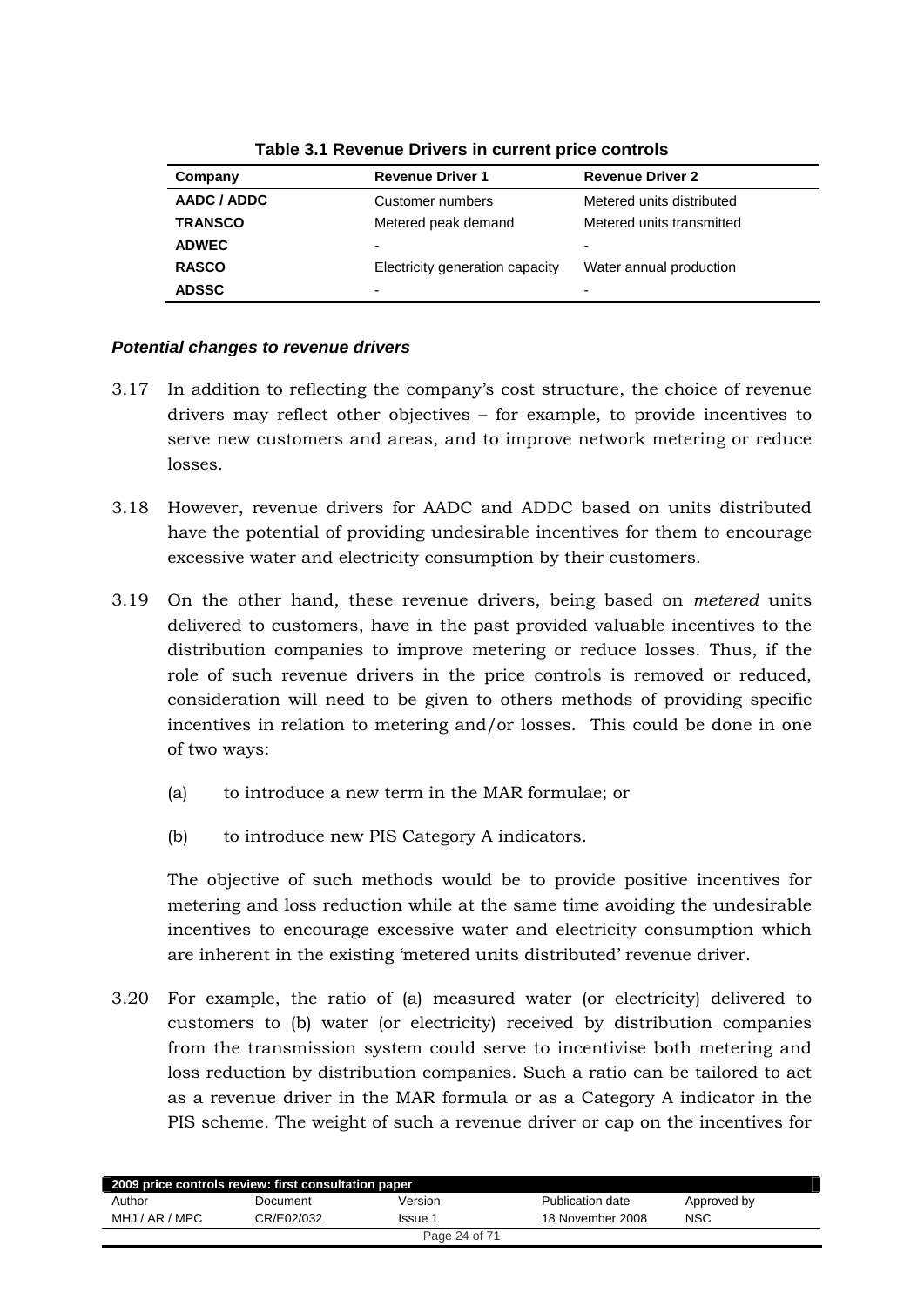<span id="page-24-0"></span>such a Category A indicator should be significant to provide the required incentives.

- 3.21 In addition, the Bureau would welcome any suggestions for how incentives may be incorporated into the price controls for the distribution companies to reward / encourage demand-side management initiatives.
- 3.22 While no revenue driver has been adopted for ADSSC to date, it is now appropriate to consider introducing revenue driver(s) for ADSSC's new price controls. The potential revenue drivers include customer numbers and a measure of load, such as, annual or peak flow or load, and population equivalent.

## *Bureau's current thinking*

- 3.23 The Bureau's current thinking is to retain the existing revenue drivers for all companies for the PC4 controls with these main potential changes:
	- (a) The metered units distributed-based revenue drivers for both water and electricity businesses of AADC and ADDC should be strengthened by a new revenue driver or PIS Category A indictor with significant incentives for system metering and/or losses.
	- (b) Revenue drivers such as customer numbers and a measure of load (volume) should be introduced for ADSSC.

# **Duration of controls**

#### *Sector regulation to date*

3.24 Both the PC1 and PC2 controls were set for three years, although PC1 was subsequently extended for another year. The PC3 controls and the present controls for ADSSC were set for 4 and 4.5 years, respectively. The present controls for RASCO were originally set to apply for 2 years and subsequently extended.

#### *Considerations*

3.25 In principle, the duration of a price control needs to strike a balance between providing incentives for efficiency and reducing exposure to unanticipated outcomes.

| 2009 price controls review: first consultation paper |            |               |                  |             |
|------------------------------------------------------|------------|---------------|------------------|-------------|
| Author                                               | Document   | Version       | Publication date | Approved by |
| MHJ / AR / MPC                                       | CR/E02/032 | Issue 1       | 18 November 2008 | NSC         |
|                                                      |            | Page 25 of 71 |                  |             |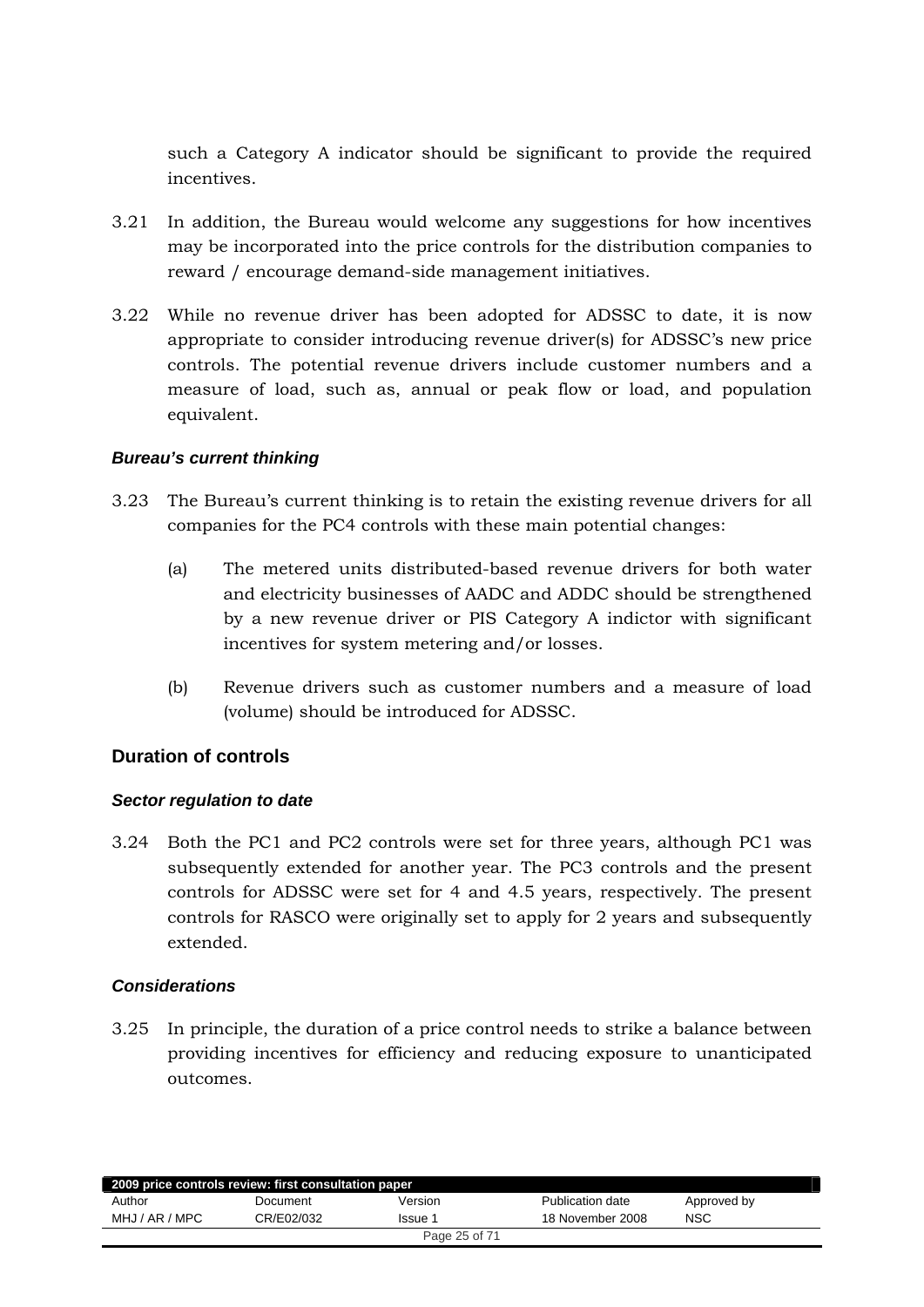- <span id="page-25-0"></span>3.26 There is evidence that a longer duration provides stronger incentives for companies to implement efficiency savings. A longer control duration could also reduce the efforts and costs involved both for the company and the regulator in frequent price control reviews. However, a longer duration also increases the possibility of performance being at variance with expectations at the time of setting the price control.
- 3.27 Internationally, the control period for CPI-X regulation is usually 4-5 years. In Abu Dhabi, the choice of a shorter duration in the early years was driven by a general lack of reliable and audited data on companies' performance on which to base projections of future costs. At that time, companies also generally expressed their preference for a shorter control duration due to the uncertainties within the sector.
- 3.28 However, since then, the sector has seen significant improvement in the availability of audited financial data in terms of separate business accounts (SBAs) and price control returns (PCRs). The introduction of Annual Information Submission (AIS) by companies supported by independent Technical Assessor's (TA) report has also served to improve the reliability of sector data. Furthermore, the companies' increasing costs also indicate the need for stronger incentives to reduce costs.
- 3.29 ADSSC, being a network company, has similar issues with regards to the design and calculations of price controls as AADC, ADDC and TRANSCO. All these network companies can therefore have their price controls reviewed at the same time.

#### *Bureau's current thinking*

3.30 The Bureau's current thinking is that the new PC4 controls should apply for four or five years (from 2010 to 2013 or 2014) for all companies (except ADWEC as discussed later in this Section 3). This represents a reasonably long duration to provide strong efficiency incentives for the companies and will be consistent with best international practice.

# **Scope and separation of controls**

#### *Sector regulation to date*

3.31 Presently, there are separate price controls for the water and electricity businesses of AADC, ADDC, ADWEC, RASCO and TRANSCO. There is no such separation of controls for the sewerage, wastewater treatment and

| 2009 price controls review: first consultation paper |            |               |                  |             |
|------------------------------------------------------|------------|---------------|------------------|-------------|
| Author                                               | Document   | Version       | Publication date | Approved by |
| MHJ / AR / MPC                                       | CR/E02/032 | Issue 1       | 18 November 2008 | <b>NSC</b>  |
|                                                      |            | Page 26 of 71 |                  |             |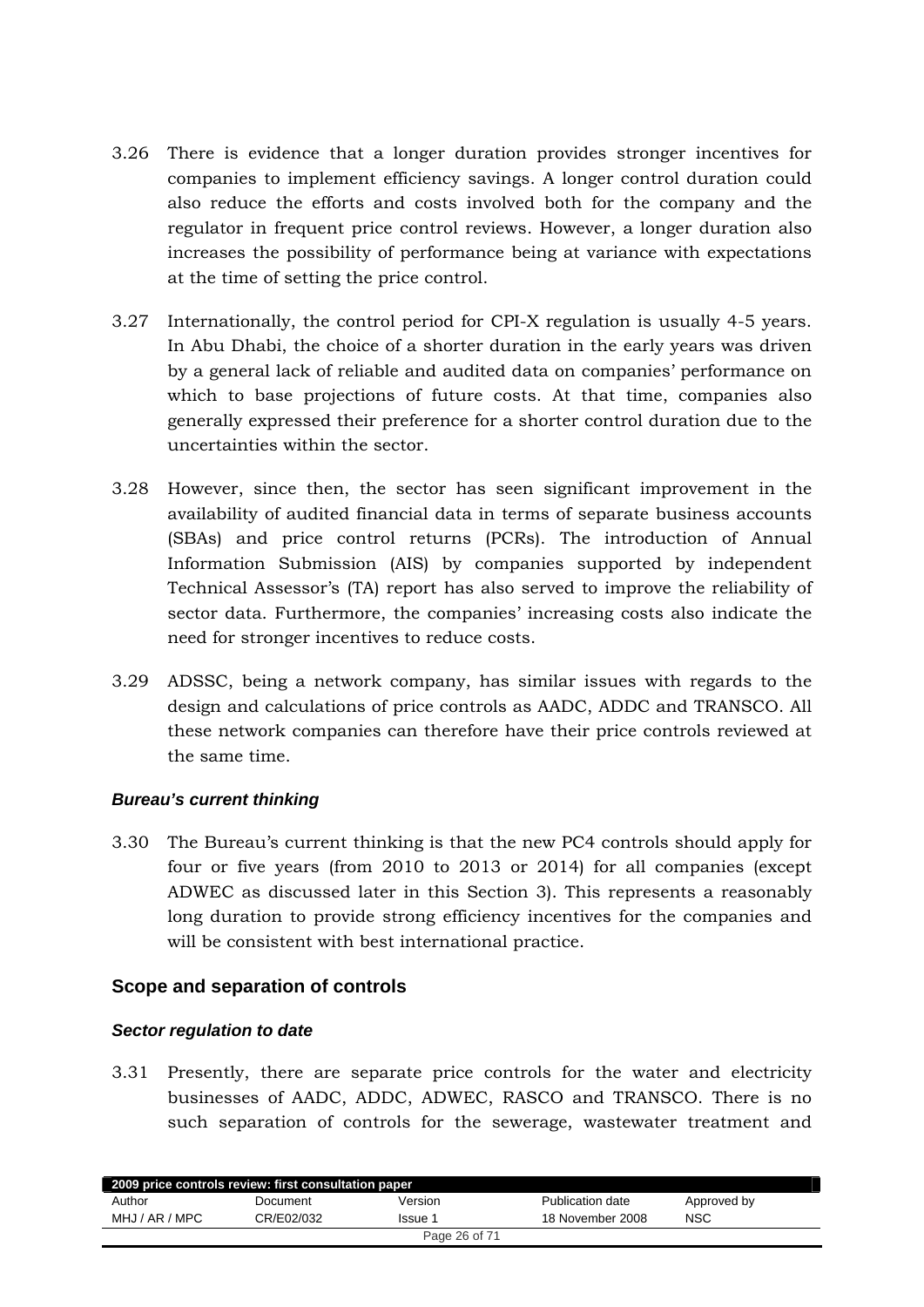disposal businesses of ADSSC, nor for the distribution and supply businesses of the distribution companies.

- 3.32 Further, the scope of the present price controls generally covers, via the definition of the term "Regulated Revenue" in the respective licences, all the income of these companies. However, the following activities or income is explicitly excluded from the Regulated Revenue:
	- (a) For ADWEC, any income received from production companies in the form of damages, claims, late payments or events of default; and
	- (b) For all companies, any revenues from unlicensed activities for which the concerned company has received the consent of the Bureau, as required according to the licences (referred to as "Excluded Income" in the relevant licences).<sup>[1](#page-26-0)</sup>
- 3.33 For AADC, ADDC and ADSSC, "Regulated Revenue" is defined in the licence to include any revenue which should be billed to and collected from their customers according to tariffs and charges approved by the Bureau (or, in case of subsidy customers, by ADWEA), rather than the revenue actually collected from the customers. This concept of "should be billed to and collected from customers" was introduced by the Bureau at the last price control review to provide incentives for companies to bill and collect customer revenues. If certain customer revenue which should have been billed and collected is not billed or collected, the intention is that such revenue lost is not to be made up by the government subsidy.

# *Potential changes*

-

3.34 In principle, separation of controls enhances cost transparency between businesses and could facilitate the introduction of competition in certain activities, such as the wastewater treatment and disposal businesses of ADSSC and the supply businesses of AADC and ADDC. The current accounting separation between the separate businesses of each company could, in theory, facilitate the introduction of separate price controls for each business.

<span id="page-26-0"></span> $1$  However, as discussed in Section 2, TRANSCO's unlicensed transmission activities outside the Emirate of Abu Dhabi which share the same assets with the licensed activities are included within the scope of the price controls.

| 2009 price controls review: first consultation paper |            |               |                  |             |  |
|------------------------------------------------------|------------|---------------|------------------|-------------|--|
| Author                                               | Document   | Version       | Publication date | Approved by |  |
| MHJ / AR / MPC                                       | CR/E02/032 | Issue 1       | 18 November 2008 | <b>NSC</b>  |  |
|                                                      |            | Page 27 of 71 |                  |             |  |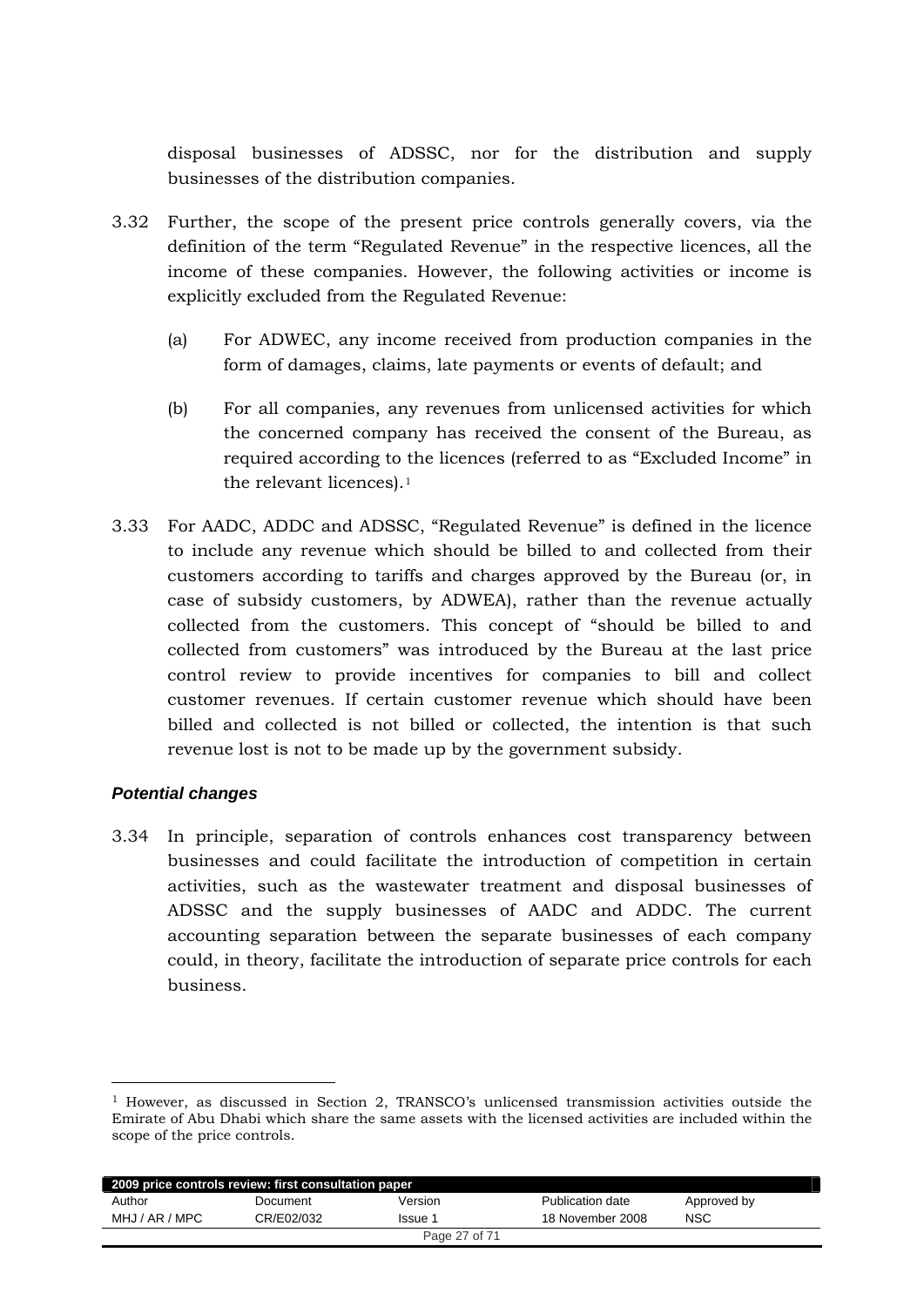- <span id="page-27-0"></span>3.35 However, at present, the Bureau does not see an urgent need for separate controls for the supply businesses of AADC and ADDC, or for the three businesses of ADSSC. In the case of ADSSC, the Bureau would like to see a more robust framework for revenue and subsidy allocation between businesses and for inter-business charging before considering separate controls for its three businesses.
- 3.36 While the Bureau is satisfied with the overall concept and scope of the term "Regulated Revenue" as defined in the licence, recent discussions with AADC and ADDC and their auditors have indicated the need for further clarity with regards to the definition. The Bureau has clarified to the concerned licensees and their auditors that the Regulated Revenue as defined in the licence and shown in the Price Control Return (PCR) can differ (and in some cases should differ) from the income from customers as shown in the accounts of the concerned company.
- 3.37 Finally, it is necessary to formalise the arrangement whereby TRANSCO's activities relating to 'unlicensed shared' assets are included within the scope of the price control.

## *Bureau's current thinking*

3.38 The Bureau's current thinking is to retain the existing scope and separation of price controls for all companies. However, necessary changes will be made to formally extend the scope of TRANSCO's price controls to include that part of its unlicensed transmission activities outside the Emirate of Abu Dhabi which share assets with the licensed activities. The Bureau will also consider if any changes are required to the licence definition of "Regulated Revenue" in order to further clarify that such revenue includes all revenue which should have been billed to and collected from the customers as per the approved tariffs and charges, even if such revenue was not actually billed / collected.

# **Pass-through costs**

# *Sector regulation to date*

3.39 For Abu Dhabi companies, certain costs have been allowed as pass-through in the price control formulae on an actual basis. **Table 3.2** below lists the pass-through costs by company:

| 2009 price controls review: first consultation paper |            |               |                  |             |  |
|------------------------------------------------------|------------|---------------|------------------|-------------|--|
| Author                                               | Document   | Version       | Publication date | Approved by |  |
| MHJ / AR / MPC                                       | CR/E02/032 | Issue 1       | 18 November 2008 | <b>NSC</b>  |  |
|                                                      |            | Page 28 of 71 |                  |             |  |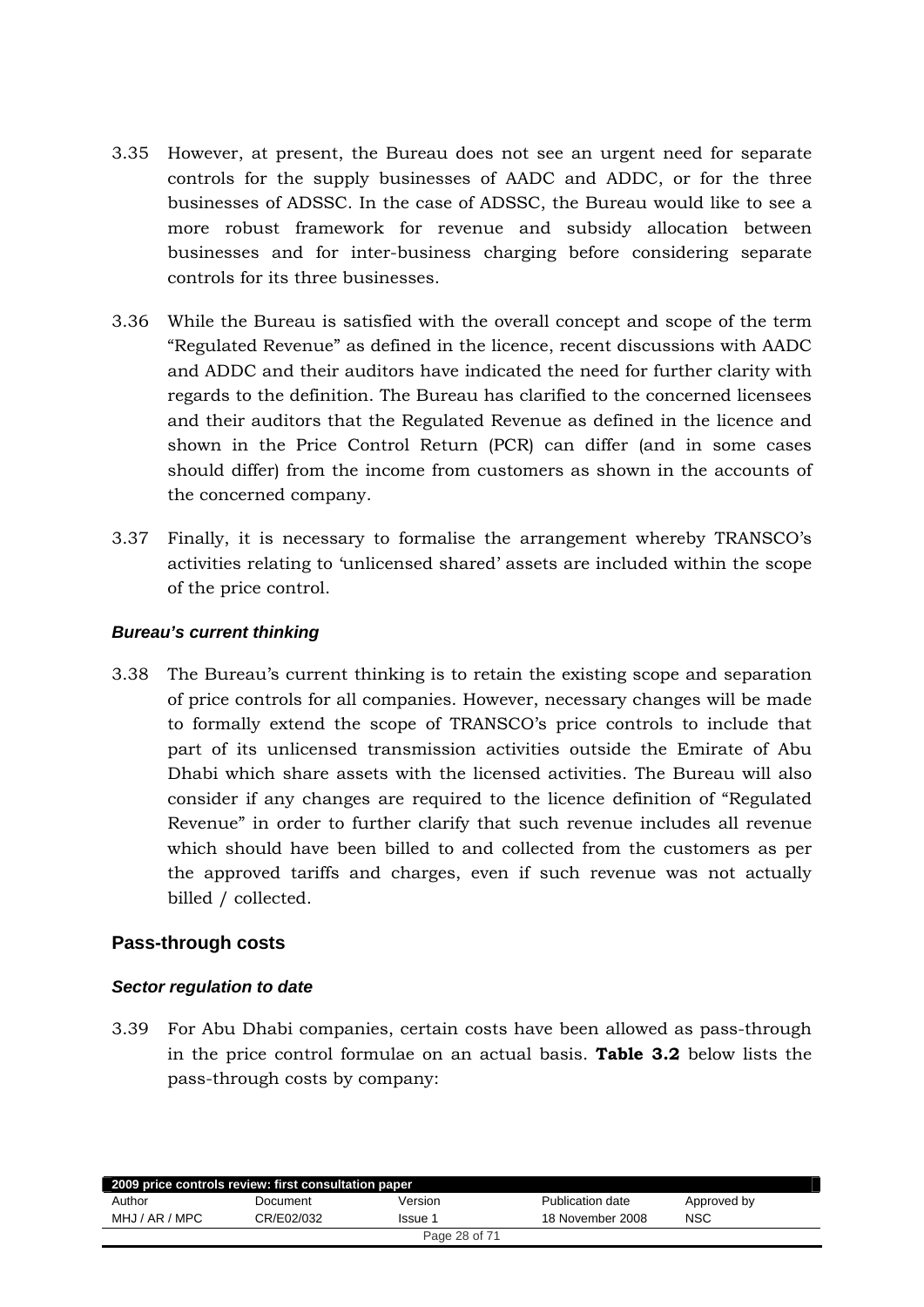| Company        | Pass-Through                                 |  |
|----------------|----------------------------------------------|--|
| AADC / ADDC    | Water and electricity purchases              |  |
|                | <b>Transmission charges</b>                  |  |
| <b>TRANSCO</b> | Electricity ancillary service costs          |  |
| <b>ADWEC</b>   | <b>PWPA costs</b>                            |  |
|                | Fuel costs                                   |  |
| <b>RASCO</b>   | 95% of actual fuel costs                     |  |
|                | (remaining 5% based on efficient benchmarks) |  |
| <b>ADSSC</b>   | None                                         |  |

**Table 3.2 Pass-through costs under current price controls** 

- 3.40 For ADWEC, the PWPA and fuel costs are pass-through, as they are subject to ADWEC's economic purchasing obligation.
- 3.41 For distribution companies, power and water purchases and transmission charges are pass-through as they are costs recharged from other licensees which are already subject to regulation (via an economic purchasing obligation or price controls).

# *Potential changes*

- 3.42 The planned development of four major wastewater treatment plants by the private sector for ADSSC raises new issues for the price controls for ADSSC. It is expected that these plants would follow the model developed for the Independent Water and Power Producers (IWPPs) in the sector. That is, ADSSC will pay a capacity or availability payment as well as an output payment under a long-term Sewerage Treatment Agreement (STA), similar to the Power and Water Purchase Agreements (PWPAs) between ADWEC and the IWPPs.
- 3.43 Two main options are available for the treatment of such costs in ADSSC's price controls: to either forecast the efficient level of such costs, or to allow the pass-through of such costs. While the Bureau is considering a passthrough treatment of STA payments under the price control, this would be subject to ADSSC's economic purchasing obligation. That is, the Bureau would need to be satisfied that each of these new private treatment plants are required at this time in order to meet ADSSC's demands and that they were procured competitively.

# *Bureau's current thinking*

3.44 The Bureau's current thinking is to retain all the existing pass-through items in the price controls, and to also allow ADSSC's payments to new

| 2009 price controls review: first consultation paper |            |               |                  |             |  |  |
|------------------------------------------------------|------------|---------------|------------------|-------------|--|--|
| Author                                               | Document   | Version       | Publication date | Approved by |  |  |
| MHJ / AR / MPC                                       | CR/E02/032 | lssue 1       | 18 November 2008 | NSC         |  |  |
|                                                      |            | Page 29 of 71 |                  |             |  |  |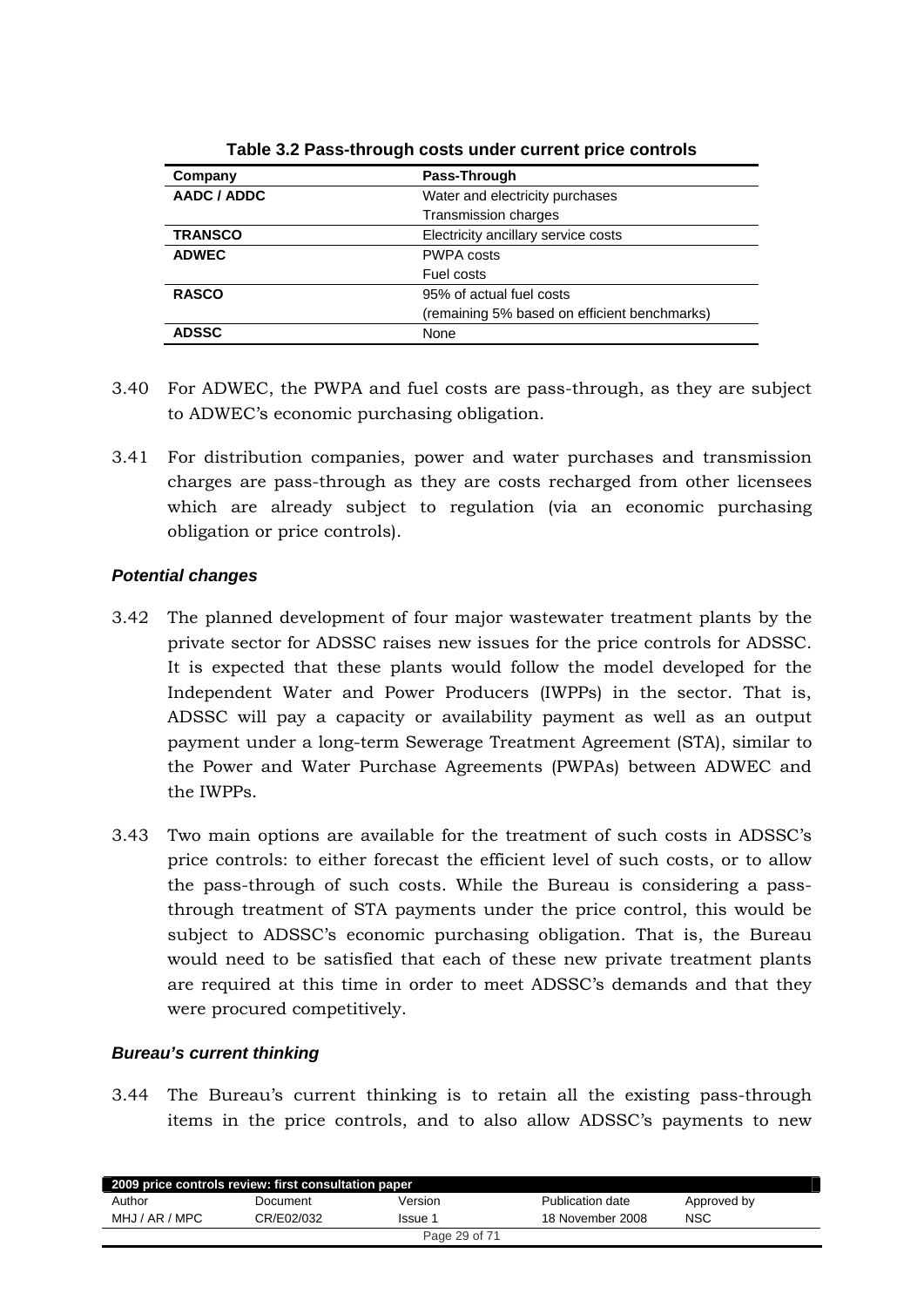<span id="page-29-0"></span>private wastewater treatment plants as pass-through costs, provided evidence is provided by ADSSC demonstrating efficient contracting for procurement of such plants.

# **Restructuring of price controls for ADWEC**

#### *Current price controls*

3.45 At present, ADWEC's price controls (separately for its water and electricity procurement businesses) have a similar structure to those of the network companies and are reviewed at the same time as these companies.

## *Considerations*

- 3.46 However, ADWEC's procurement business is of different nature to the network companies. ADWEC does not have the financial capability to manage uncertainties and risks such as those arising due to the following:
	- (a) a small capital base;
	- (b) large cash flows with production and distribution companies;
	- (c) potential contractual issues relating to 'change in law' and liquidated damages payable by or to the production companies;
	- (d) responsibility for forecasting, planning, procurement and charging of production capacities having significant impact on the rest of the sector;
	- (e) major changes in workload and staff requirements from time to time relative to the size of its business; and
	- (f) trading with other Emirates or countries.
- 3.47 It may therefore be appropriate for ADWEC to have a shorter control period than the network companies. This may require the Bureau to set price controls for ADWEC for, say, two years only and review them from time to time (even on an annual basis) if the circumstances warrant.
- 3.48 For example, the price controls for ADWEC may be adjusted each year if ADWEC requires additional staff or consultancy costs to fulfil its statutory obligations (through additional cost allowance in price controls). Conversely if it fails to prepare, for example, the BST charges leaflet or seven-year

| 2009 price controls review: first consultation paper |            |               |                  |             |  |
|------------------------------------------------------|------------|---------------|------------------|-------------|--|
| Author                                               | Document   | Version       | Publication date | Approved by |  |
| MHJ / AR / MPC                                       | CR/E02/032 | Issue 1       | 18 November 2008 | NSC         |  |
|                                                      |            | Page 30 of 71 |                  |             |  |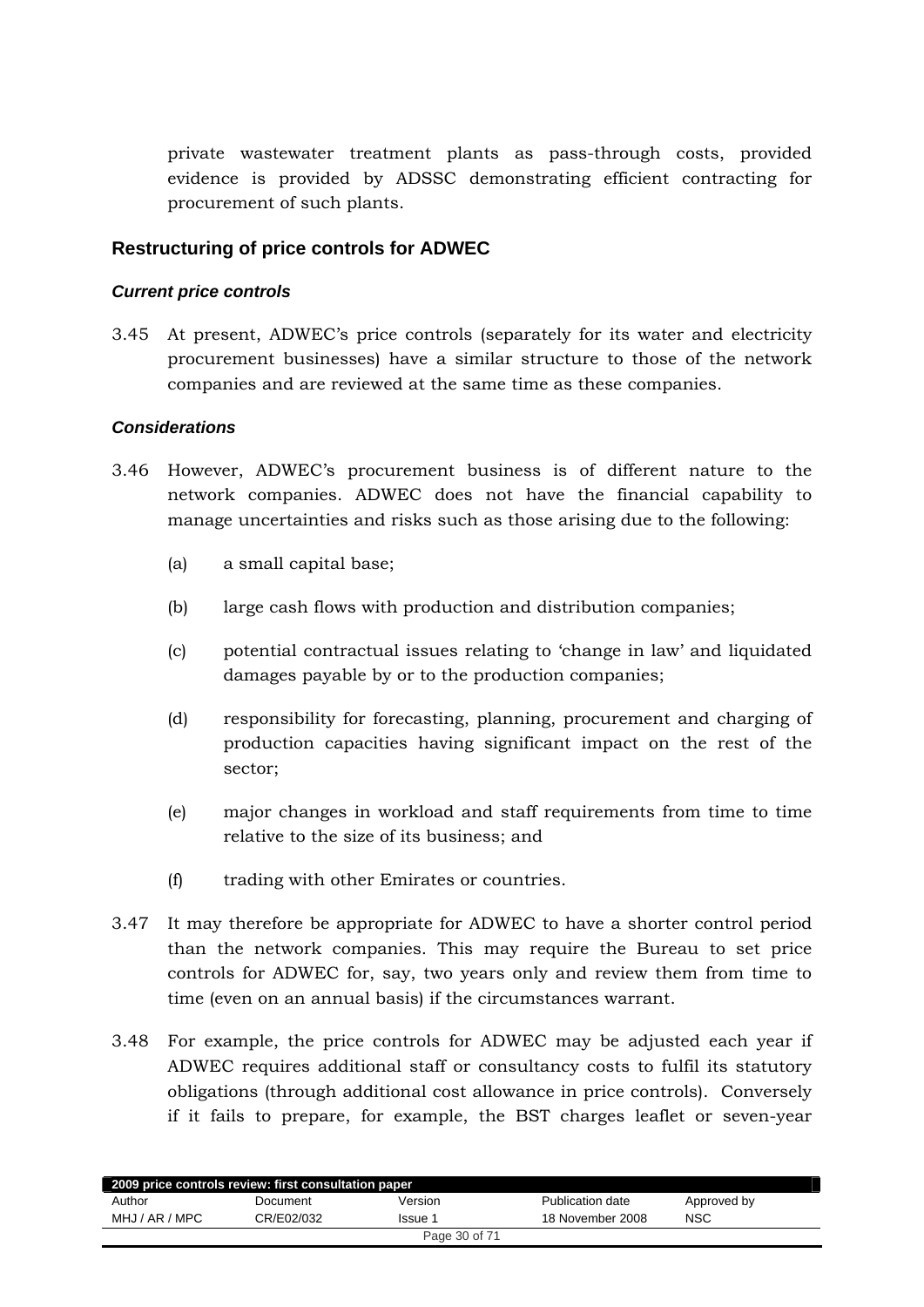<span id="page-30-0"></span>planning statement in a satisfactory form or timely manner as required by its licence it may be reflected in a downward adjustment to its revenue.

3.49 The main structure of the MAR formula for ADWEC may remain the same as at present (see Section 2). However, the notified value "A" can be adjusted on an annual basis to reflect ADWEC's performance or requirements – rather than CPI adjustment only as at present.

## *Bureau's current thinking*

3.50 The Bureau is currently thinking to restructure the price controls for ADWEC so as to make them more flexible to cater for uncertainties in, and performance of, its obligations.

# **Extension of price controls for RASCO**

## *Current price controls*

- 3.51 RASCO currently undertakes electricity generation and water production activities (often on a standby basis) in remote areas of the Emirate of Abu Dhabi. AADC and ADDC purchase all water and electricity produced by RASCO at tariffs that enable RASCO to recover all of its maximum allowed revenue (MAR) under the price controls (without any subsidy requirement from the government). AADC and ADDC operate, maintain and manage all assets and activities of RASCO on its behalf under the management contracts, and charge all associated costs to RASCO.
- 3.52 As mentioned earlier, RASCO's present price controls were originally set to apply for 2 years (2003-2004) and were subsequently extended at the last price control review. These controls allow the MAR to vary with RASCO's generation capacity and water output, thereby reflecting the cost structure of the company. The controls also provide some incentives to reduce fuel costs by allowing pass-through of 95% of such costs and linking the remaining 5% to an efficient benchmark. RASCO is also subject to a simple Performance Incentive Scheme (PIS) with only two Category A indicators with an overall cap on bonuses/penalties equal to 4% of annual MAR.

#### *Considerations*

3.53 The Bureau is broadly satisfied with the operation of the current price controls for RASCO. The controls have the required incentives, although for

| 2009 price controls review: first consultation paper |            |               |                  |             |  |
|------------------------------------------------------|------------|---------------|------------------|-------------|--|
| Author                                               | Document   | Version       | Publication date | Approved by |  |
| MHJ / AR / MPC                                       | CR/E02/032 | Issue 1       | 18 November 2008 | <b>NSC</b>  |  |
|                                                      |            | Page 31 of 71 |                  |             |  |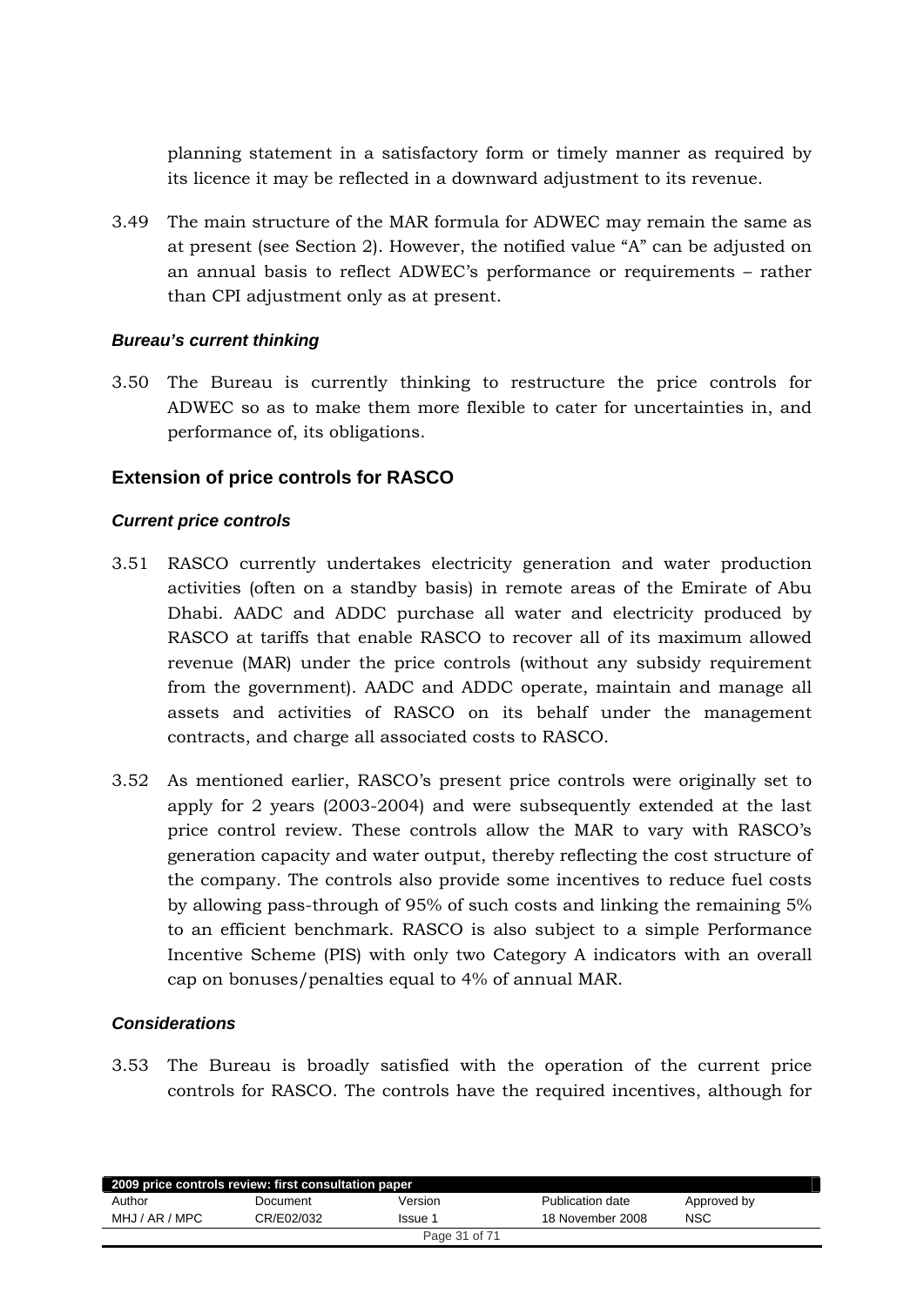the PIS the overall cap and the bonuses/penalties can be argued to be on the higher side compared to other companies.

- 3.54 **Table 3.3** below shows RASCO's output growth and financial performance over recent years under the existing controls.
- 3.55 This table shows that RASCO's water business and, to some extent, its electricity business, have been declining in terms of outputs. However, total revenue has been relatively stable over years. In real terms, RASCO's MARs have declined significantly, in line with the reduction in outputs.

|                                                    |             | 2004      | 2005     | 2006   | 2007   |
|----------------------------------------------------|-------------|-----------|----------|--------|--------|
| Output growth                                      |             |           |          |        |        |
| Net generation capacity                            | MW          | 258       | 258      | 294    | 288    |
| Electricity units generated                        | <b>MWh</b>  | 74,889    | 75.925   | 67.816 | 65,206 |
| Water units produced from all sources              | <b>MIG</b>  | 7.721     | 3.818    | 2,097  | 1,470  |
| Water units produced from desalination             | <b>MIG</b>  | 2.266     | 789      | 659    | 505    |
| <b>Financial performance</b>                       |             |           |          |        |        |
| Annual revenue                                     | AED million | 246.46    | 244.51   | 244.44 | 289.19 |
| Annual profit / (loss)                             | AED million | (111.186) | (66.362) | 2.759  | 55.995 |
| Annual profit / (loss) excluding exceptional items | AED million | 6.742     | 11.787   | 34.051 | 28.873 |
| Return on mid-year asset value                     | % p.a.      | 1.83%     | 2.90%    | 8.04%  | 7.44%  |

#### **Table 3.3 RASCO's performance over recent years**

Notes: The exceptional items mentioned above include (a) provision for plant and equipment impairment, (b) provision for slow moving and obsolete inventory, (c) profit on sale of plant and equipment, (d) PIS bonuses or penalties.

3.56 While RASCO showed financial losses in earlier years, profits in more recent years compensate for such losses. The losses in the early years occurred mainly due to significant asset impairment recorded by RASCO. The recent profits have been the result of higher profits from asset sale and higher MAR due to PIS bonuses. The profits, and resulting return on mid-year asset value, after making adjustments for such one-off or exceptional items are at reasonable levels.

#### *Bureau's current thinking*

3.57 The Bureau is keeping under review the possibility that all of RASCO's activities may in time gravitate to other licensees. As the existing control has continued to be robust over a period of five years, the Bureau's current thinking is to continue with the present price controls for RASCO indefinitely until notification is given by the Bureau of an intention to modify the controls (or RASCO requests such controls to be reviewed).

| 2009 price controls review: first consultation paper |            |               |                  |             |  |
|------------------------------------------------------|------------|---------------|------------------|-------------|--|
| Author                                               | Document   | Version       | Publication date | Approved by |  |
| MHJ / AR / MPC                                       | CR/E02/032 | Issue 1       | 18 November 2008 | <b>NSC</b>  |  |
|                                                      |            | Page 32 of 71 |                  |             |  |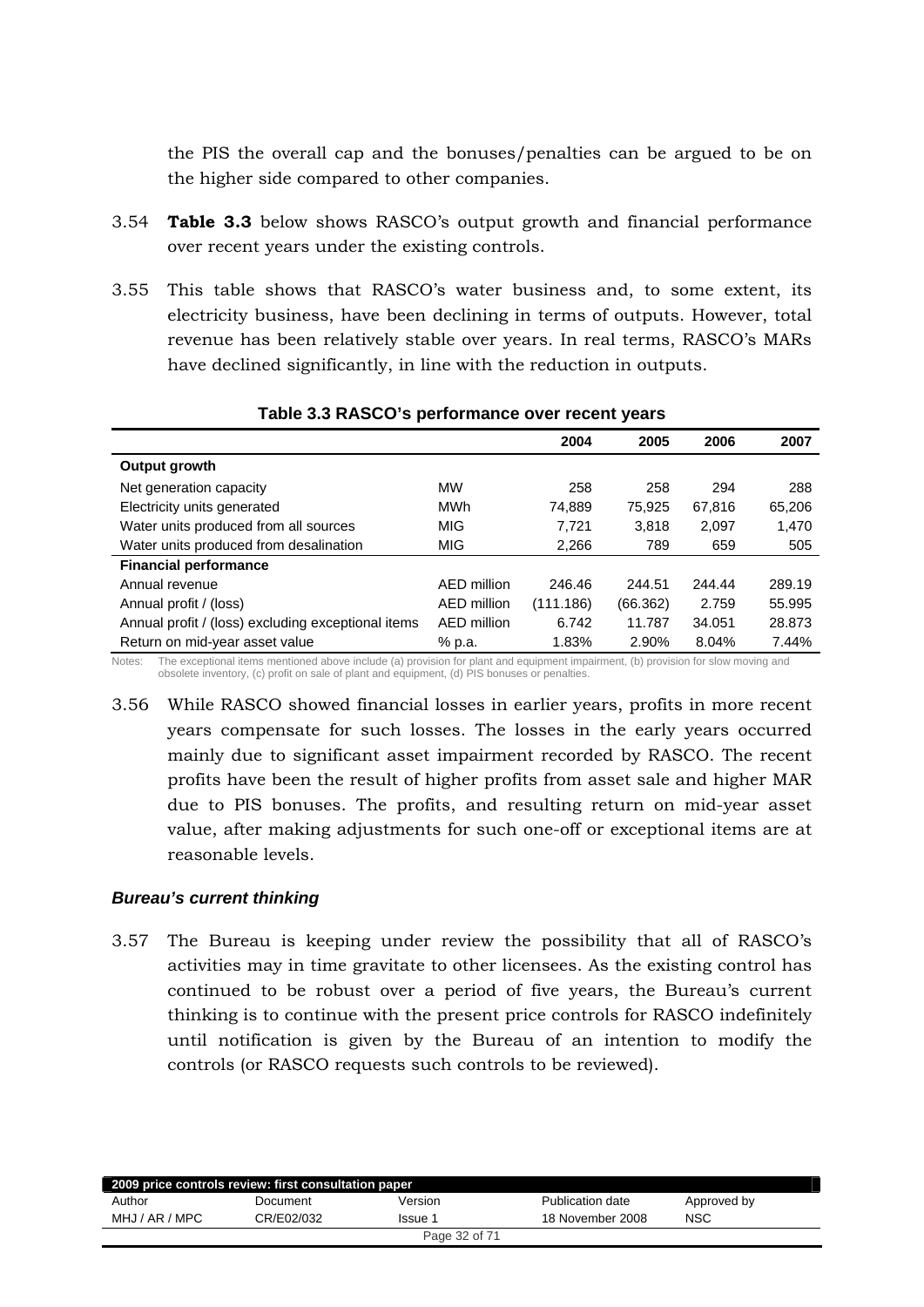# <span id="page-32-0"></span>**Mechanism for reopening price control**

-

- 3.58 During the PC3 period, a number of licensees have raised concerns about unanticipated inflationary increases in costs which had occurred since the last price controls review, which they regarded as being outside of their control.
- 3.59 While the Bureau noted that there is no mechanism at present to allow price controls to be re-opened between price control reviews, and that the additional MARs the companies had earned through the "CPI" component of price controls had more than offset such cost increases, it undertook to consider whether such a mechanism should be introduced into companies' licences at the next price controls review.[2](#page-32-1)
- 3.60 Such mechanisms are in operation in some other jurisdictions. Best practice is for price controls to be reopened only in the case of events beyond the control of licensees, and in the case of such events having a significant financial impact on the licensee, for example, due to unanticipated high costs. A reopening may also be required in the case of unreasonably 'excessive' profits earned by a licensee or in the case of a takeover or privatisation of a licensee.
- 3.61 Some regulators specify in advance the circumstances in which the price control may be reopened, while others leave it to their discretion at the time any such exceptional circumstances occur.
- 3.62 Ofwat, the water and wastewater regulator for England and Wales, has the most detailed approach towards reopening price controls. Price controls may only be reopened for certain events which are pre-specified in the licence, provided the impact is (cumulatively) equal to 10% or more of annual turnover. Then price controls are reset to revert the financial impact of the price controls on the licensee to that which would have prevailed in the absence of that event.
- 3.63 Such a mechanism can also have a benefit of reducing the risks to which licensees are exposed, thus lowering their cost of capital.

<span id="page-32-1"></span><sup>2</sup> Charge restriction conditions schedules to all the licences for the price-controlled companies provide for 'disapplication' of price controls. However, this provision has been considered lengthy and cumbersome by the companies. Another mechanism is 'derogation' from a certain requirement of the licence, provided the Bureau judges such derogation to be required by its statutory duties.

| 2009 price controls review: first consultation paper |            |               |                  |             |  |  |
|------------------------------------------------------|------------|---------------|------------------|-------------|--|--|
| Author                                               | Document   | Version       | Publication date | Approved by |  |  |
| MHJ / AR / MPC                                       | CR/E02/032 | Issue 1       | 18 November 2008 | <b>NSC</b>  |  |  |
|                                                      |            | Page 33 of 71 |                  |             |  |  |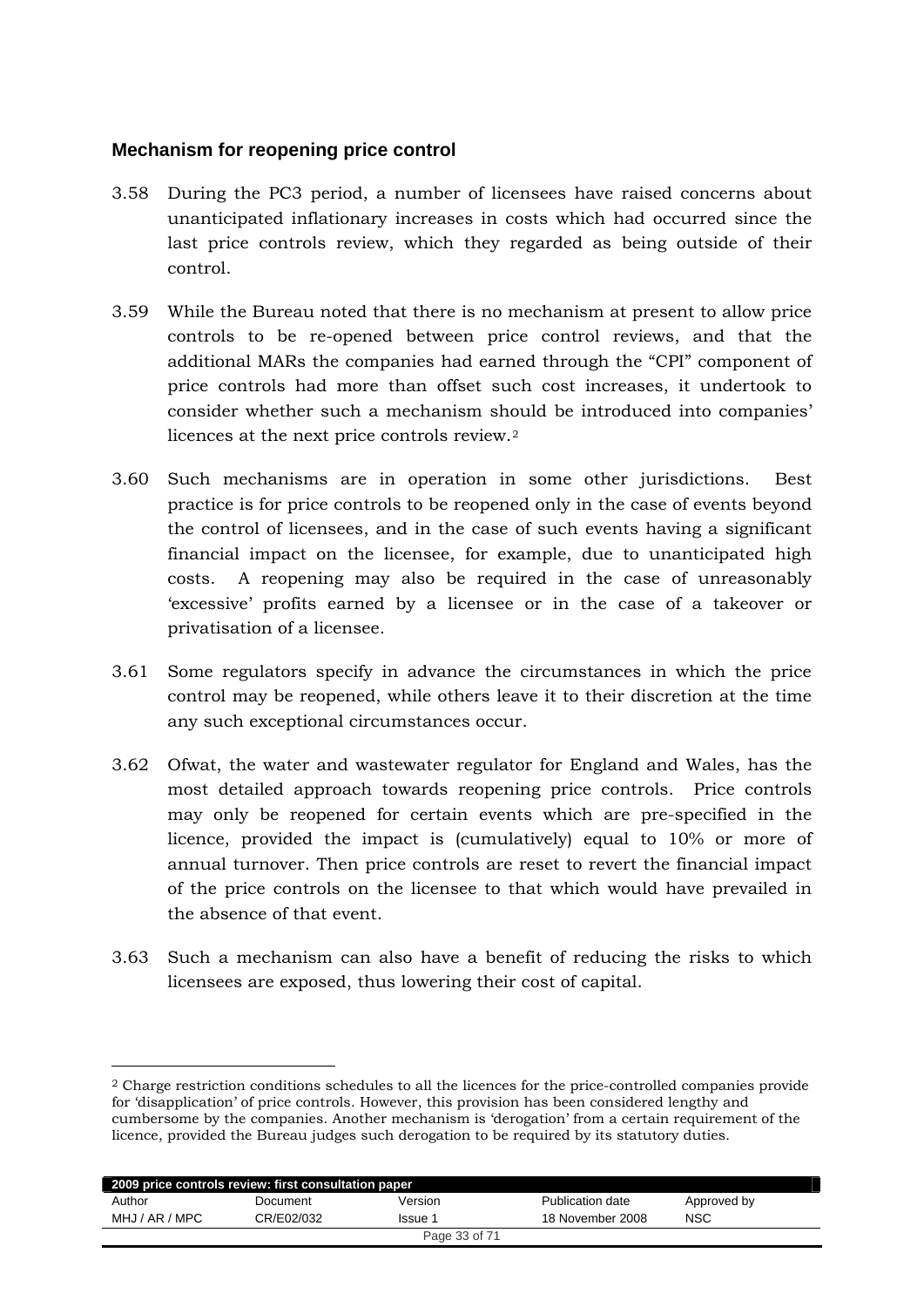3.64 The Bureau would welcome views on the introduction of such a mechanism in the sector at this review.

| 2009 price controls review: first consultation paper |            |               |                  |             |  |  |
|------------------------------------------------------|------------|---------------|------------------|-------------|--|--|
| Author                                               | Document   | Version       | Publication date | Approved by |  |  |
| MHJ / AR / MPC                                       | CR/E02/032 | lssue 1       | 18 November 2008 | NSC         |  |  |
|                                                      |            | Page 34 of 71 |                  |             |  |  |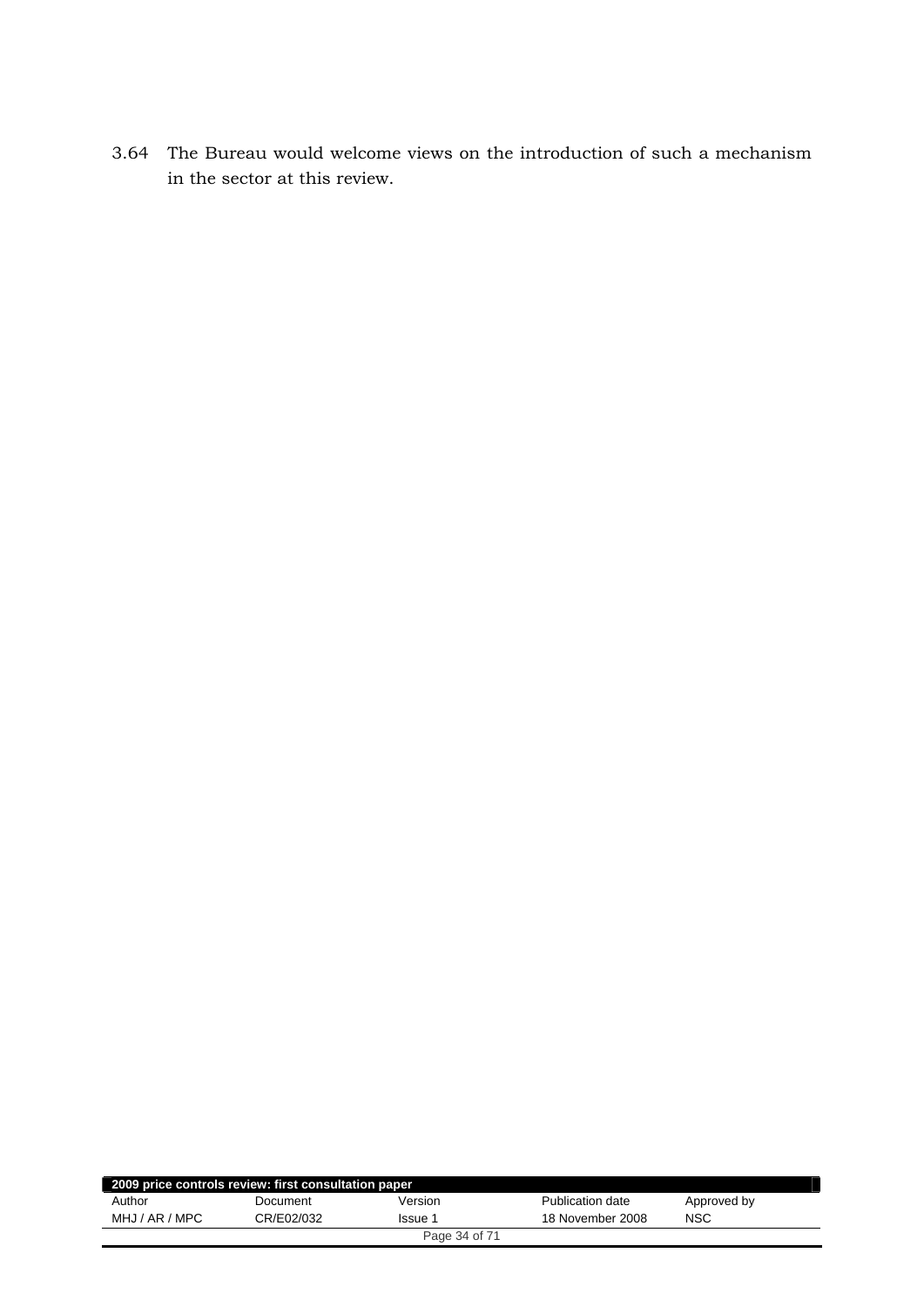# <span id="page-34-0"></span>**Introduction**

- 4.1 As mentioned in Section 2, the calculation of annual revenue requirements involves projections of annual operating expenditure (opex) over the control period. The term "Operating expenditure" or "opex" in this document refers to operating costs excluding depreciation. An exception to this is ADWEC, for which for convenience (few capital assets) we define opex to include capex and depreciation.
- 4.2 In view of its statutory duties and functions, the Bureau has to take into account three main considerations while assessing opex projections:
	- (a) to ensure that the allowed revenue under the price controls is sufficient to enable the company to finance its business;
	- (b) to ensure the economy and efficiency of the sector, i.e., opex projections should reflect the costs expected of a reasonably efficient operator; and
	- (c) to ensure consistency in regulation, as much as possible, both over time and across the companies, for ease of understanding and prediction of future regulation by sector companies and potential investors in the sector.
- 4.3 This section discusses possible approaches to the assessment of future opex for PC4 and identifies the issues for consultation. One particular cost area that needs stronger incentives for the distribution companies is to reduce their customer debt to a reasonable level.

# **Possible approaches**

- 4.4 There are a number of approaches available to assess opex allowances:
- 4.5 *Bottom-up approach:* Some regulators have adopted the approach of assessing or benchmarking each main item of expenditure of the company against that of similar companies in the sector or elsewhere. However, this requires the identification of suitable comparators from elsewhere and is highly data intensive. Often there is a limited amount of publicly available data on comparators, or there is variation in the way costs are categorised,

| 2009 price controls review: first consultation paper |            |               |                  |             |  |  |
|------------------------------------------------------|------------|---------------|------------------|-------------|--|--|
| Author                                               | Document   | Version       | Publication date | Approved by |  |  |
| MHJ / AR / MPC                                       | CR/E02/032 | Issue 1       | 18 November 2008 | <b>NSC</b>  |  |  |
|                                                      |            | Page 35 of 71 |                  |             |  |  |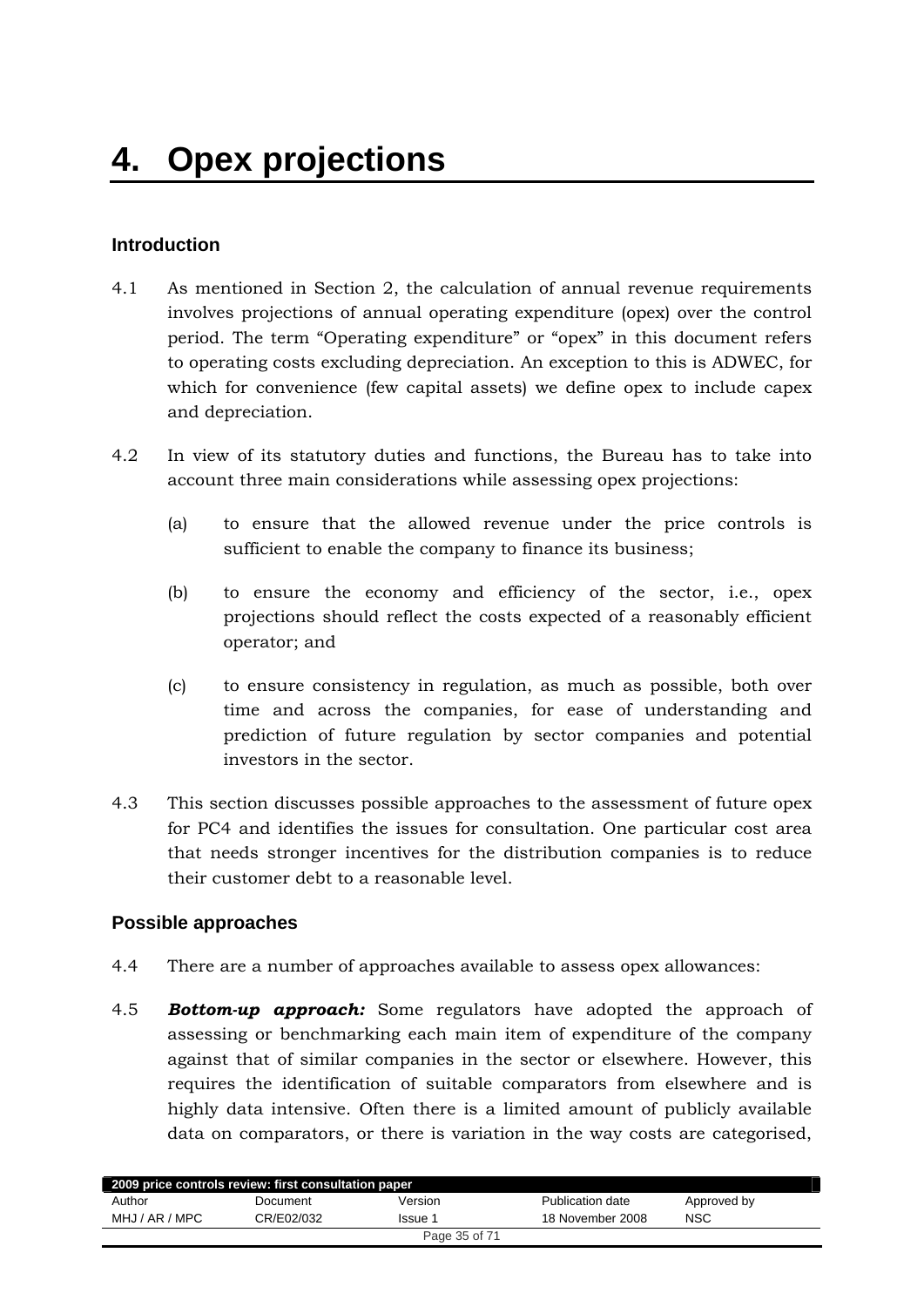that prevents meaningful comparisons. The Bureau considers there is insufficient comparative data presently available to rely on a bottom up approach.

- 4.6 *Top-down approach:* An alternative (or complementary) approach is to assess the total opex of the company as a whole. This can take a number of forms:
	- (a) *Benchmarking:* Regulators can use benchmarking tools to assess the efficient levels of total opex for a company. Benchmarking tools vary from simple ratios of total opex to outputs (such as average total cost per customer) to more 'formal' techniques (e.g., regression analysis, data envelopment analysis) linking total opex (and capex or asset values) to multiple outputs and other factors. The Bureau used simple comparative assessments such as cost per unit of output when setting the PC1 controls in 1999 and in the past has investigated the scope for more sophisticated analysis.
	- (b) *Actual outturn costs with efficiency assumptions:* A regulator can also use recent or present cost levels of a company as the base level for future years, with adjustments to reflect reasonable expectations of future efficiency improvements and other factors. The Bureau applied this approach in setting PC2 and current price controls. The regulator needs to be aware of the possibility (and make adjustments where necessary) that such an approach may provide poor incentives towards the end of the price control period for licensees to reduce costs (if they think higher costs at the end of one control period will result in higher allowed opex for the next control period).
	- (c) **Extending previous projections with efficiency assumptions:** This approach is similar to (b) above, but uses the opex projected at the last review (instead of actual out-turn opex) as the base level for the next control period. This approach may be considered suitable if using actual out-turn costs would result, in the regulator's view, in an inefficient level of costs (for example, if the company has not achieved the assumed efficiency improvements in the previous price control period).
- 4.7 In practice, regulators will tend to use a combination of approaches and assess a wide range of information before forming a judgment about the opex

| 2009 price controls review: first consultation paper |            |               |                  |             |  |  |
|------------------------------------------------------|------------|---------------|------------------|-------------|--|--|
| Author                                               | Document   | Version       | Publication date | Approved by |  |  |
| MHJ / AR / MPC                                       | CR/E02/032 | Issue 1       | 18 November 2008 | <b>NSC</b>  |  |  |
|                                                      |            | Page 36 of 71 |                  |             |  |  |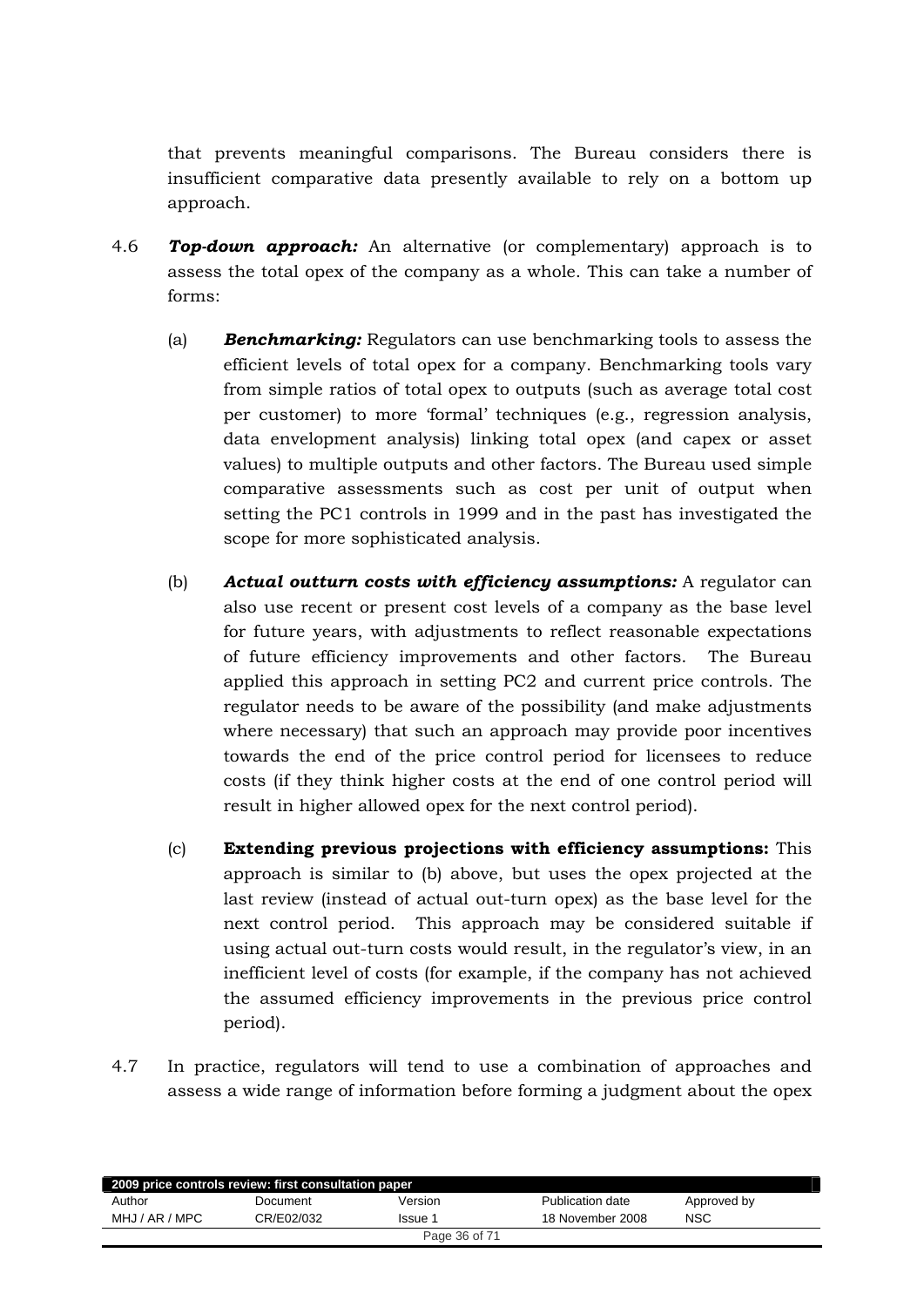<span id="page-36-0"></span>base level and efficiency improvement that can be reasonably expected from the company over the next control period.

4.8 They must also take account of any changes in demands or outputs over the next price control period, and of any significant changes expected in the real price of the main inputs used in the production process.

# **Bureau's approach to date**

- 4.9 The Bureau has used the following top-down approach for the current controls for the sector companies:
	- (a) *Base level of opex:* Determine a base level of opex by using the most recent actual level of opex;
	- (b) *Adjustment for demand growth:* Adjust the base level of opex to reflect increased costs for future demand increases (a 0.75% increase in opex for each 1% increase in demand was adopted at the last price controls review);
	- (c) *Adjustment for efficiency improvements:* Adjust the demandadjusted opex for efficiency improvements expected over the control period (a 5% decrease in opex per year in real terms was used at the last price controls review); and
	- (d) *Other adjustments:* Make further adjustments to opex projections which may be appropriate; for example, for one-off costs (or cost reductions) which were not observed in the past but are known about in advance for the future, or for anticipated changes in the real price of inputs used in the production process. At the last price control reviews, adjustments were made for additional opex allowance for upgrading customer's water installations (for AADC), additional responsibilities over the control period (for ADWEC), additional water pumping costs (for TRANSCO), and additional staff requirement and salary increases (for ADSSC).

# **Possible changes**

4.10 The top-down approach explained above pays regards to the current levels of costs of the companies while at the same time providing strong incentives for efficiency improvement. In view of the main statutory considerations listed earlier, the Bureau favours this approach to projecting future opex and

| 2009 price controls review: first consultation paper |            |               |                  |             |  |  |
|------------------------------------------------------|------------|---------------|------------------|-------------|--|--|
| Author                                               | Document   | Version       | Publication date | Approved by |  |  |
| MHJ / AR / MPC                                       | CR/E02/032 | Issue 1       | 18 November 2008 | <b>NSC</b>  |  |  |
|                                                      |            | Page 37 of 71 |                  |             |  |  |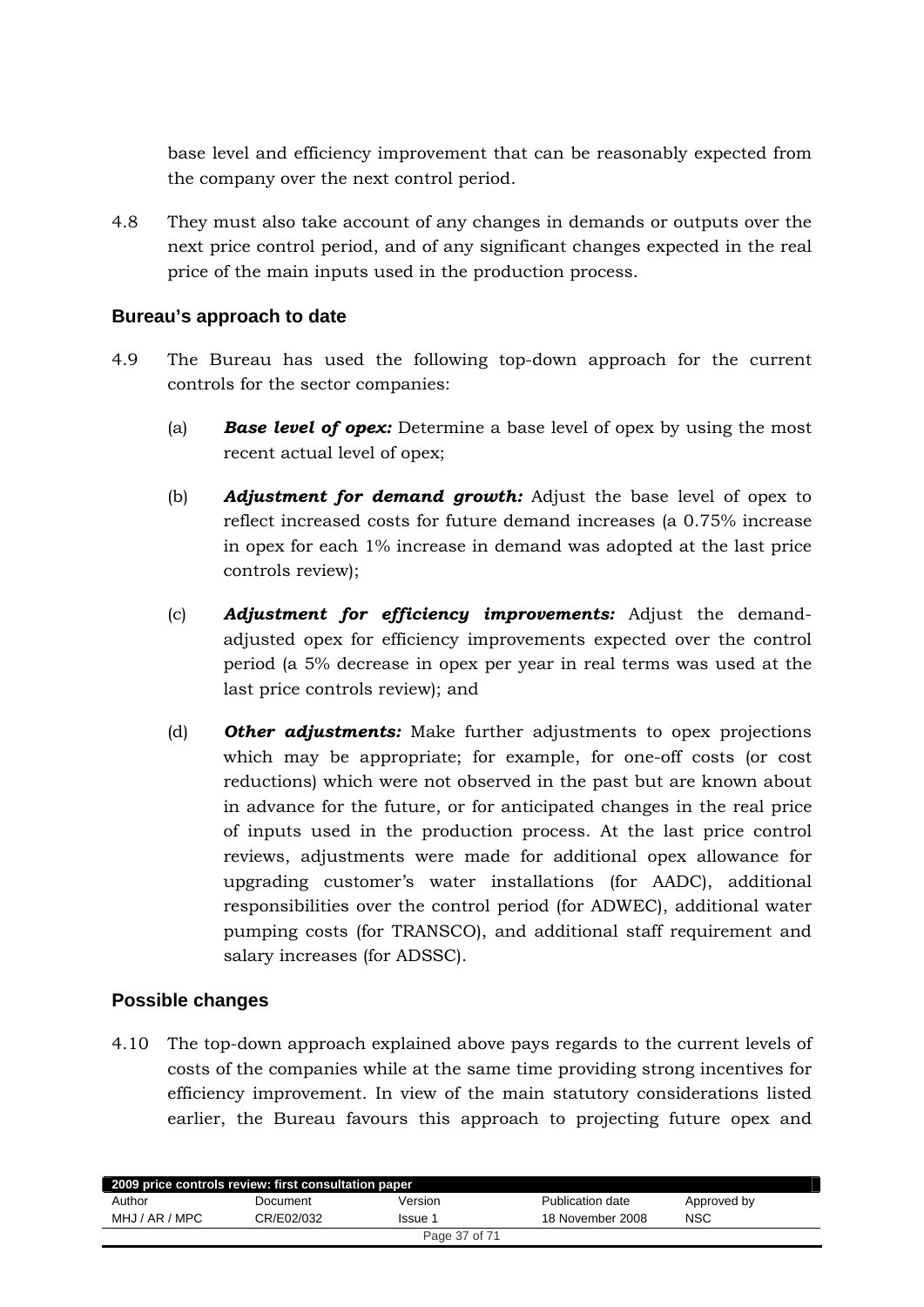<span id="page-37-0"></span>intends to continue using it for the PC4 controls. Furthermore, the assumptions regarding demand growth and efficiency continue to be regarded as reasonable. However, the following two changes to the existing methodology will be considered:

- (a) *Base level of opex:* Generally, all sector companies continue to show increasing actual opex over time often in excess of the opex allowances made in the price controls. Some of this trend may be explained by general increases in the price level in the country or government policy (for example, towards public sector pay levels and allowances). This however requires further analysis, since using the most recent costs as the base level would increase the sector costs and subsidy. The Bureau will therefore consider the option of using (wholly or partially) the opex projected for 2009 at the last price controls review, converted into 2010 prices, as the base level of opex for the PC4 controls.
- (b) *Bad debt reduction incentive:* AADC and ADDC have continued to show increasing customer debt over time, to a level well in excess of international comparisons. While the Bureau has been discussing this issue with the companies, improvements to date have been limited. The Bureau is therefore considering introducing a direct incentive for debt reduction via assumed reductions in the bad debt provision incorporated into the opex projections. This would provide the distribution companies with a stronger incentive to reduce customer debt. However, if a company manages to lower its bad debt more quickly than the target assumed in the adjustment, it would earn higher profits than assumed in the price controls.

# **Bureau's current thinking**

- 4.11 The Bureau is currently minded to use the same top-down approach, with the same adjustments for demand growth and efficiency, as used at the last price control reviews to project opex allowances for the PC4 period. However, it is for consideration whether:
	- (a) for all companies, opex projected for 2009 at the last price control reviews, converted into 2010 prices, should be used (wholly or partially) as the base level of opex for the PC4 controls; and

| 2009 price controls review: first consultation paper |            |               |                  |             |  |
|------------------------------------------------------|------------|---------------|------------------|-------------|--|
| Author                                               | Document   | Version       | Publication date | Approved by |  |
| MHJ / AR / MPC                                       | CR/E02/032 | Issue 1       | 18 November 2008 | <b>NSC</b>  |  |
|                                                      |            | Page 38 of 71 |                  |             |  |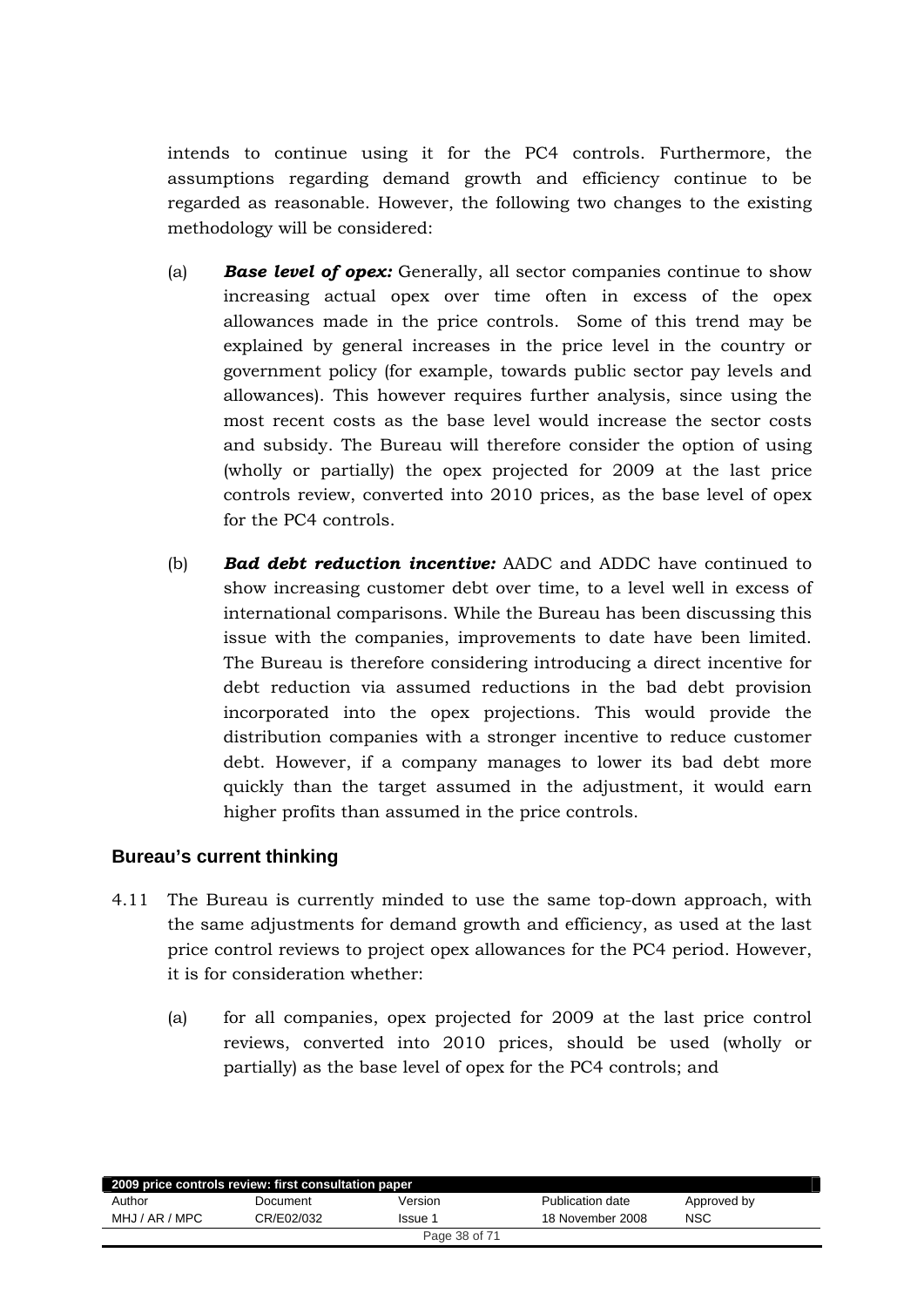(b) for AADC and ADDC, an appropriate adjustment should be made to the opex allowances for the PC4 period by assuming a reduction in the bad debt provision in future.

| 2009 price controls review: first consultation paper |            |               |                  |             |  |  |
|------------------------------------------------------|------------|---------------|------------------|-------------|--|--|
| Author                                               | Document   | Version       | Publication date | Approved by |  |  |
| MHJ / AR / MPC                                       | CR/E02/032 | Issue 1       | 18 November 2008 | NSC         |  |  |
|                                                      |            | Page 39 of 71 |                  |             |  |  |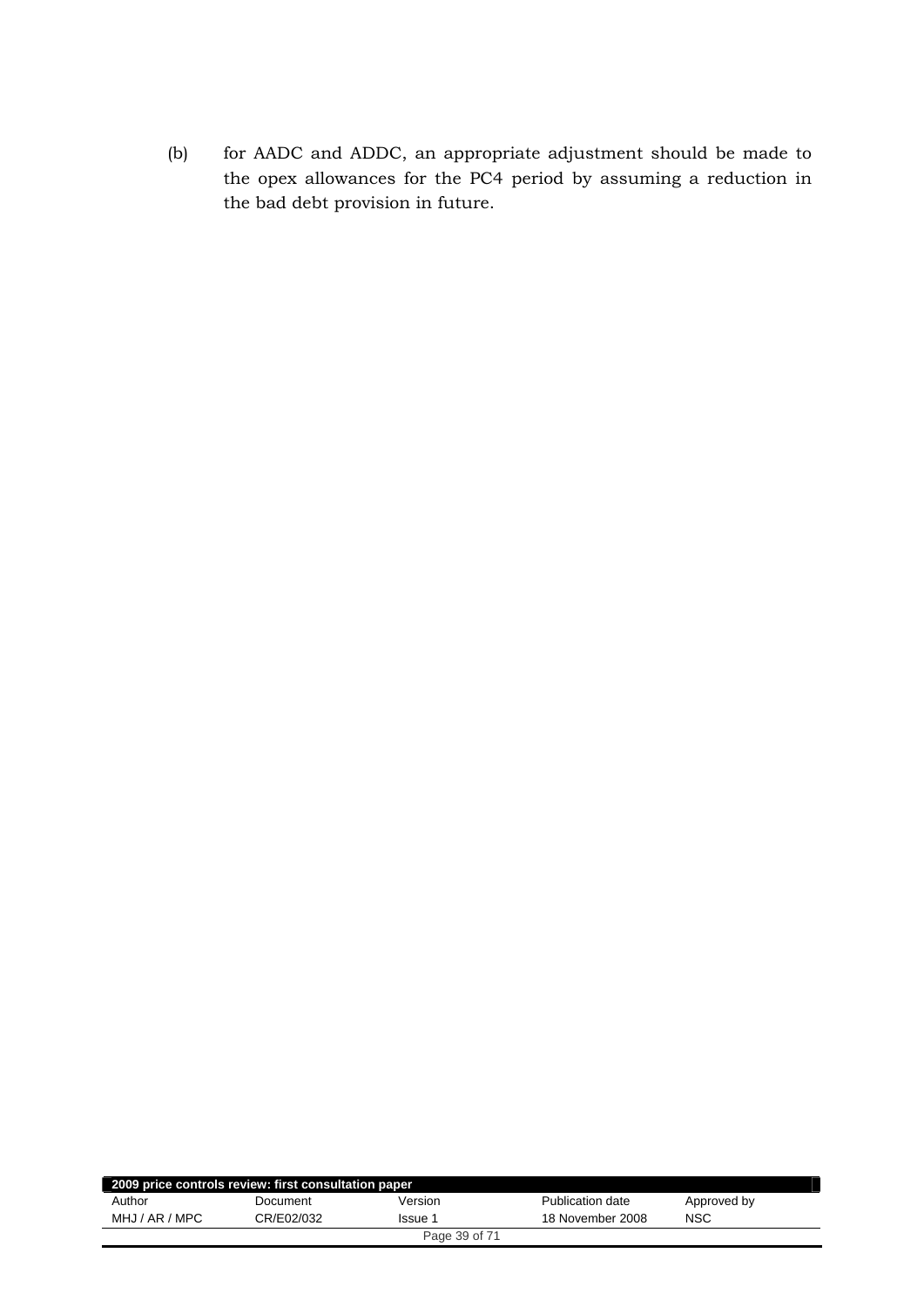# <span id="page-39-0"></span>**Introduction**

5.1 For capital-intensive industries such as water, electricity and sewerage networks, capital costs account for a significant proportion of overall costs. As mentioned in Section 2, capital costs enter into the price control calculations in two ways, in the form of  $(i)$  return of capital (ie., depreciation) and (ii) return on capital (i.e., allowed profit). That is:

**For network companies:** Required revenue = Opex + Depreciation + Return on capital

- 5.2 Both of these capital-related components for each year are determined from the Regulatory Asset Values (RAVs) for that year. The RAV is updated each year for the capital expenditure in that year net of depreciation.
- 5.3 This Section 5 discusses the Bureau's approaches to the treatment of past and future capex, to the projection of depreciation allowances, and to the updating of RAVs for the network companies (AADC, ADDC, TRANSCO and ADSSC).
- 5.4 ADWEC, having negligible capital base but large turnover and associated risks, should be treated differently, as discussed in Section 3.

# **Treatment of past capex**

- 5.5 The Bureau has to date adopted the "ex-post" approach towards the treatment of capex for all the sector companies subject to price controls (with provisional allowances for future capex). With this approach, the actual capex spent by a company is assessed at the end of the control period against the efficiency criteria established by the Bureau. Necessary financial adjustments are then made at the subsequent price control review to compensate (taking account of the time value of money and financing costs foregone or unduly earned) for the difference between the provisional capex allowed in the price controls and the actual efficient capex. The Bureau's efficiency criteria (as established in 1999 and applied consistently subsequently) are that the capex will be considered efficient if it:
	- (a) was required to meet growth in customer demand or the relevant security standards; and

| 2009 price controls review: first consultation paper |            |                |                  |             |  |  |
|------------------------------------------------------|------------|----------------|------------------|-------------|--|--|
| Author                                               | Document   | Version        | Publication date | Approved by |  |  |
| MHJ / AR / MPC                                       | CR/E02/032 | <b>Issue 1</b> | 18 November 2008 | NSC         |  |  |
| Page 40 of 71                                        |            |                |                  |             |  |  |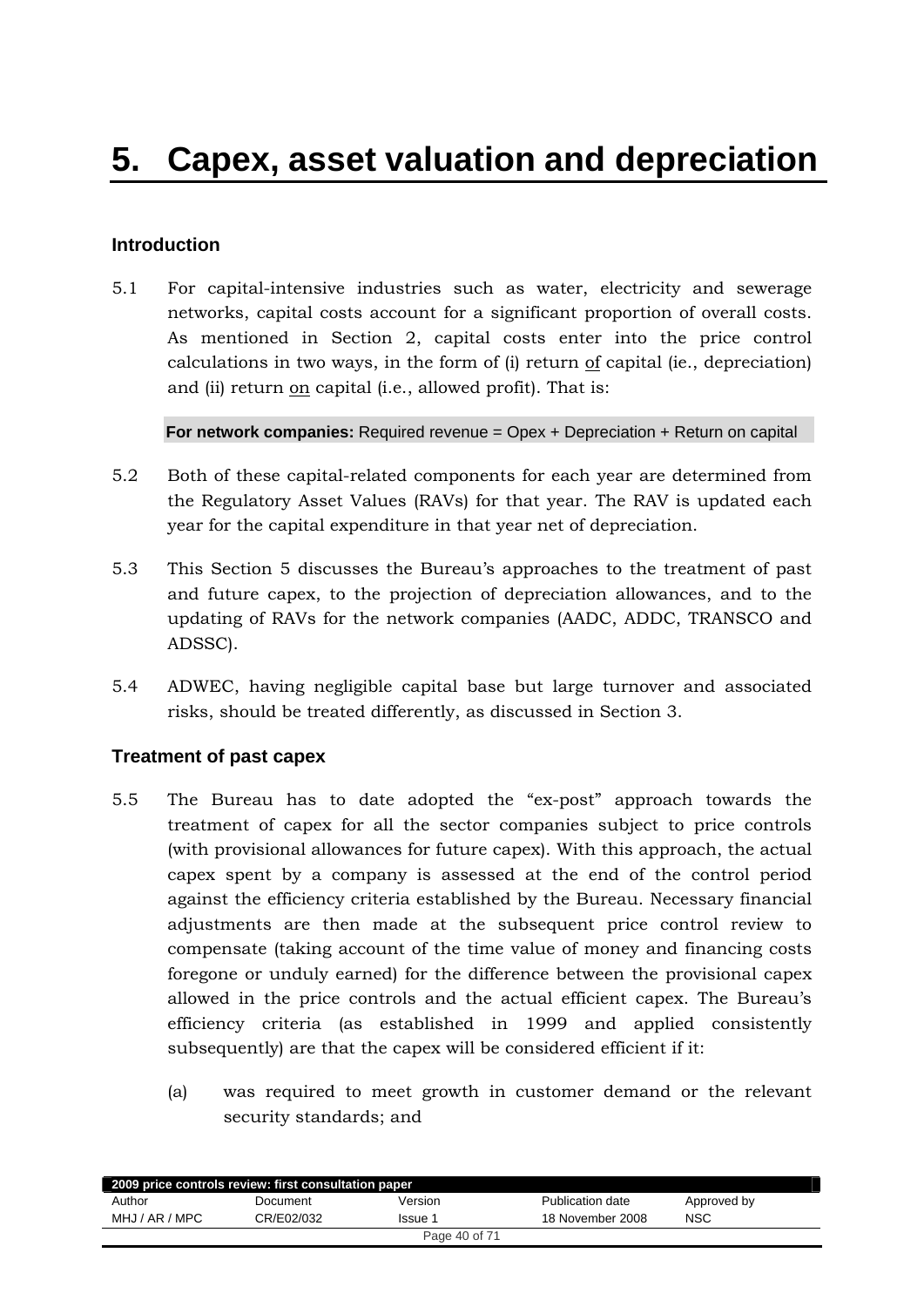(b) was efficiently procured (procurement to be interpreted both in relation to both the tendering process and project management).

## *Treatment of PC1 capex*

5.6 For the PC1 period (1999-2002), provisional capex allowances for AADC, ADDC and TRANSCO were incorporated into the PC2 controls at the 2002 price control review. To finalise the assessment of actual efficient capex for the period, the Bureau undertook a review in 2004 of the efficiency of PC1 capex against the Bureau's efficiency criteria. The overall approach was to review the processes undertaken by the companies in planning, procuring and managing capex projects and to assess a number of selected projects. The findings of this review were as follows:

| Company                  | <b>Capex efficiency</b> |
|--------------------------|-------------------------|
| AADC                     | 84%                     |
| ADDC                     | 89%                     |
| <b>TRANSCO</b>           | 94%                     |
| Source:<br><b>Bureau</b> |                         |

**Table 5.1 Efficiency assessment of PC1 capex** 

- 5.7 These results were then applied to actual PC1 capex (accruals-based capex, including advances to contractors, taken from the cash flow statements in the audited SBAs), for both water and electricity.
- 5.8 At the 2005 price controls review, efficient PC1 capex so determined (net of accumulated depreciation) was incorporated into the RAVs for 2006 onwards for the PC3 controls. To ensure the licensees were appropriately remunerated in relation to the PC1 period, the net present values (NPVs) of the foregone financing costs (depreciation and return on capital) up to 2006 in respect of the difference between efficient and provisional capex were calculated using the cost of capital of 6% used to set PC1, and added to the opening 2006 RAVs.
- 5.9 The PC1 capex is a closed matter requiring no further adjustment at this review. Both the efficient PC1 capex and foregone financing costs included in RAVs will continue to earn depreciation and return on capital until they are fully depreciated at the end of their assumed average life.

# *Treatment of PC2 capex*

5.10 For AADC, ADDC and TRANSCO, provisional capex allowances (of about AED 8 billion in total) for the PC2 period (2003-2005) were incorporated into

| 2009 price controls review: first consultation paper |            |               |                  |             |  |  |
|------------------------------------------------------|------------|---------------|------------------|-------------|--|--|
| Author                                               | Document   | Version       | Publication date | Approved by |  |  |
| MHJ / AR / MPC                                       | CR/E02/032 | lssue 1       | 18 November 2008 | NSC         |  |  |
|                                                      |            | Page 41 of 71 |                  |             |  |  |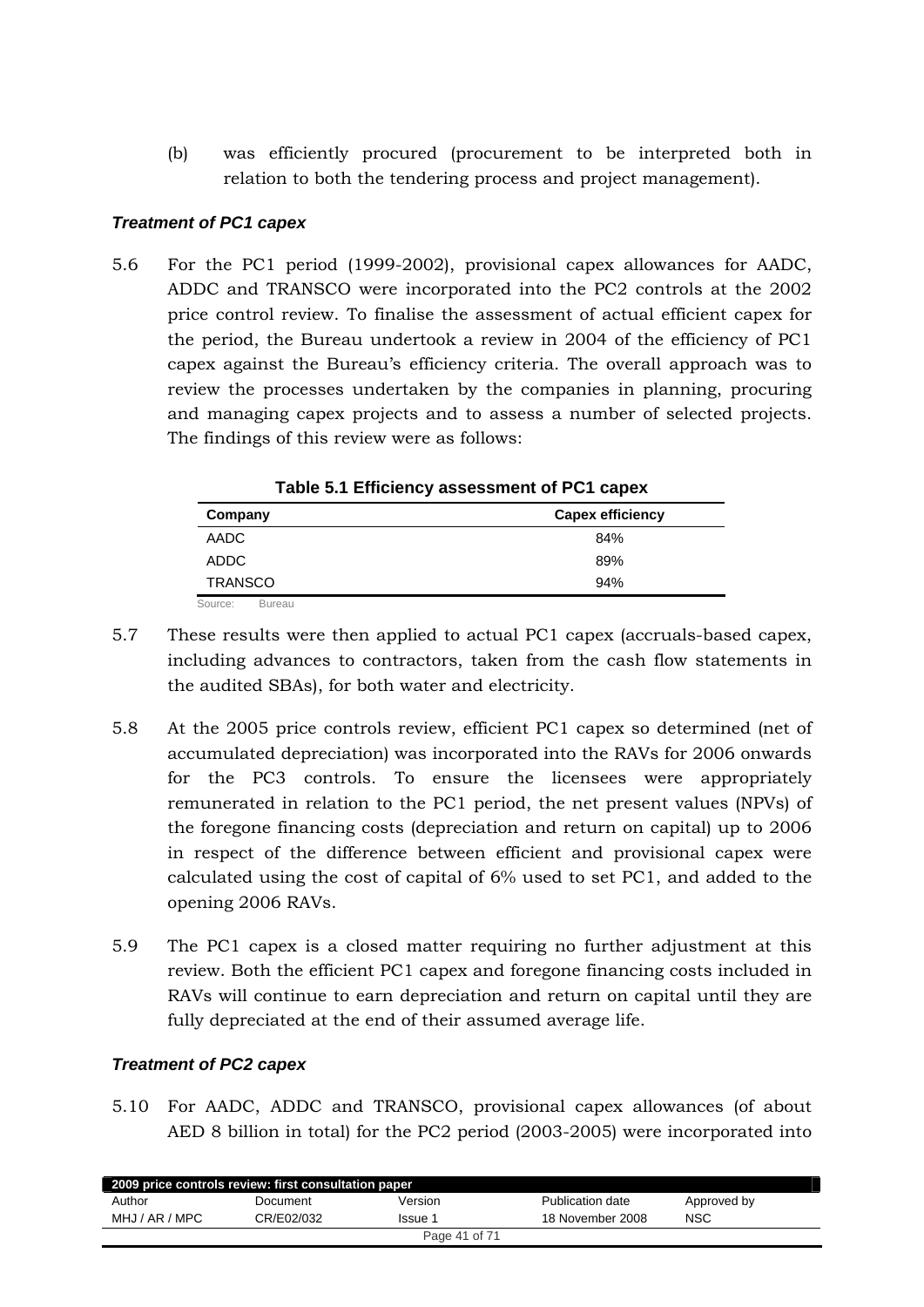the PC2 controls at the 2002 price controls review. It was agreed at the 2005 review that:

- (a) The assessment of PC2 capex efficiency for both water and electricity businesses will be undertaken in 2006 against the Bureau's efficiency criteria by independent consultants appointed by the Bureau, when audited data for all PC2 years will become available; and
- (b) Any adjustment for differences between efficient and provisional PC2 capex (including foregone financing costs) will be incorporated at the 2009 price controls review in the same manner as used at the 2005 review for PC1 capex.
- 5.11 Accordingly, in September 2006, the Bureau appointed Sinclair Knight Merz (SKM) and WS Atkins as the independent consultants to undertake the efficiency review of PC2 capex for the electricity and water businesses, respectively. The consultants undertook this review over a period of about one year in close consultation with the Bureau and the companies. The consultants assessed both the capex processes and sample projects (of different types and sizes, and amounting for a majority of the capex spent) for each business, and produced several reports after considering the comments of all the stakeholders. The draft and final reports produced by the consultants for each company separately in May and November 2007 were shared with the companies.

|  |  |  |  |  | 5.12 The consultants' efficiency assessments of PC2 capex are summarised below: |
|--|--|--|--|--|---------------------------------------------------------------------------------|
|--|--|--|--|--|---------------------------------------------------------------------------------|

| Table old Employer association of TOZ capex |                    |       |  |  |  |
|---------------------------------------------|--------------------|-------|--|--|--|
| Company                                     | <b>Electricity</b> | Water |  |  |  |
| AADC                                        | 92.6%              | 91.7% |  |  |  |
| ADDC                                        | 90.1%              | 88.0% |  |  |  |
| <b>TRANSCO</b>                              | 93.6%              | 86.2% |  |  |  |
|                                             |                    |       |  |  |  |

Source: Bureau

5.13 The Bureau has a duty to promote sound investment processes and we would welcome the views of the respondents on precisely how the consultants' efficiency assessments should be applied. The Bureau is particularly interested in approaches that take into account the relative efficiency performance of the businesses, so as to provide an incentive to the better-performing companies.

| 2009 price controls review: first consultation paper |            |               |                  |             |  |  |
|------------------------------------------------------|------------|---------------|------------------|-------------|--|--|
| Author                                               | Document   | Version       | Publication date | Approved by |  |  |
| MHJ / AR / MPC                                       | CR/E02/032 | Issue 1       | 18 November 2008 | <b>NSC</b>  |  |  |
|                                                      |            | Page 42 of 71 |                  |             |  |  |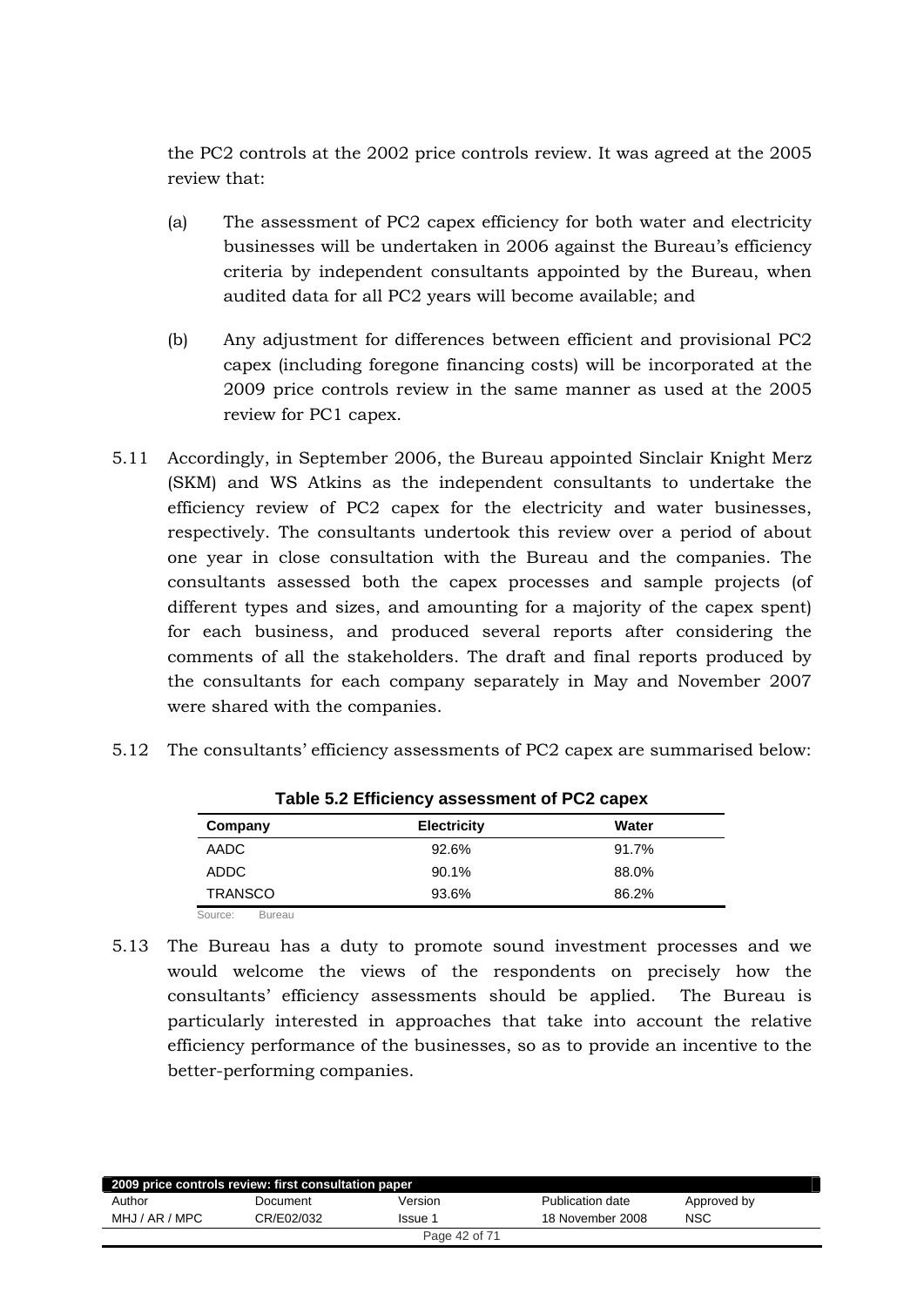- 5.14 Any adjustment would be applied to the actual PC2 capex (as per the audited SBAs for 2003-2005) to determine the efficient PC2 capex. Any difference between efficient and provisional PC2 capex (including foregone financing costs or unduly earned) will then be incorporated into the PC4 controls.
- 5.15 In the past, some companies suggested the recovery of foregone financing costs over a control period (as an addition to the revenue requirement) rather than through inclusion within the RAVs (over 30 years). Both approaches lead to the same remuneration in NPV terms. While the latter approach avoids large spikes in the revenue from one control period to another, the former reduces the delay in the cost recovery for the companies and causes less distortion to the RAVs. The former approach (remuneration over control period) would also reduce the complexity of the future price control calculations at future reviews.

## *Treatment of PC3 capex*

- 5.16 At the 2005 review, provisional capex allowances (of about AED 13 billion in total) for the PC3 period (2006-2009) were incorporated into the PC3 controls for AADC, ADDC and TRANSCO and the following was agreed for the PC3 capex efficiency review:
	- (a) PC3 actual capex will be assessed by independent consultants in 2010 (when the audited SBAs for all the years of the PC3 period will be available) against the Bureau's established efficiency criteria and the companies will be awarded "efficiency scores", in the same manner as that for the PC1 and PC2 capex reviews.
	- (b) However, in contrast to the PC1 and PC2 approach, the benchmark level of efficiency for PC3 capex will not be set at 100%. Rather, the benchmark level will be set such that positive adjustments for the relatively efficient companies will be offset by corresponding negative adjustments for the relatively inefficient companies.
	- (c) The resultant efficiency scores would then be subject to a further adjustment, to reflect movement in the capex efficiency frontier of the whole sector. This is to reflect improvements in capital efficiency that should be expected of the sector as a whole. The assumed movement in the capital efficiency frontier will be identified based on international evidence and best practice.

| 2009 price controls review: first consultation paper |            |               |                  |             |  |  |
|------------------------------------------------------|------------|---------------|------------------|-------------|--|--|
| Author                                               | Document   | Version       | Publication date | Approved by |  |  |
| MHJ / AR / MPC                                       | CR/E02/032 | Issue 1       | 18 November 2008 | <b>NSC</b>  |  |  |
|                                                      |            | Page 43 of 71 |                  |             |  |  |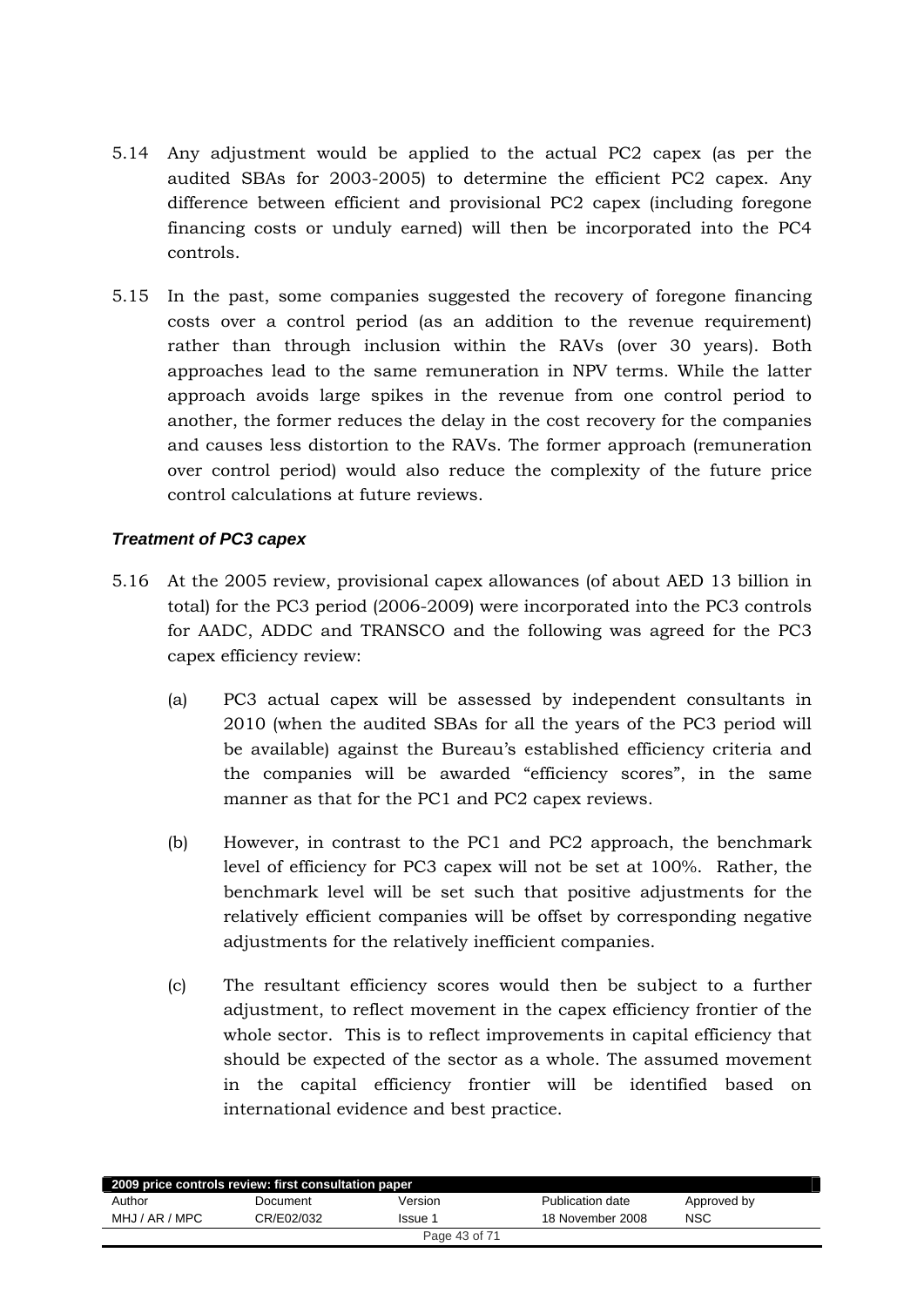- 5.17 As a result of this approach for the PC3 capex, the most efficient company (or companies) may receive an allowance in excess of its actual spend, dependent on the extent of their relative efficiency and the relationship to the assessed movement in the efficiency frontier. Less efficient companies will receive less than their actual spend, but the shortfall can be minimised by matching the efficiency of other firms in the sector. Overall, customers would benefit from the efficiency improvement inherent within the movement of the sector's capital efficiency frontier.
- 5.18 This approach is consistent with the efficiency incentive characteristics of CPI-X regulation, and introduces a form of competition or yardstick regulation into the sector. By introducing the possibility of an upside as well as a downside in terms of remuneration of actual capex spend, the approach would reduce the perceived regulatory risk and possible impact of the efficiency review while at the same time providing a more positive incentive for capex efficiency.
- 5.19 Finally, the above assessment and resulting financial adjustment for foregone financing costs will be based on the cost of capital used to set PC3.

# *Treatment of ADSSC's 2005-2009 capex*

- 5.20 For ADSSC, provisional capex allowances (of about AED 2.4 billion in total) for the period 2005-2009 were incorporated into its current price controls. It was agreed that, as for the other network companies:
	- (a) The assessment of efficiency of actual capex over the current control period (2005-2009) will be undertaken in 2010 against the Bureau's established efficiency criteria, when audited data for all the years of the current control period will be available.
	- (b) Any adjustment to RAV for the differences between efficient and provisional capex for the current control period (including foregone or unduly earned financing costs) will be incorporated at a future price control review.
- 5.21 No adjustment is therefore required at this review for the past capex spent by ADSSC. The Bureau intends to undertake the capex efficiency review for 2005-2009 for ADSSC in 2010 along with the review for water and electricity network companies, when the audited accounts will be available for all the relevant years.

| 2009 price controls review: first consultation paper |            |         |                  |             |  |  |
|------------------------------------------------------|------------|---------|------------------|-------------|--|--|
| Author                                               | Document   | Version | Publication date | Approved by |  |  |
| MHJ / AR / MPC                                       | CR/E02/032 | Issue 1 | 18 November 2008 | <b>NSC</b>  |  |  |
| Page 44 of 71                                        |            |         |                  |             |  |  |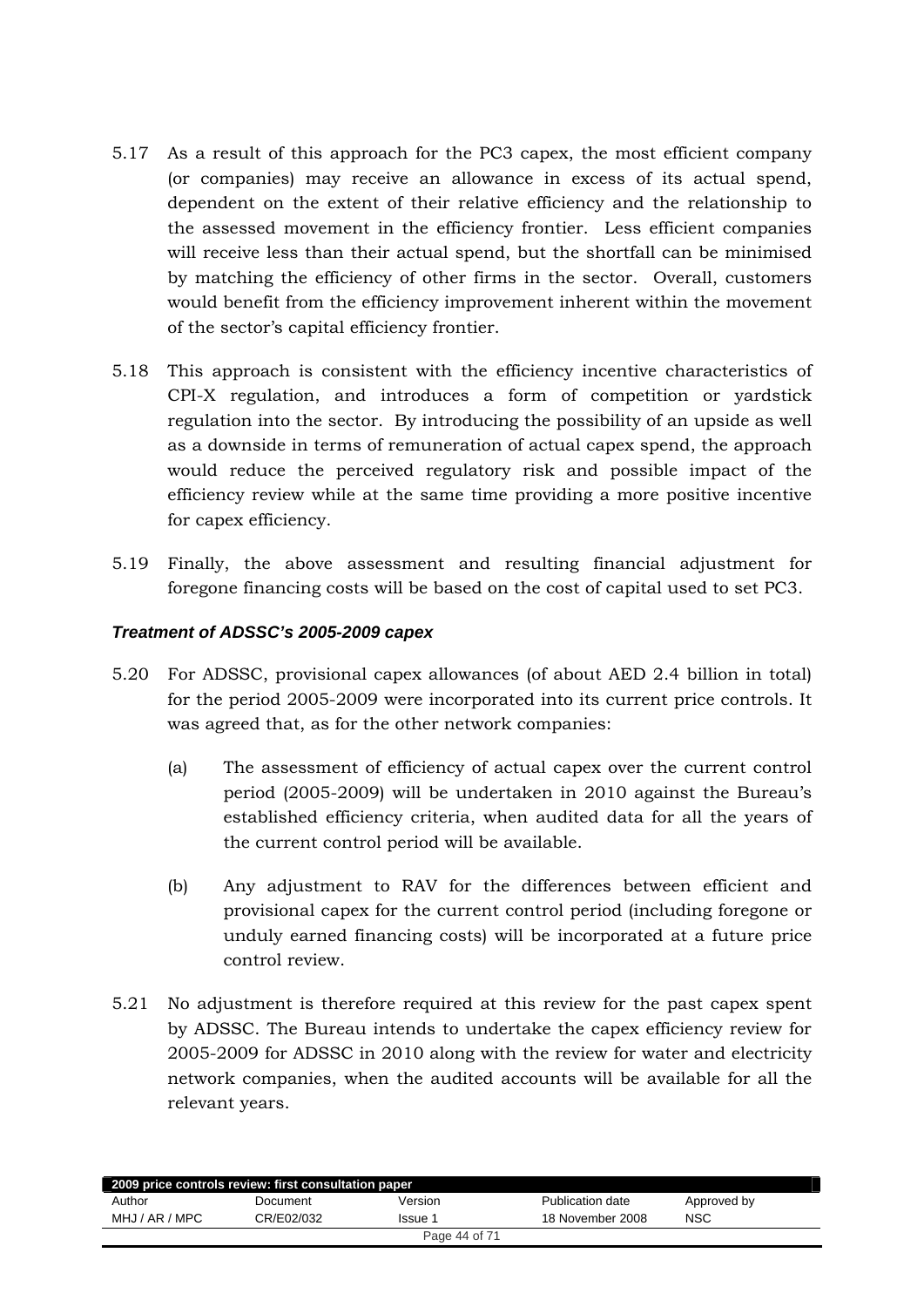## <span id="page-44-0"></span>*Bureau's current thinking*

5.22 At this review, the Bureau intends to use the results set out in Table 5.2 above to inform the determination of efficient PC2 capex for AADC, ADDC and TRANSCO. The Bureau would welcome the views of the respondents on precisely how the consultants' findings should be used. Any difference between the efficient and provisional PC2 capex (including the foregone or unduly earned financing costs) would then be incorporated into the PC4 controls via an adjustment to the revenue allowance over the PC4 period.

# **Treatment of future capex at this review**

- 5.23 The price control calculations use future capex projections (capex net of projected depreciation) to update the RAV from year to year over the control period. However, for capital-intensive industries, it is often difficult to determine upfront the amount of investment that will be required.
- 5.24 As with the previous price control reviews, an approach needs to be developed and agreed regarding the treatment of capex to be incurred by AADC, ADDC, TRANSCO and ADSSC over the PC4 control period. The recent Annual Information Submissions by these companies indicate significantly higher capex for future years than in the past. There are various new real estate and industrial developments being undertaken and planned in the Emirate of Abu Dhabi, which underpin these capex forecasts.

#### *Possible approaches*

- 5.25 There are two main approaches to the assessment and treatment of future capex while setting the price controls:
	- (a) *ex ante* includes an allowance for a forecast of future capex within the price controls, with no review (or only a limited review) subsequently of actual capex incurred; and
	- (b) *ex post* includes no allowance or only some provisional allowance for the forecast of future capex in the price controls, and then makes an ex post adjustment at the subsequent price control review for the capex judged by the regulator to have been efficiently incurred.
- 5.26 The ex-ante approach is widely used especially in developed countries and is often considered as internationally the best practice. There are also some variants of the two main approaches, especially the ex-ante approach. For

| 2009 price controls review: first consultation paper |            |               |                  |             |  |  |
|------------------------------------------------------|------------|---------------|------------------|-------------|--|--|
| Author                                               | Document   | Version       | Publication date | Approved by |  |  |
| MHJ / AR / MPC                                       | CR/E02/032 | Issue 1       | 18 November 2008 | NSC         |  |  |
|                                                      |            | Page 45 of 71 |                  |             |  |  |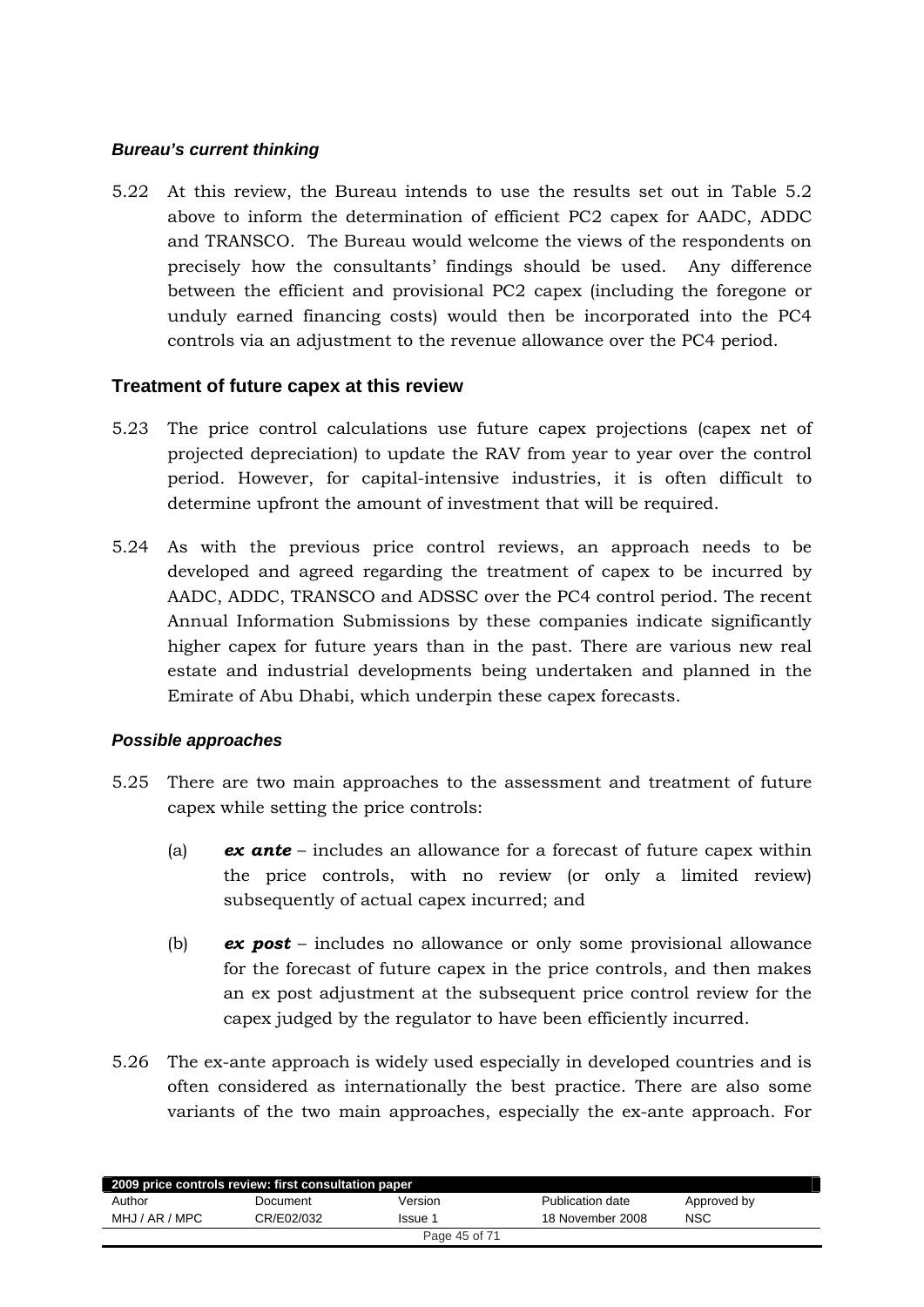example, some UK regulators have adopted 'menu regulation' providing options for companies to choose from and incentives for accurate capex forecasting. However, we consider such an approach is not suitable for Abu Dhabi at present as it places a high emphasis on the accuracy of the capex 'menu' provided to licensees.

#### *Assessment of approaches*

- 5.27 Both ex-ante and ex-post approaches provide incentives for efficient capex but in different ways. In broad terms, the **ex ante** approach allows the companies to retain the benefits (in the form of depreciation and return on capital) of any under-spend compared to the projected capex until the next price review. The RAVs used to set the next controls are then adjusted for the actual outturn capex spent during the control period. The **ex-post** approach provides incentives for companies to undertake efficient capex as any capex found by the regulator in the ex post assessment to be inefficient will be disallowed at the next review.
- 5.28 The *ex-ante* approach places greater emphasis on the accuracy of the allowed capex projections included in the price controls, requiring costly and intensive preparation and assessment of the investment plans by a company and the regulator. The approach requires some ex-post assessment to ensure that any cost savings compared to allowed capex projections are the result of efficiency improvements rather than a failure to deliver anticipated outputs. It may expose the regulated company to particular risks if the future financing obligations of new capex (e.g., in respect of real estate developments) is unclear.
- 5.29 The *ex-post* approach may be regarded as more pragmatic in that it does not require an accurate forecast of future capex and can easily handle both anticipated and unanticipated investments. However, companies risk some capex already incurred being disallowed by the regulator and can (unless provisional allowances are sufficient) face cash flow problems in financing their operations due to a delay in compensation of efficient capex. To reduce risks, a set of clear-cut *efficiency criteria* are often established upfront against which the actual outturn capex incurred by a company during the control period can be assessed.
- 5.30 At the previous price control reviews, the Bureau indicated its willingness to consider the ex-ante approach to capex in future. However, the continuing lack of robustness of capex forecasts together with uncertainties associated

| 2009 price controls review: first consultation paper |            |               |                  |             |  |  |
|------------------------------------------------------|------------|---------------|------------------|-------------|--|--|
| Author                                               | Document   | Version       | Publication date | Approved by |  |  |
| MHJ / AR / MPC                                       | CR/E02/032 | Issue 1       | 18 November 2008 | <b>NSC</b>  |  |  |
|                                                      |            | Page 46 of 71 |                  |             |  |  |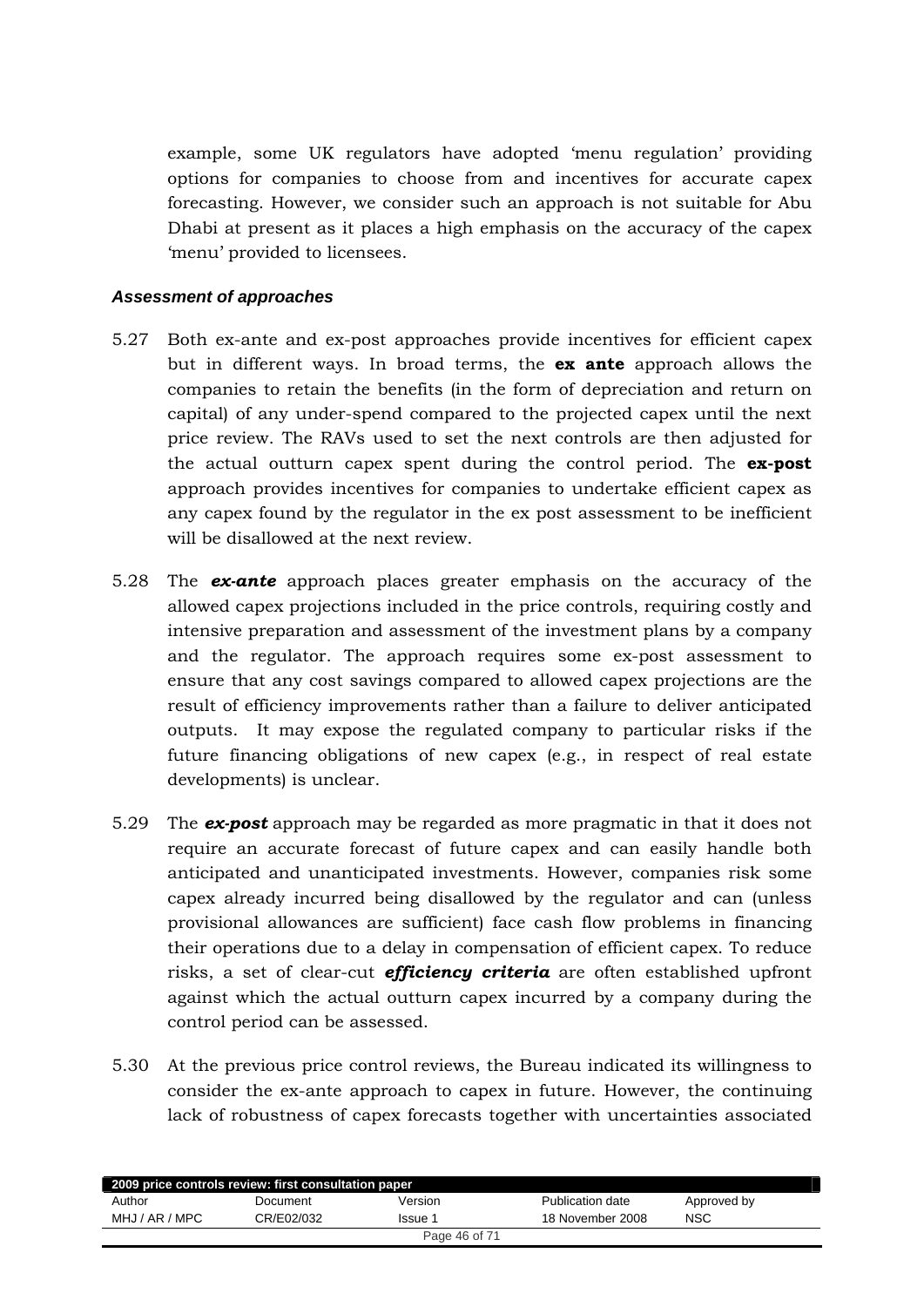<span id="page-46-0"></span>with new developments in the Emirate of Abu Dhabi, are likely to mean that the ex post approach remains more appropriate for the time being.

## *Bureau's current thinking*

- 5.31 Given the uncertainty associated with capex forecasts, and the satisfactory working of the ex-post approach over the years, the Bureau is currently minded to continue with its ex-post approach. That is, provisional capex allowances for the PC4 period will be financed at this review and actual capex spent over the PC4 period will be assessed against the Bureau's efficiency criteria for any financial adjustment at the next review.
- 5.32 The provisional capex used in setting the price control is solely to facilitate the financing of capex and the smoothing of the price control revenue from one period to another, It is not intended to be indicative of the Bureau's views of the appropriate or efficient level of capex. Once the audited accounts for all the years of the PC4 period are available, the actual capex spent by all the network companies (including ADSSC) over the PC4 period will be assessed using the relative-efficiency score approach as agreed for PC3 capex for the water and electricity network companies.

# **Depreciation**

- 5.33 Depreciation represents the return of capital invested by a company, often considered as a fund enabling the company to replace its capital assets upon the expiry of their useful life. As mentioned in Section 2, depreciation is one of the three building blocks of the revenue requirement calculations. In the price control calculations, depreciation for any year is calculated in relation to both the opening RAV for that year and the capex allowed for that year.
- 5.34 Calculation of depreciation requires assumptions about the appropriate depreciation profile and the average asset lives for the company. For all the companies, price control calculations to date have used the straight-line depreciation method both for initial RAVs and new capex.
- 5.35 As shown in **Table 5.3** below, the average asset life assumption for the price controls has varied across the companies, and between initial RAVs and new capex, reflecting the nature of their businesses and the accounting respective depreciation for the first year of the first control period:

| 2009 price controls review: first consultation paper |            |         |                  |             |  |  |
|------------------------------------------------------|------------|---------|------------------|-------------|--|--|
| Author                                               | Document   | Version | Publication date | Approved by |  |  |
| MHJ / AR / MPC                                       | CR/E02/032 | Issue 1 | 18 November 2008 | NSC         |  |  |
| Page 47 of 71                                        |            |         |                  |             |  |  |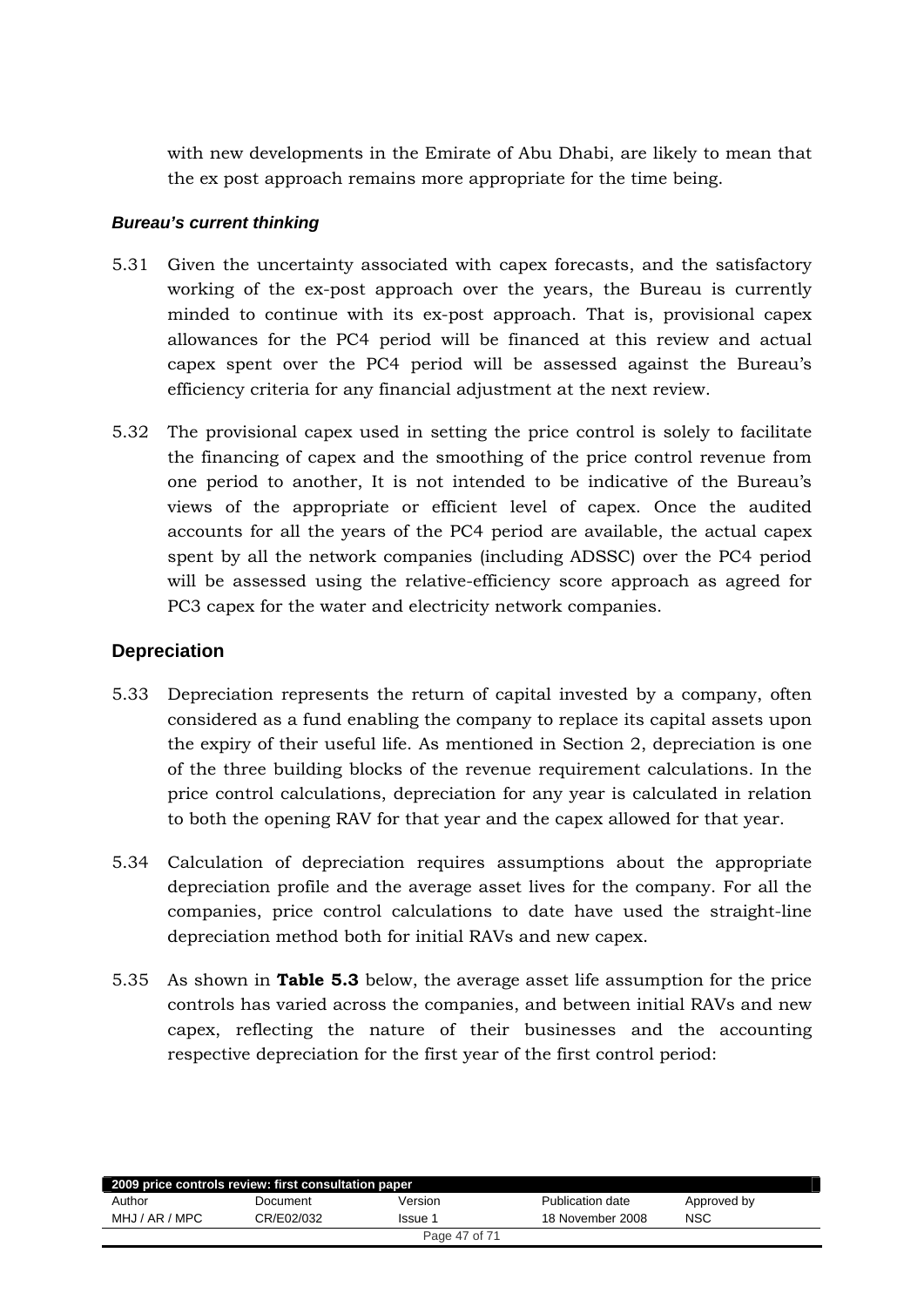<span id="page-47-0"></span>

| <b>Business</b> |                 | <b>Life of New Capex</b> |                     |                     |       |
|-----------------|-----------------|--------------------------|---------------------|---------------------|-------|
|                 | <b>RAV Year</b> | <b>RAV</b>               | <b>Depreciation</b> | <b>Implied Life</b> |       |
|                 |                 | <b>AEDm</b>              | <b>AEDm</b>         | years               | years |
| AADC (E)        | 1999            | 1,516.140                | 78.780              | 19.25               | 30    |
| AADC (W)        | 1999            | 129,320                  | 3.850               | 33.59               | 30    |
| ADDC (E)        | 1999            | 2,939.200                | 130.950             | 22.45               | 30    |
| ADDC (W)        | 1999            | 845,560                  | 57.130              | 14.80               | 30    |
| TRANSCO (E)     | 1999            | 2,907.100                | 115.100             | 25.26               | 30    |
| TRANSCO (W)     | 1999            | 2,053.187                | 113.645             | 18.07               | 30    |
| <b>ADSSC</b>    | 2005            | 4.430.479                | 324.923             | 13.64               | 50    |

**Table 5.3 Asset life assumptions at previous price control reviews** 

Source: Bureau

Notes: "E "stands for "Electricity" business and "W" stands for Water" business; All AED figures are expressed in price terms of the RAV Year

5.36 Once the initial RAV or the new capex is fully depreciated at the end of the respective life shown in the above table, the depreciation allowance associated with such initial RAV or new capex will be excluded (after the end of the respective life) from the revenue requirement calculations at the future price control review.

## *Bureau's current thinking*

5.37 For the calculation of the depreciation for PC4 controls, the Bureau's current thinking is to continue with the straight-line method and asset life assumptions used to date for price controls as set out in **Table 5.3**.

# **Updating RAVs**

- 5.38 To set a price control for a number of years, the opening and closing RAVs for each year need to be calculated. The closing RAV for a year is also the opening RAV for the next year. To calculate these RAVs, the Bureau intends to use the following approach (same as used at the previous price control reviews):
	- (a) For all network companies other than ADSSC, the opening RAV for 2010 (i.e. the first year of the PC4 control period) is calculated from the 2009 closing RAV calculated at the last review by adding:
		- (i) the difference between efficient and provisional PC2 capex net of accumulated depreciation from the time such capex was spent up to the end of 2009; and
		- (ii) the NPV of the foregone financing costs on the differential PC2 capex in (i) above (alternatively, this amount could be

| 2009 price controls review: first consultation paper |               |         |                  |             |  |  |
|------------------------------------------------------|---------------|---------|------------------|-------------|--|--|
| Author                                               | Document      | Version | Publication date | Approved by |  |  |
| MHJ / AR / MPC                                       | CR/E02/032    | Issue 1 | 18 November 2008 | <b>NSC</b>  |  |  |
|                                                      | Page 48 of 71 |         |                  |             |  |  |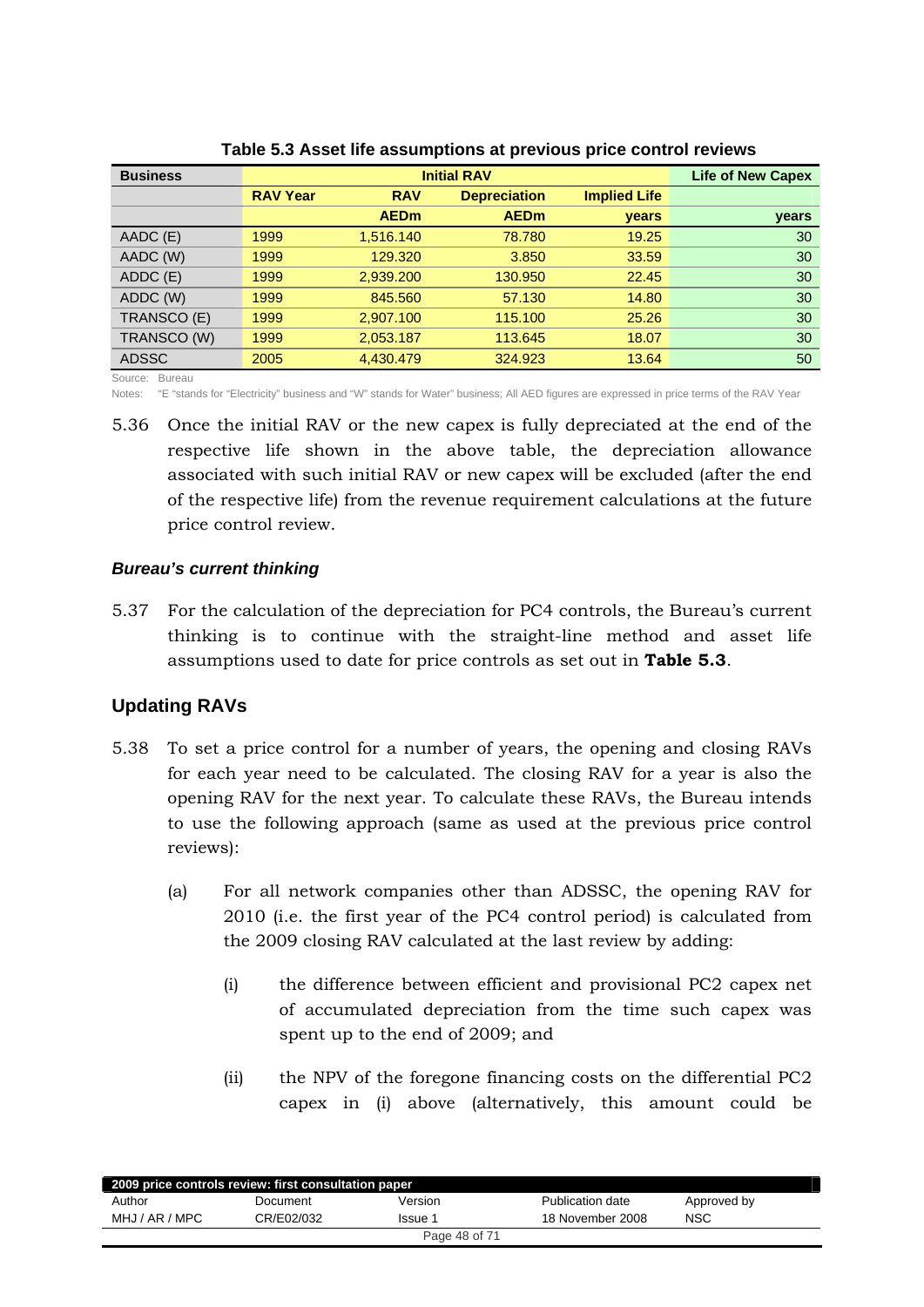remunerated as additional revenue over the PC4 period, as described in paragraph 5.27).

- (b) For ADSSC, the opening RAV for 2010 is the closing RAV for 2009 calculated at the last review.
- (c) For all companies, the closing RAV for each year of the PC4 control period is calculated by:
	- (i) adding the provisional PC4 capex; and
	- (ii) subtracting the total depreciation for that year.
- (d) For all companies, the total depreciation for each year is calculated as the sum of:
	- (i) the depreciation on 2010 opening RAV;
	- (ii) the depreciation on the differential PC2 capex mentioned in (a)(i) above (not applicable to ADSSC); and
	- (iii) the depreciation on provisional PC4 capex for that year and earlier years.

| 2009 price controls review: first consultation paper |            |              |                  |             |  |  |
|------------------------------------------------------|------------|--------------|------------------|-------------|--|--|
| Author                                               | Document   | Version      | Publication date | Approved by |  |  |
| MHJ / AR / MPC                                       | CR/E02/032 | <b>Issue</b> | 18 November 2008 | <b>NSC</b>  |  |  |
| Page 49 of 71                                        |            |              |                  |             |  |  |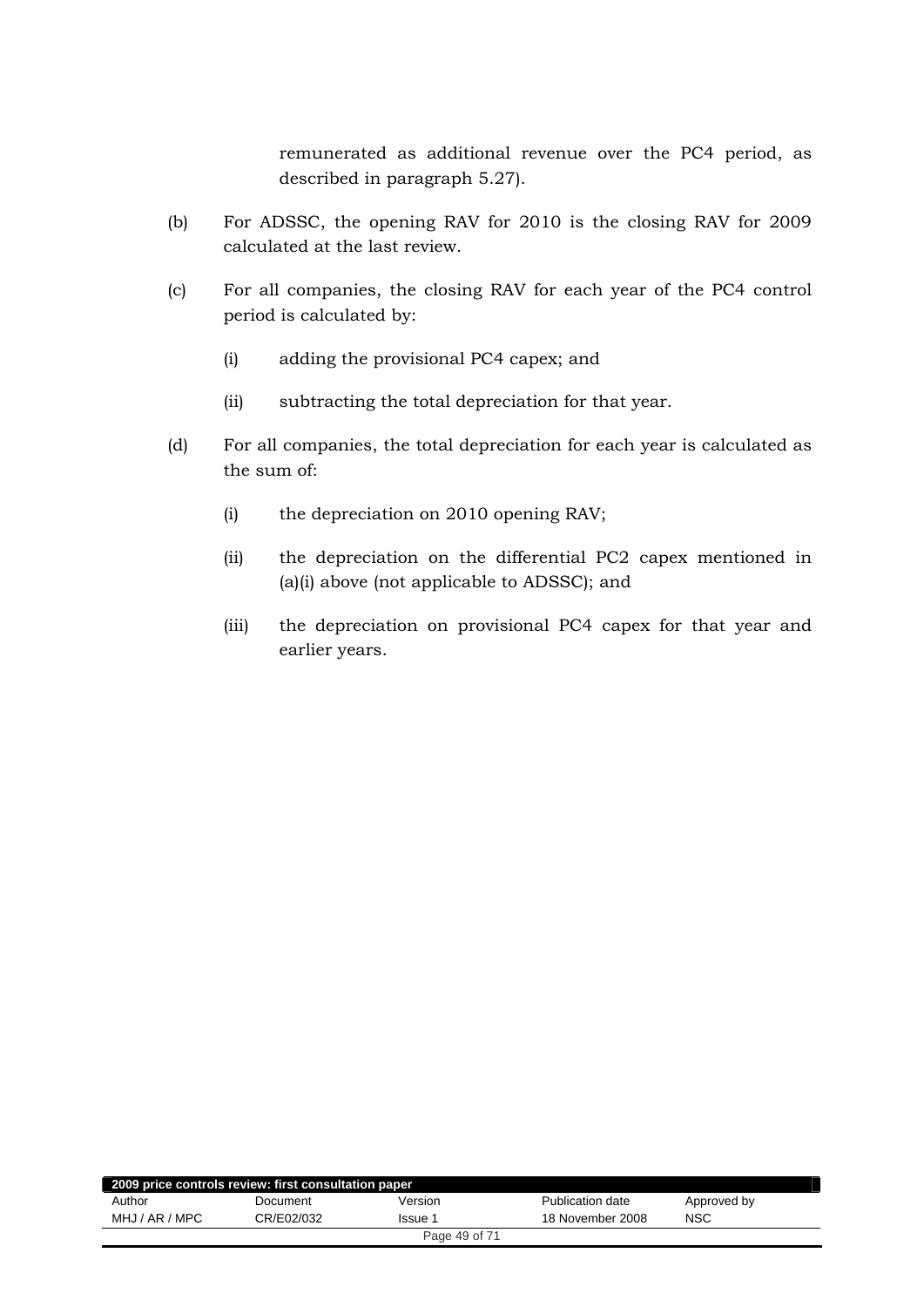# <span id="page-49-0"></span>**Introduction**

- 6.1 Setting the price controls for network companies requires the determination of an allowed rate of return to be applied to the RAV each year to calculate the return on capital component of the annual revenue requirement. This allowed rate of return on capital is the regulator's estimate of the cost of capital of the companies. The cost of capital is the minimum return investors will accept for investing in a particular company, taking account of its risks.
- 6.2 This Section 6 discusses the overall approach to the calculation of the cost of capital for AADC, ADDC, TRANSCO and ADSSC.

# **Approach to cost of capital calculations**

# *Conceptual framework*

6.3 Companies are usually financed by a mixture of debt and equity. The cost of capital is therefore usually calculated as a weighted-average of the cost of debt finance and the cost of equity finance, often referred to as the Weighted Average Cost of Capital (WACC), as follows:

# WACC = [Cost of equity  $\times$  (1-Gearing)] + [Cost of debt  $\times$  Gearing]

where gearing is the ratio of (i) debt to (ii) debt plus equity.

- 6.4 The Bureau's consultation papers on PC3 for water and electricity companies contain full details of the above approach. The most important features are:
	- (a) The **cost of debt** is estimated by adding a suitable corporate debt premium to a risk-free rate:

Cost of debt = Risk free rate + Debt premium

(b) The **cost of equity** is estimated by using the Capital Asset Pricing Model (CAPM):

Cost of equity = Risk free rate  $+$  (Equity beta  $\times$  Market risk premium)

| 2009 price controls review: first consultation paper |            |               |                  |             |  |  |
|------------------------------------------------------|------------|---------------|------------------|-------------|--|--|
| Author                                               | Document   | Version       | Publication date | Approved by |  |  |
| MHJ / AR / MPC                                       | CR/E02/032 | lssue 1       | 18 November 2008 | <b>NSC</b>  |  |  |
|                                                      |            | Page 50 of 71 |                  |             |  |  |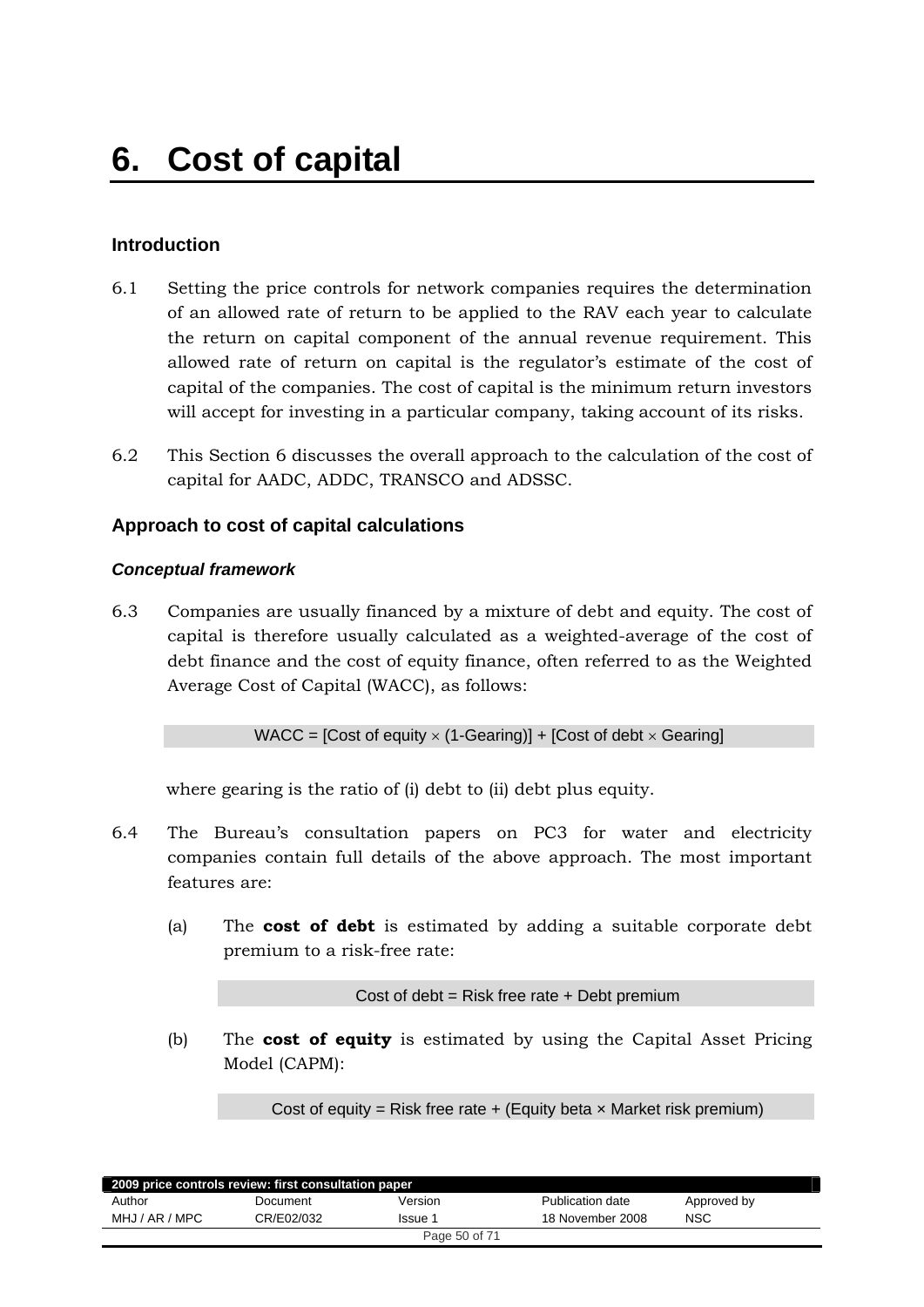- (c) In addition to CAPM, there are other approaches such as Dividend Growth Model and Arbitrage Pricing Theory that can be applied to estimate the cost of equity. However, given the practical limitations to these other approaches, CAPM remains the method that is most widely used by regulators, businesses and investors.
- (d) The **risk-free rate** represents the return available from a completely riskless form of investment, typically, medium- to long-term government bonds.
- (e) **Debt premium** measures the additional return on debt required over and above the risk-free rate by a given business subject to uncertain cashflows and default risks.
- (f) **Market risk premium** is the extra return required by investors in the stock market as a whole for investment in equities (i.e. shares or stocks) compared to the risk-free rate.
- (g) The **equity beta** measures the riskiness of a given investment (i.e. buying shares of a specific business) relative to the average level of risk in the equity market.
- (h) Considering the cost advantages of debt at reasonable levels of gearing, the **gearing** needs to be set at an optimal level where overall risks and hence the WACC are at a minimum.

# *Calculation framework*

- 6.5 The cost of capital can be expressed in different ways, for example, in real or nominal terms, and in pre-tax or post-tax form. Regulators vary in the way they express and use cost of capital. For example, some regulators use a real post-tax cost of capital, whereas others use a nominal pre-tax one or a "vanilla" form (a combination of pre-tax cost of debt and post-tax cost of equity). But it is important for the cost of capital to be consistent with the price control calculations. If a post-tax cost of capital is used, the tax payments the company is expected to make must be included as part of the costs it is allowed to recover through the price controls.
- 6.6 In Abu Dhabi, there is no corporate or business tax at present. The pre-tax and the post-tax measures of cost of capital are therefore equal. In many jurisdictions, taxation is applicable and investors are concerned with the return they receive after the deduction of taxes (i.e., the post tax cost of

| 2009 price controls review: first consultation paper |            |               |                  |             |  |  |
|------------------------------------------------------|------------|---------------|------------------|-------------|--|--|
| Author                                               | Document   | Version       | Publication date | Approved by |  |  |
| MHJ / AR / MPC                                       | CR/E02/032 | Issue 1       | 18 November 2008 | <b>NSC</b>  |  |  |
|                                                      |            | Page 51 of 71 |                  |             |  |  |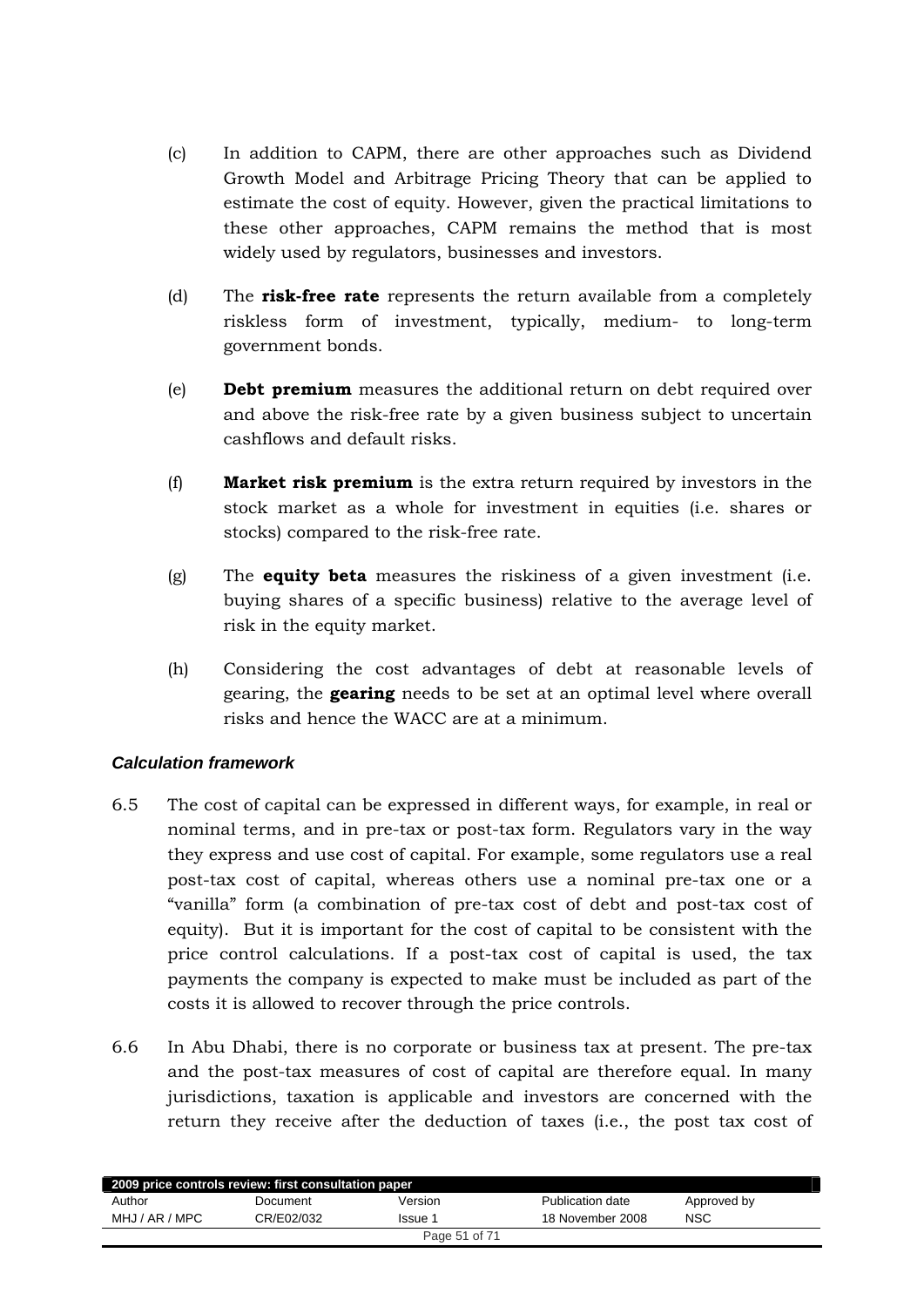<span id="page-51-0"></span>capital). It is therefore the **post-tax** cost of capital that provides the relevant comparison for Abu Dhabi from other countries.

6.7 Further, since price controls are forward-looking, the cost of capital calculations should be based, where possible, on **forward-looking** estimates rather than simply historical data. Finally, since the Bureau's price control calculations are carried out in **real terms** (i.e. excluding inflation), the inputs to the cost of capital calculation should also be in real terms.

#### *Bureau's current thinking*

6.8 The Bureau intends to continue using a real, post-tax cost of capital estimated by applying the CAPM approach.

# **Bureau's cost of capital calculations**

## *Bureau's use of capital market data to date*

- 6.9 The cost of capital calculations require extensive capital market data on debt and equity costs and are based on stringent assumptions about the size, diversification and liquidity of capital markets. Since the establishment of the official UAE stock exchanges in 2000, along with a financial regulatory authority, there have been various positive developments in both the local and the regional capital markets. These have included listing of new companies, issue of corporate bonds, increase in trading volumes and decrease in restrictions on foreign investment. However, there remains a general lack of government bonds, public listing of utility companies and data and information required for cost of capital calculations.
- 6.10 In view of the above, the Bureau's cost of capital calculations to date have drawn heavily on the estimates of cost of capital components used by regulators of similar businesses in the UK and Australia subject to a similar regulatory regime. However, with the continuing improvements in the local and regional capital markets, these estimates were cross-checked against the information available from such markets in order to capture any particular factors that may be specific to the businesses operating in Abu Dhabi.

#### *Bureau's cost of capital estimates to date*

6.11 The Bureau used a real, post-tax cost of capital of 6.00% for setting the PC1 and PC2 controls for water and electricity companies. At the last price

| 2009 price controls review: first consultation paper |            |               |                  |             |  |
|------------------------------------------------------|------------|---------------|------------------|-------------|--|
| Author                                               | Document   | Version       | Publication date | Approved by |  |
| MHJ / AR / MPC                                       | CR/E02/032 | Issue 1       | 18 November 2008 | <b>NSC</b>  |  |
|                                                      |            | Page 52 of 71 |                  |             |  |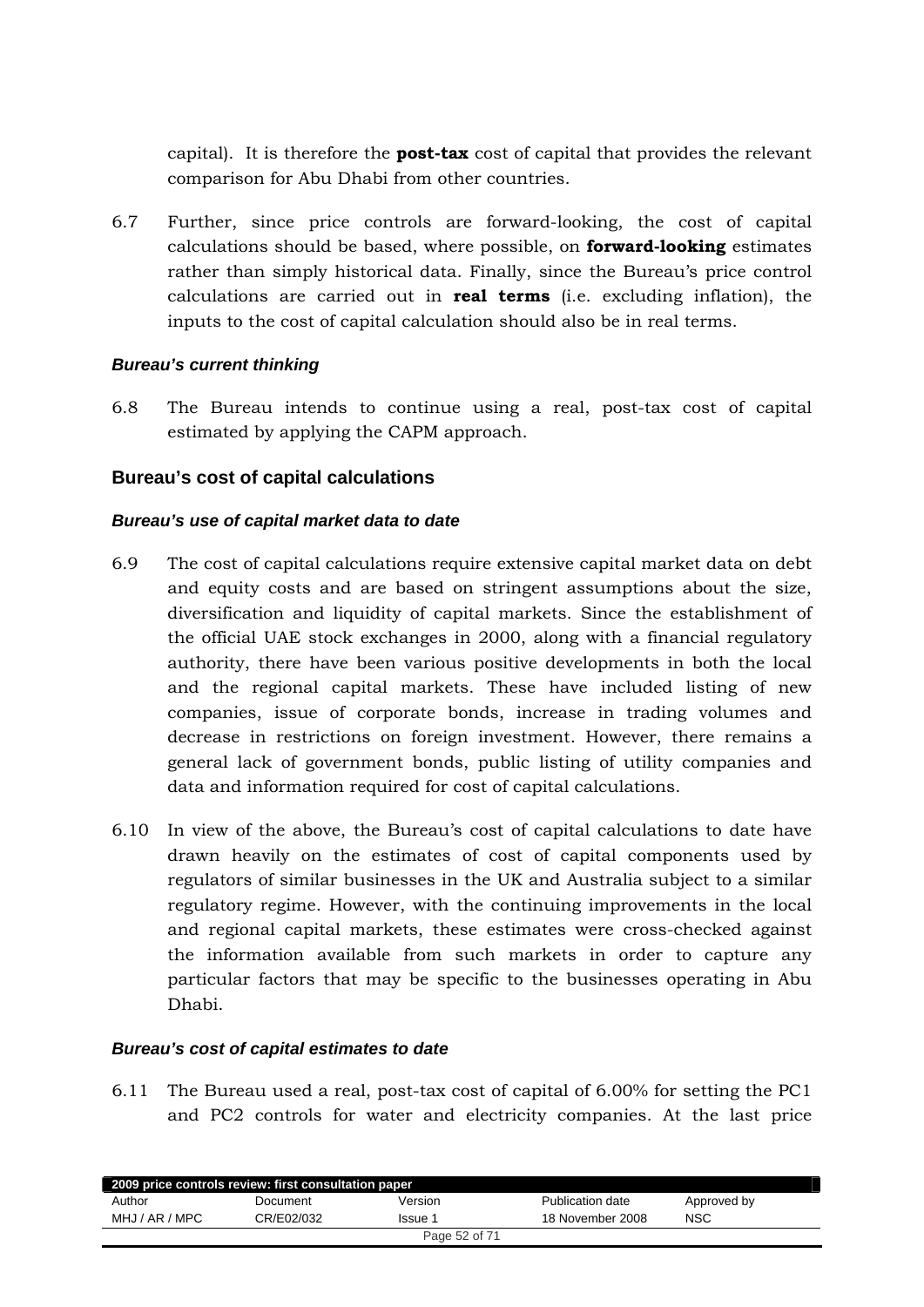controls review for AADC, ADDC and TRANSCO in 2005, it was noted that the interest rates on debt had fallen significantly and hence a basic cost of capital of 5.00% was used for PC3 controls (with certain additional premiums for AADC and ADDC due to risks and considerations specific to them). The Bureau also used a cost of capital of 5% for ADSSC while setting its current price controls in 2007.

6.12 The Bureau's cost of capital calculations adopted in late 2005 for setting PC3 controls for water and electricity companies are summarized in the following table:

|                                 | Low   | High  |
|---------------------------------|-------|-------|
| Risk-free rate (real)           | 2.9%  | 3.0%  |
| Debt premium                    | 1.3%  | 1.3%  |
| <b>Corporation Tax</b>          | 30.0% | 30.0% |
| Post-tax cost of debt (real)    | 2.9%  | 3.0%  |
| <b>Equity Risk Premium</b>      | 4.3%  | 4.7%  |
| <b>Equity Beta</b>              | 0.86  | 1.00  |
| Post-tax cost of equity (real)  | 6.5%  | 7.7%  |
| Gearing                         | 55.0% | 45.0% |
| Post-tax cost of capital (real) | 4.5%  | 5.6%  |

**Table 6.1: Bureau's cost of capital calculations for PC3 review** 

Source: Bureau's Final Proposals for PC3, 2005 Price Controls Review, 14 November 2005

#### *Recent overseas regulatory decisions*

- 6.13 **Table 6.2** below reproduces the recent regulatory decisions in the UK and Australia (published since January 2007) reported in the Bureau's consultation papers for the 2007 price control review for ADSSC.
- 6.14 The above table shows that the overseas regulators have recently estimated the post-tax cost of capital in the range of 3.83% - 5.20%, with a mid-point average of 4.52%.
- 6.15 In December 2007, the UK energy regulator (Ofgem) used a real, vanilla cost of capital of 4.94% for its final proposals on gas distribution price control review. This is equivalent to a real, post-tax cost of capital of 4.32%.
- 6.16 These recent overseas regulatory decisions indicate a lower cost of capital than 5% used by the Bureau in the last price control reviews. The Bureau will continue to assess overseas regulatory decisions over this price control review and its implications for the cost of capital calculations at this review.

| 2009 price controls review: first consultation paper |               |         |                  |             |  |  |
|------------------------------------------------------|---------------|---------|------------------|-------------|--|--|
| Author                                               | Document      | Version | Publication date | Approved by |  |  |
| MHJ / AR / MPC                                       | CR/E02/032    | Issue 1 | 18 November 2008 | <b>NSC</b>  |  |  |
|                                                      | Page 53 of 71 |         |                  |             |  |  |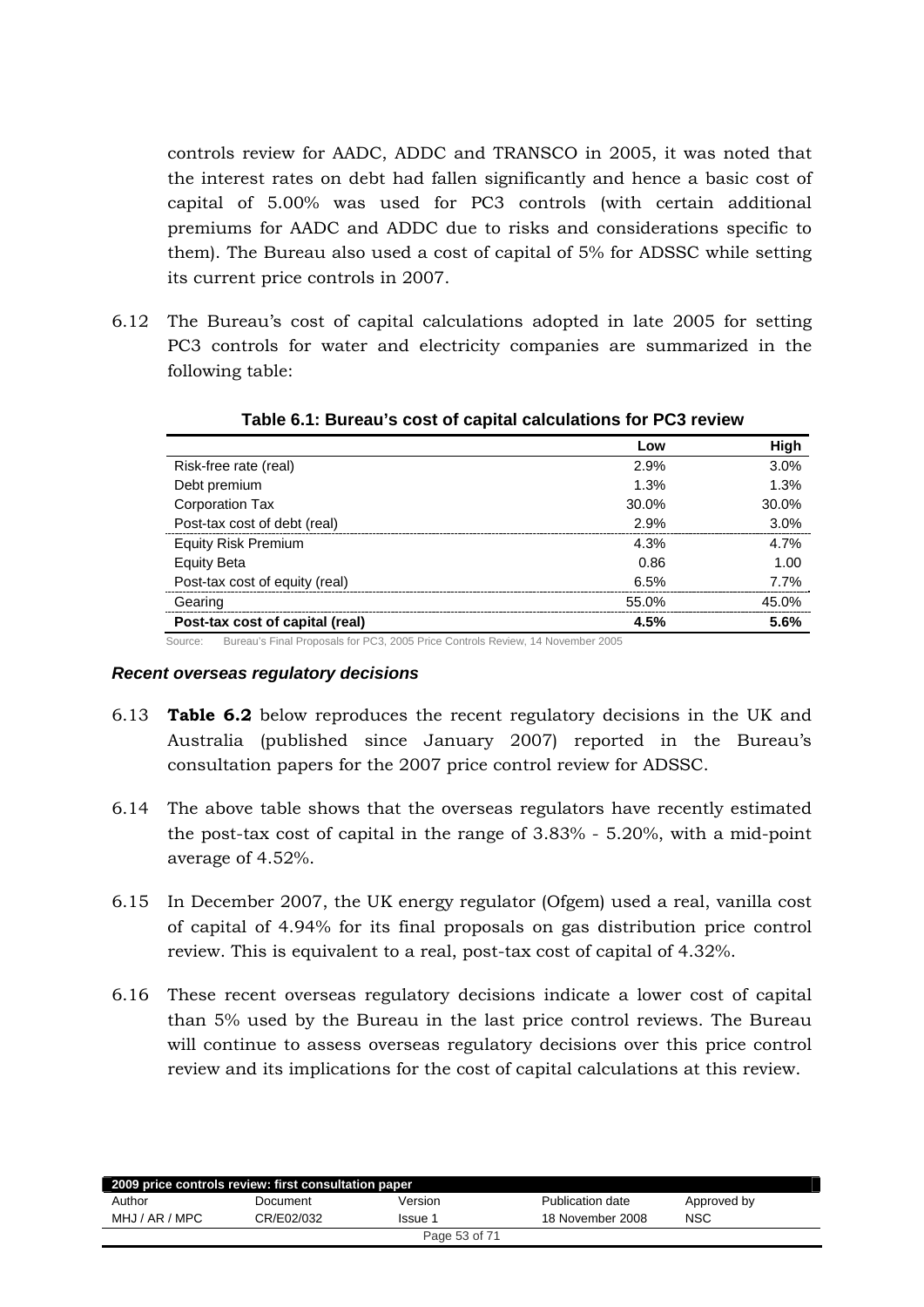|  | Table 6.2: Recent regulatory proposals in the UK and Australia on cost of capital |  |
|--|-----------------------------------------------------------------------------------|--|
|--|-----------------------------------------------------------------------------------|--|

|    | <b>Regulatory proposal</b>                                                                                                                                                                                         | <b>Real post-tax WACC</b> |
|----|--------------------------------------------------------------------------------------------------------------------------------------------------------------------------------------------------------------------|---------------------------|
| 1  | Independent Pricing and Regulatory Tribunal (IPART) (May 2006), Prices of water supply,<br>wastewater and stormwater services, Gosford City and Wyong Shire Councils: final<br>determination and report, Australia | 4.74%                     |
| 2  | Essential Services Commission (ESC) (June 2006), Rural water price review: final decision,<br>Australia                                                                                                            | 5.2%                      |
| 3  | ESC (June 2006), Water price review, southern rural water: determination, Australia                                                                                                                                | 5.2%                      |
| 4  | IPART (September 2006), Bulk water prices for State Water Corporation and Water<br>Administration Ministerial Corporation: report, Australia                                                                       | 4.85%                     |
| 5  | ESC (October 2006) Electricity distribution price review: final decision, Australia                                                                                                                                | 5.16%                     |
| 6  | Office of Gas and Electricity Markets (Ofgem) (December 2006), Gas distribution price control<br>review: final proposals, UK                                                                                       | 4.38%                     |
| 7  | Ofgem (December 2006), Transmission price control review: final proposals, UK                                                                                                                                      | 4.4%                      |
| 8  | Civil Aviation Authority (December 2006, confirmed in March 2007), Airports price control<br>review: initial proposals for Heathrow, Gatwick and Stansted, UK                                                      | 4.33% to 4.72%            |
| 9  | ESC (March 2007), 2008 water price review: guidance paper, Australia                                                                                                                                               | 5.1%                      |
| 10 | Economic Regulation Authority (March 2007), Final decision on the proposed access<br>arrangement for the South West interconnected network, Australia                                                              | 3.83%                     |
|    | Range of decisions                                                                                                                                                                                                 | 3.83%-5.20%               |
|    | Mid-point                                                                                                                                                                                                          | 4.52%                     |

## *Latest capital market developments*

- 6.17 Since the 2005 price control review, when the Bureau estimated the cost of capital of 5%, there have been two developments on the local capital markets which are of significance for the Bureau's cost of capital calculations:
	- (a) Upgrading of the UAE's country rating by Moody's Investor Services by one level from A1 to Aa3, indicating a lower cost of capital for UAE companies than before.
	- (b) Assigning of a credit rating of Aa3 by Moody's to Abu Dhabi National Energy Company or TAQA, a subsidiary of ADWEA holding significant ownership of the IWPPs in Abu Dhabi. This Aa3 rating is significantly higher (by 5 levels) than the minimum investment grade credit rating (i.e., Moody's Baa3) generally assumed by the regulators in the UK, Australia and the US, for businesses comparable to ADSSC and the water and electricity companies in Abu Dhabi. That is, the Abu Dhabi businesses should require a lower rate of return (by approximately 0.5 to 1 percentage points) than that estimated by the overseas regulators.

| 2009 price controls review: first consultation paper |            |               |                  |             |  |  |
|------------------------------------------------------|------------|---------------|------------------|-------------|--|--|
| Author                                               | Document   | Version       | Publication date | Approved by |  |  |
| MHJ / AR / MPC                                       | CR/E02/032 | Issue 1       | 18 November 2008 | <b>NSC</b>  |  |  |
|                                                      |            | Page 54 of 71 |                  |             |  |  |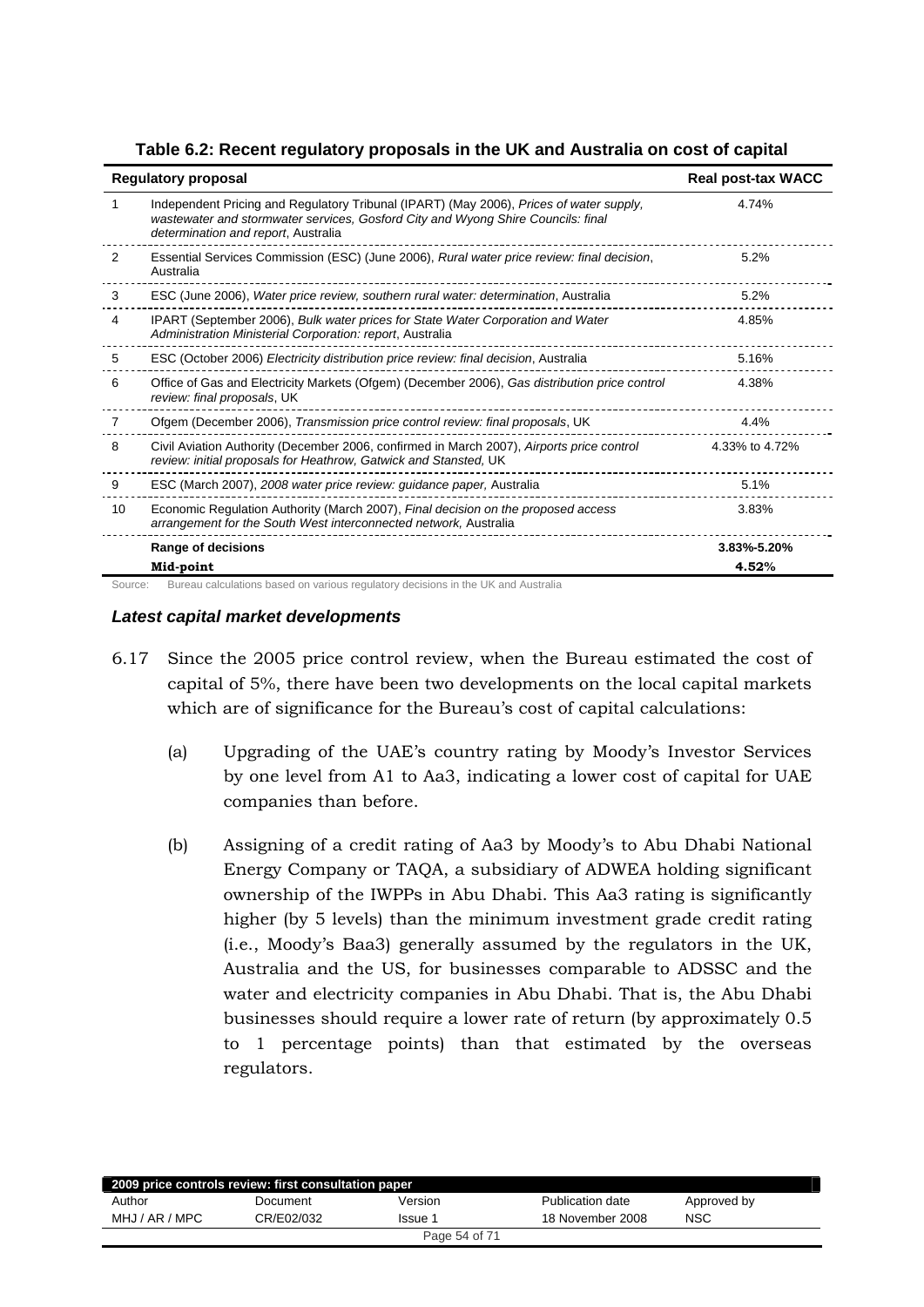- 6.18 More recently, there have also been important developments in the international capital markets. In particular, the markets have seen significant volatility in the equity markets and declines in the risk-free rate (as low as 2% p.a. in nominal terms) as well as the overall cost of debt[3](#page-54-0). In the UAE, the inter-bank interest rates for tenors of 3 months to one-year are presently in the range of 4%-5% p.a., implying a negative interest rate in real terms (with current UAE CPI inflation estimated in double digits).
- 6.19 These capital market developments also suggest lower cost of capital than the Bureau's estimate at the last reviews. However, a forward-looking approach is required for price control calculations. To address this, some regulators have considered linking the cost of capital to a benchmark interest rate to automatically capture the capital market volatilities over time. This approach is however complex and transfers the capital market risks from the companies to the customers, which may be not desirable. Nevertheless it may be considered if capital markets are particularly unpredictable at the time of setting the PC4 controls.

## *Bureau's current thinking*

-

6.20 The Bureau intends to draw upon the latest estimates of the cost of capital for overseas companies similar to Abu Dhabi companies with the same regulatory regime, and to cross-check these estimates against the latest information available from the local and regional capital markets to capture local risks.

<span id="page-54-0"></span><sup>3 &</sup>quot;Setting price limits for 2010-15 – Framework and approach", Ofwat, UK, March 2008.

| 2009 price controls review: first consultation paper |            |               |                  |             |  |  |
|------------------------------------------------------|------------|---------------|------------------|-------------|--|--|
| Author                                               | Document   | Version       | Publication date | Approved by |  |  |
| MHJ / AR / MPC                                       | CR/E02/032 | Issue 1       | 18 November 2008 | <b>NSC</b>  |  |  |
|                                                      |            | Page 55 of 71 |                  |             |  |  |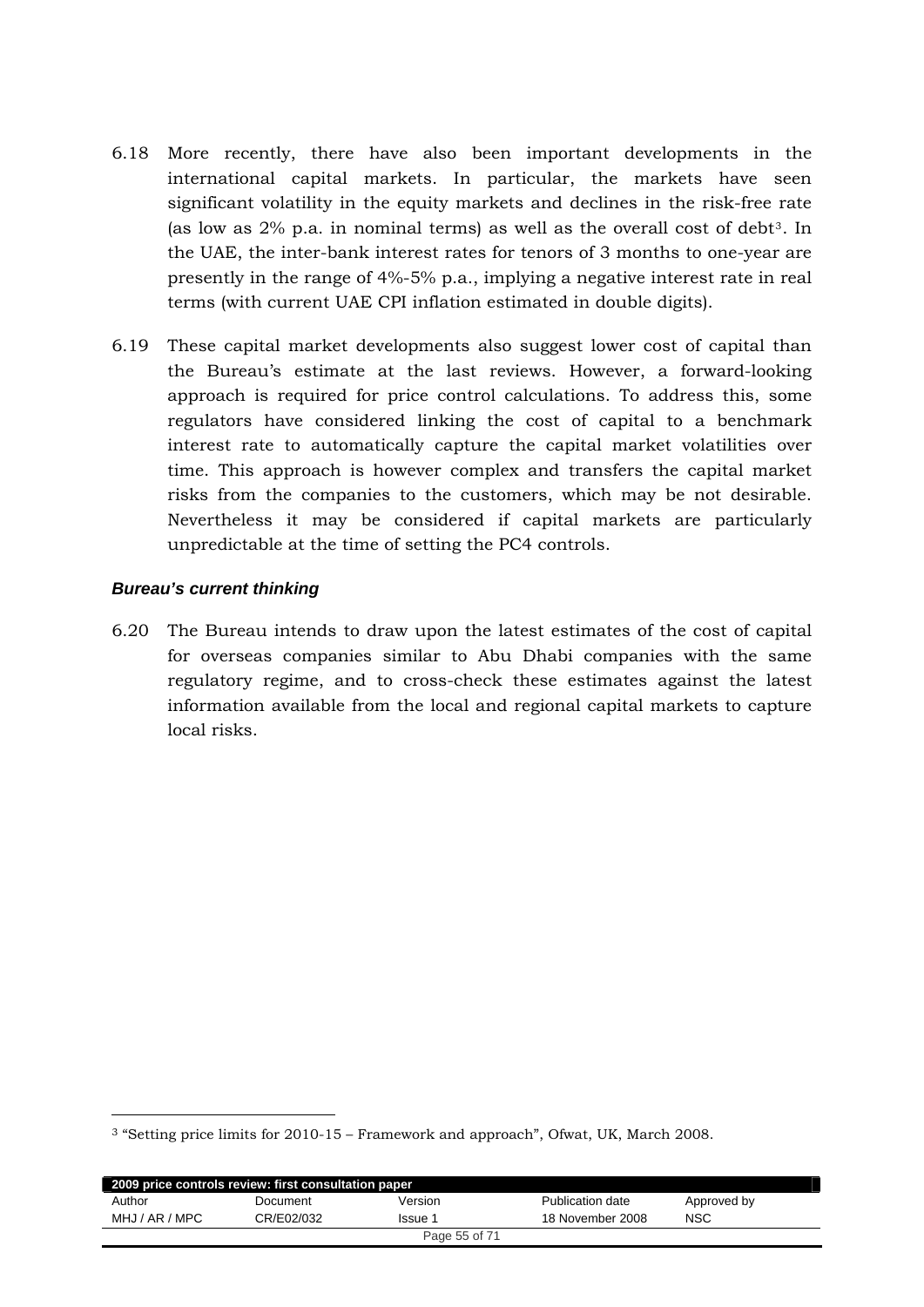# <span id="page-55-0"></span>**Introduction**

- 7.1 By effectively capping revenues for a medium term period, CPI-X price controls give companies an incentive to reduce costs. However, such price controls do not by themselves provide incentives to companies to meet service standards or improve their output performance. Regulating prices without corresponding regulation of outputs runs the risk of companies increasing profits at the expense of their service quality.
- 7.2 At the 2002 price controls review, the Bureau introduced a Performance Incentive Scheme (PIS) for the price-controlled water and electricity companies, which was further enhanced at the 2005 price controls review. RASCO and ADSSC are also subject to similar but simpler PIS schemes under their present price controls.
- 7.3 This Section 7 describes the current PIS and the potential changes for the future PIS.

# **Current Scheme and Indicators**

- 7.4 For all the companies, there are two types of performance indicators which are incentivised under the PIS, namely Category A and Category B indicators.
- 7.5 *Category A* performance indicators are incentivised on a year to year basis through a mechanistic annual financial adjustment to MAR in the next year through the term 'Q'. To limit the financial risks for the companies, the overall adjustment to MAR for these indicators is capped at 4% of MAR each year. Most businesses have the timeliness of the audited SBAs, PCRs and AISs as Category A indicators. Except for ADSSC and RASCO, Category A also includes one or two technical indicators (incentivising their system operation such as reliability, availability and demand forecasting accuracy). The following table lists the current Category A indicators:

| 2009 price controls review: first consultation paper |            |         |                  |             |  |
|------------------------------------------------------|------------|---------|------------------|-------------|--|
| Author                                               | Document   | Version | Publication date | Approved by |  |
| MHJ / AR / MPC                                       | CR/E02/032 | Issue 1 | 18 November 2008 | <b>NSC</b>  |  |
| Page 56 of 71                                        |            |         |                  |             |  |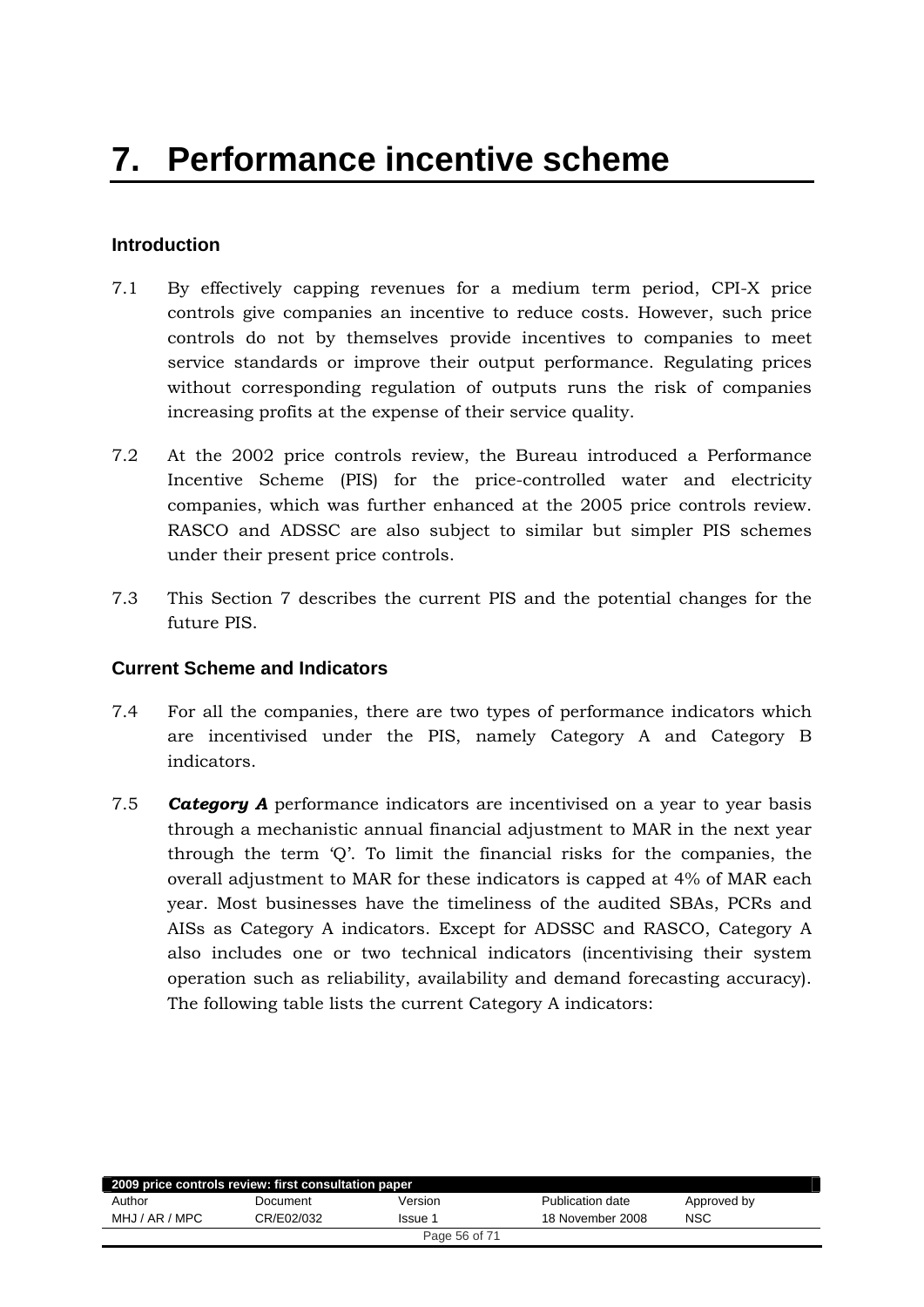| Company        | <b>Electricity</b>                 | Water                            | Wastewater                 |
|----------------|------------------------------------|----------------------------------|----------------------------|
| AADC / ADDC    | <b>Timeliness of Audited SBAs</b>  | Timeliness of Audited SBAs       |                            |
|                | Timeliness of Audited PCR          | Timeliness of Audited PCR        |                            |
|                | Timeliness of AIS                  | Timeliness of AIS                |                            |
|                | No. of Interruptions per Customer  | <b>Water Quality</b>             |                            |
|                | Customer Minutes Lost per Customer |                                  |                            |
| <b>TRANSCO</b> | Timeliness of Audited SBAs         | Timeliness of Audited SBAs.      |                            |
|                | Timeliness of Audited PCR          | Timeliness of Audited PCR        |                            |
|                | Timeliness of AIS                  | Timeliness of AIS                |                            |
|                | Availability                       | <b>Water Quality</b>             |                            |
|                | Energy Lost (Unsupplied)           |                                  |                            |
| <b>ADWEC</b>   | Timeliness of Audited SBAs         | Timeliness of Audited SBAs       |                            |
|                | Timeliness of Audited PCR          | Timeliness of Audited PCR        |                            |
|                | Timeliness of AIS                  | Timeliness of AIS                |                            |
|                | Accuracy of Peak Demand Forecast   | Accuracy of Peak Demand Forecast |                            |
| <b>ADSSC</b>   |                                    |                                  | Timeliness of Audited SBAs |
|                |                                    |                                  | Timeliness of Audited PCR  |
|                |                                    |                                  | Timeliness of AIS          |

# **Table 7.1 Current Category A Indicators**

Notes: SBAs = Separate Business Accounts; PCR = Price Control Return; AIS = Annual Information Submission

- 7.6 However, not all performance indicators are suitable for linking directly to the price control. *Category B* performance indicators are monitored during the control period for a possible positive or negative financial adjustment to future revenue at the next price control review for particularly good or poor performance during the current control period. The total financial adjustment for Category B is capped at 2% of MAR each year. **Table 7.2** below lists the current Category B indicators.
- 7.7 Over time, the Bureau has introduced new Category A indicators or moved some indicators from Category B to Category A. However, given the automatic mechanistic adjustments to MAR, Category A indicators must meet the following objective criteria established by the Bureau at earlier price control reviews:
	- (a) *Measurable:* Companies must be able to accurately measure performance outputs;
	- (b) *Verifiable:* The regulator must be able to verify the company's measurement of outputs;
	- (c) *Non-manipulable:* The measurement of the outputs must not be open to manipulation by the company to improve its reported performance;

| 2009 price controls review: first consultation paper |            |         |                  |             |  |
|------------------------------------------------------|------------|---------|------------------|-------------|--|
| Author                                               | Document   | Version | Publication date | Approved by |  |
| MHJ / AR / MPC                                       | CR/E02/032 | lssue 1 | 18 November 2008 | <b>NSC</b>  |  |
| Page 57 of 71                                        |            |         |                  |             |  |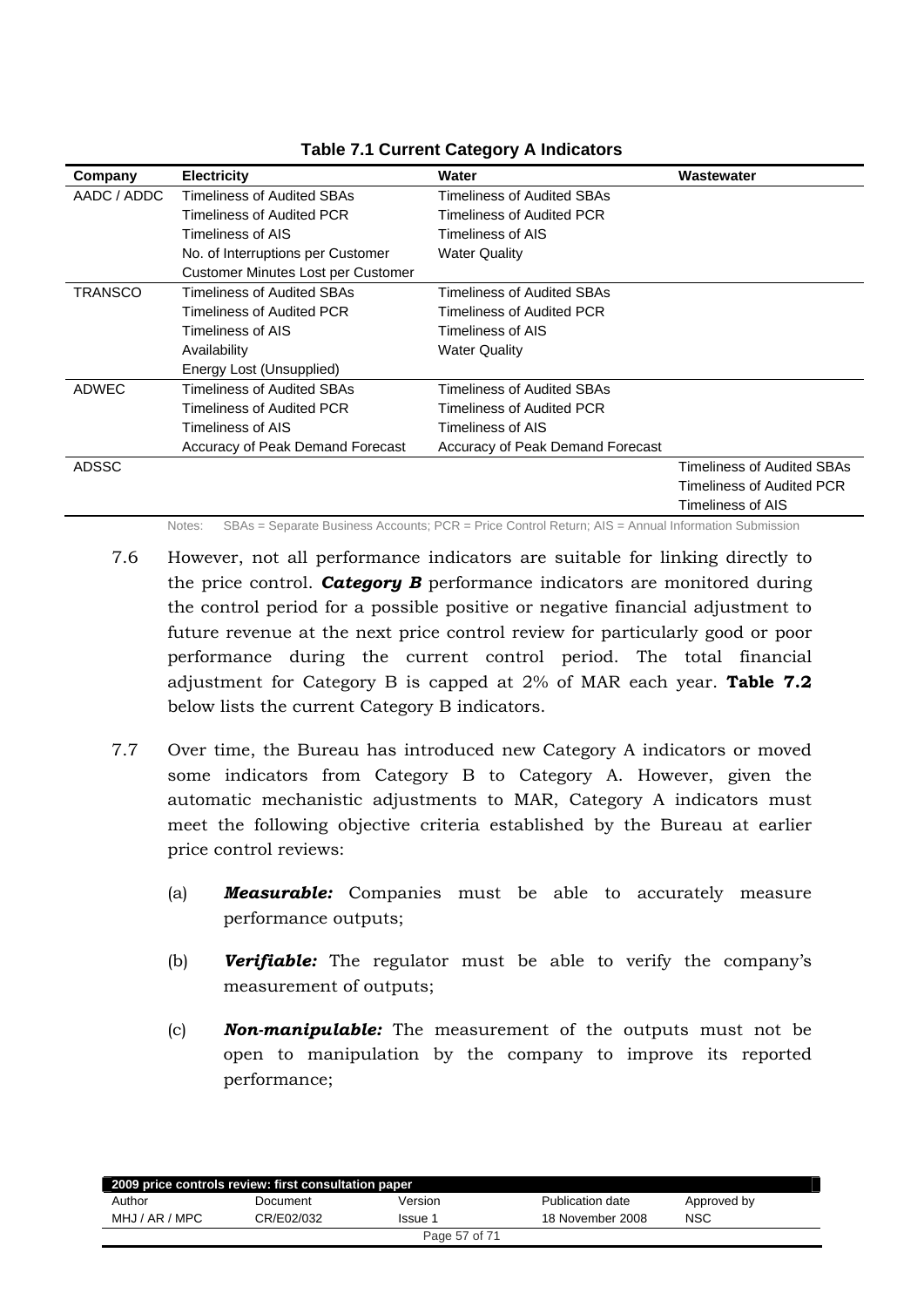- <span id="page-57-0"></span>(d) *Non-distortionary:* Incentivising one aspect of performance must not unduly detract from the company's performance in other areas which are not similarly incentivised; and
- (e) *Customer-oriented:* The output must be significantly and positively valued by customers of the company or other stakeholders.

| Company        | <b>Category B Indicator</b>                                         |
|----------------|---------------------------------------------------------------------|
| AADC / ADDC    | Technical Key Performance Indicators (KPIs)                         |
|                | Customer satisfaction (Guaranteed / Overall Standards)              |
|                | Interim profit & loss account timeliness                            |
|                | Meter reading                                                       |
|                | Five-Year Planning Statement timeliness                             |
| <b>TRANSCO</b> | <b>Technical KPIs</b>                                               |
|                | Settlement data accuracy and timeliness                             |
|                | Planning data accuracy and timeliness                               |
|                | Interim profit & loss account timeliness                            |
|                | Five-Year Planning Statement timeliness                             |
|                | Timeliness of Transmission Use of System Charges Statement          |
|                | Economic despatch                                                   |
| <b>ADWEC</b>   | <b>Generation Security Standard</b>                                 |
|                | <b>Desalination Security Standard</b>                               |
|                | Interim profit & loss account timeliness                            |
|                | Seven-Year Planning Statement timeliness                            |
|                | <b>BST</b> timeliness                                               |
| <b>ADSSC</b>   | Performance of sewerage system (e.g., availability and reliability) |
|                | Customer complaints (e.g., in relation to odour and flooding)       |
|                | Performance against guaranteed service standards for customers      |
|                | Compliance with standards at treatment plants                       |
|                | Meeting targets for recycling of treated effluent and biosolids     |
|                | Environmental performance                                           |
|                | Interim profit & loss account timeliness                            |
|                | Five-Year Planning Statement timeliness                             |

#### **Table 7.2 Current Category B Indicators**

# **Potential changes to PIS**

7.8 Given the positive results that the PIS has achieved in terms of improving companies' performance on the targeted measures, the Bureau believes it should be further expanded to other aspects of companies' performance, where possible. The following changes can be considered for further improvement of the scheme:

| 2009 price controls review: first consultation paper |            |         |                  |             |  |
|------------------------------------------------------|------------|---------|------------------|-------------|--|
| Author                                               | Document   | Version | Publication date | Approved by |  |
| MHJ / AR / MPC                                       | CR/E02/032 | Issue 1 | 18 November 2008 | NSC         |  |
| Page 58 of 71                                        |            |         |                  |             |  |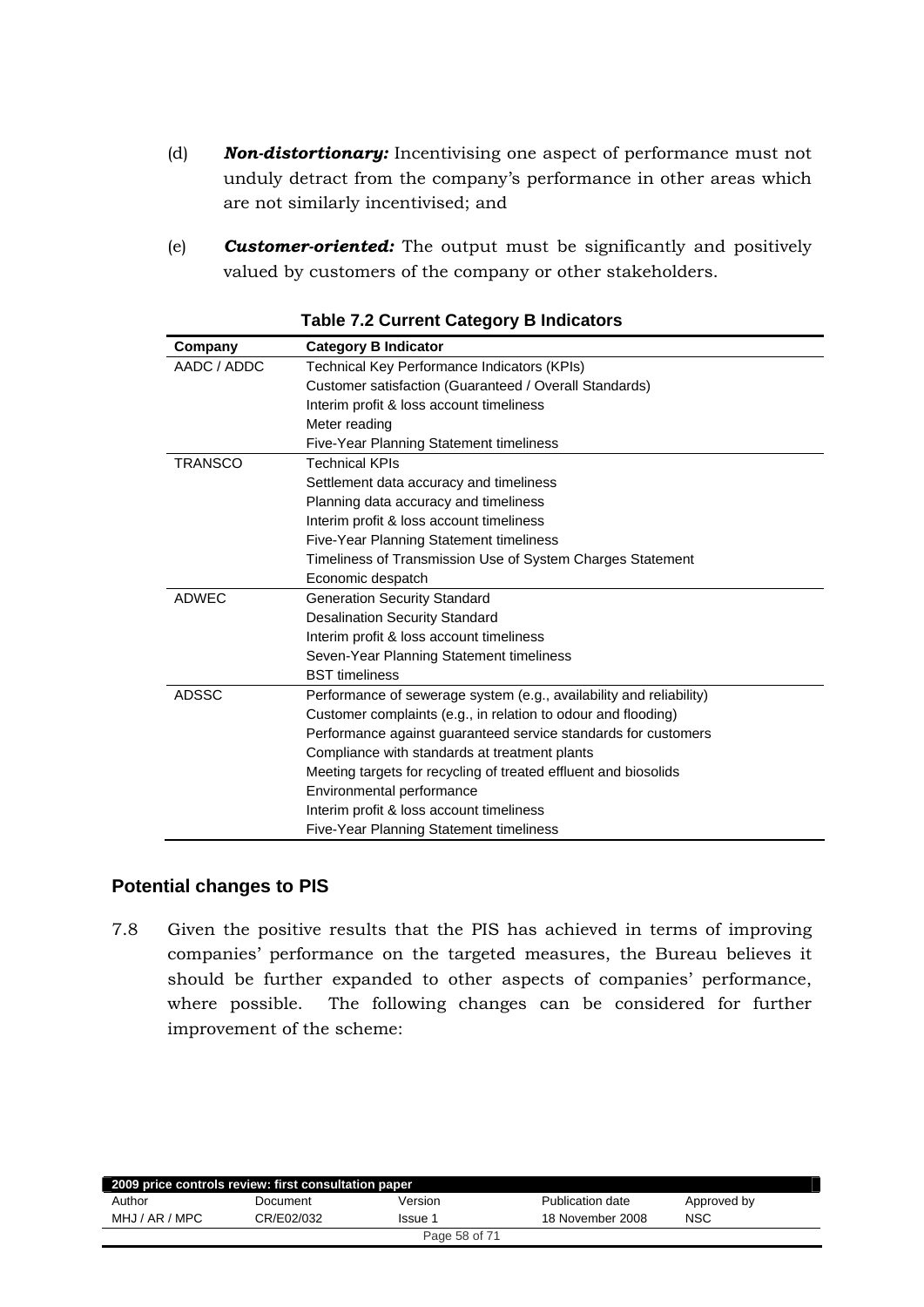## *PIS bonuses for timeliness indicators*

- 7.9 The submissions of audited PCRs, audited SBAs and AIS are requirements of the companies' licences. The companies are required by their licences to fulfil these obligations irrespective of the PIS. They were first introduced as the PIS indicators at the 2002 review in view of the unavailability of audited accounts and PCRs for any year since 1999. This introduction has served its purpose, as the companies have put in place the required systems and now submit these statements on a regular basis.
- 7.10 It is therefore questionable whether bonuses should continue to be available simply for meeting a licence requirement. It is for consideration whether the PIS bonuses for one or more of the timeliness indicators should be removed from the PC4 controls and only the penalty for delayed submission should apply in those cases.

# *PIS target dates for timeliness indicators*

- 7.11 At present, the target dates for timeliness indicators are spread evenly over the course of the year. Audited PCRs, audited SBAs and AIS are required to be submitted by 31 March, 30 June and 30 September each year, respectively. However, the audited PCRs and audited SBAs have similar contents and require very similar work to be done by the companies and their auditors. Being prepared at different dates, the two submissions sometimes have differences or discrepancies which are difficult to explain and in any case should be avoided.
- 7.12 Furthermore, the distribution companies have expressed concern that any delays in ADWEC finalising the BST Exceptional Charges for the prior year (usually undertaken in February each year) may make it difficult for them to meet the 31 March deadline for the PCR.
- 7.13 The Bureau is therefore considering changing the target dates of both PCRs and SBAs to a common date (30 April). This date would be consistent with the requirements of the UAE Commercial Companies Law No.8 of 1984 for the companies to prepare and approve the audited accounts within four months from the end of the financial year (although there are more stringent requirements for listed companies and banks in the UAE).
- 7.14 The target date for AIS can also be changed to, say, 31 October, to address licensees' concerns that the present submission date (30 September) falls too close to the main holiday period.

| 2009 price controls review: first consultation paper |            |         |                  |             |  |
|------------------------------------------------------|------------|---------|------------------|-------------|--|
| Author                                               | Document   | Version | Publication date | Approved by |  |
| MHJ / AR / MPC                                       | CR/E02/032 | Issue 1 | 18 November 2008 | <b>NSC</b>  |  |
| Page 59 of 71                                        |            |         |                  |             |  |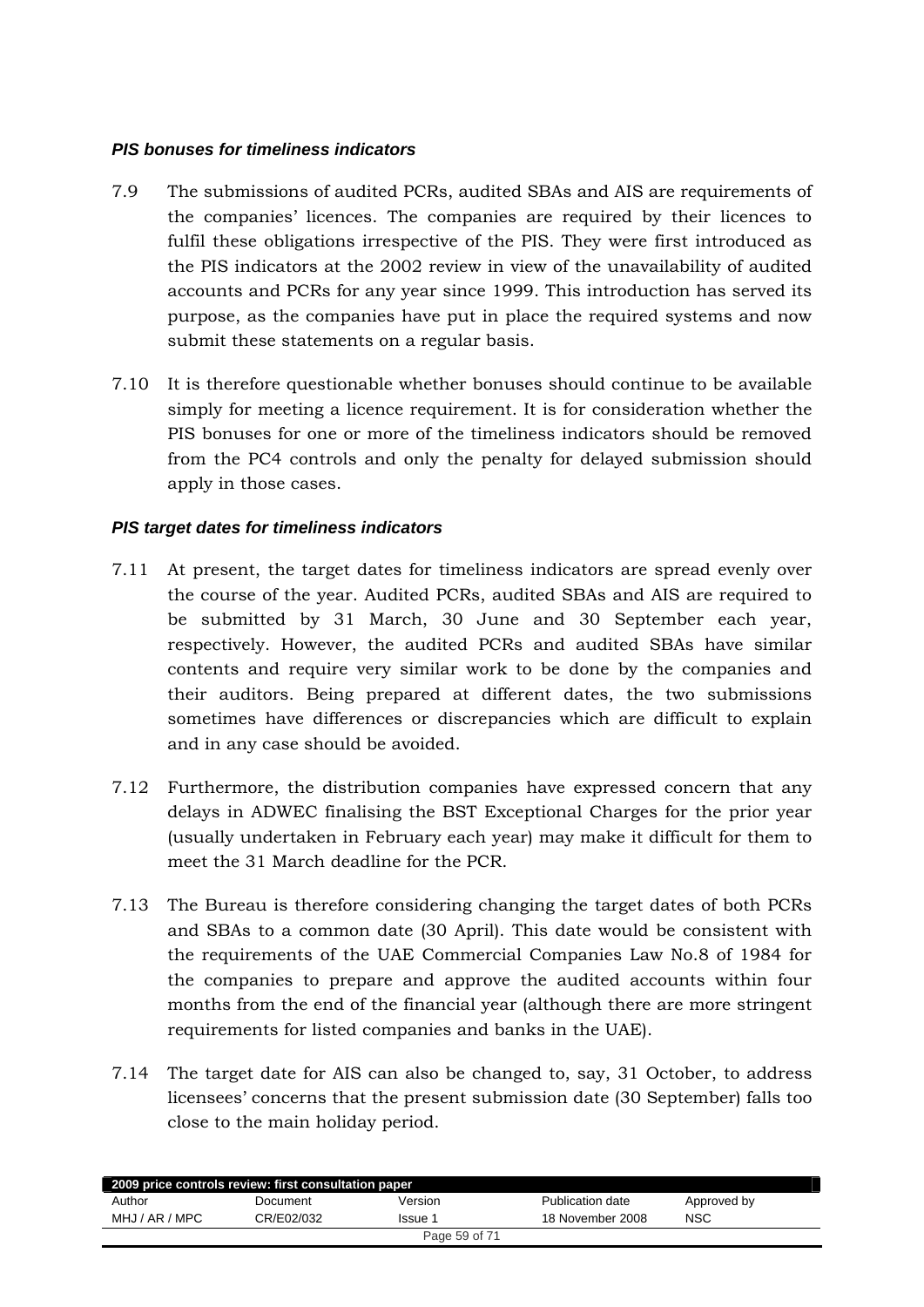# *Individual cap on PIS bonus/penalty for Category A*

- 7.15 As mentioned earlier, there is an overall cap on the total bonus and penalty for Category A indicators (equal to 4% of MAR for the year). Each timeliness indicator is also subject to an individual cap on the PIS bonus (equal to 6 times the monthly incentive rate) and on the PIS penalty (equal to 12 times the monthly incentive rate). However, the technical indicators do not have such caps.
- 7.16 This has created issues in some cases. For example, over recent years, the Energy Lost indicator for TRANSCO has shown significant variability, which was not foreseen when the indicator was first introduced. In certain years, the resulting large bonuses and penalties for this indicator (exceeding the 4% overall cap) would have made TRANSCO indifferent to its performance on other Category A indicators. Such effects of variability of the technical indicators are undesirable and contrary to the objective of the PIS.
- 7.17 The Bureau is therefore currently minded to introduce an individual cap on the PIS bonus and penalty for each technical Category A indicator. A cap equal to, say, 1% of annual MAR seems reasonable, and is broadly consistent with the individual caps for the timeliness indicators.

# *Loss or leakage-related Category A indicators*

- 7.18 As discussed in Section 3, it may not be appropriate to continue with the 'metered units distributed' revenue driver in its present form, as it provides no incentive for companies to encourage efficient consumption by their customers. New Category A indicators may therefore be required for AADC and ADDC to provide direct incentives for reduction in electricity losses and water leakage and for metering. However, this would require specific definitions for such indicators and reliable data to measure them, both of which may be problematic.
- 7.19 As discussed in Section 3, incentivising improvements in the ratio of (a) measured water (or electricity) delivered to customers to (b) water (or electricity) received by distribution companies from the transmission system could serve to incentivise both metering and loss reduction by distribution companies. Further, if such a ratio is selected as a Category A indicator, it should have a higher individual cap on its incentives (higher than 1% of annual MAR discussed above) to provide strong incentives.

| 2009 price controls review: first consultation paper |            |         |                  |             |  |
|------------------------------------------------------|------------|---------|------------------|-------------|--|
| Author                                               | Document   | Version | Publication date | Approved by |  |
| MHJ / AR / MPC                                       | CR/E02/032 | Issue 1 | 18 November 2008 | <b>NSC</b>  |  |
| Page 60 of 71                                        |            |         |                  |             |  |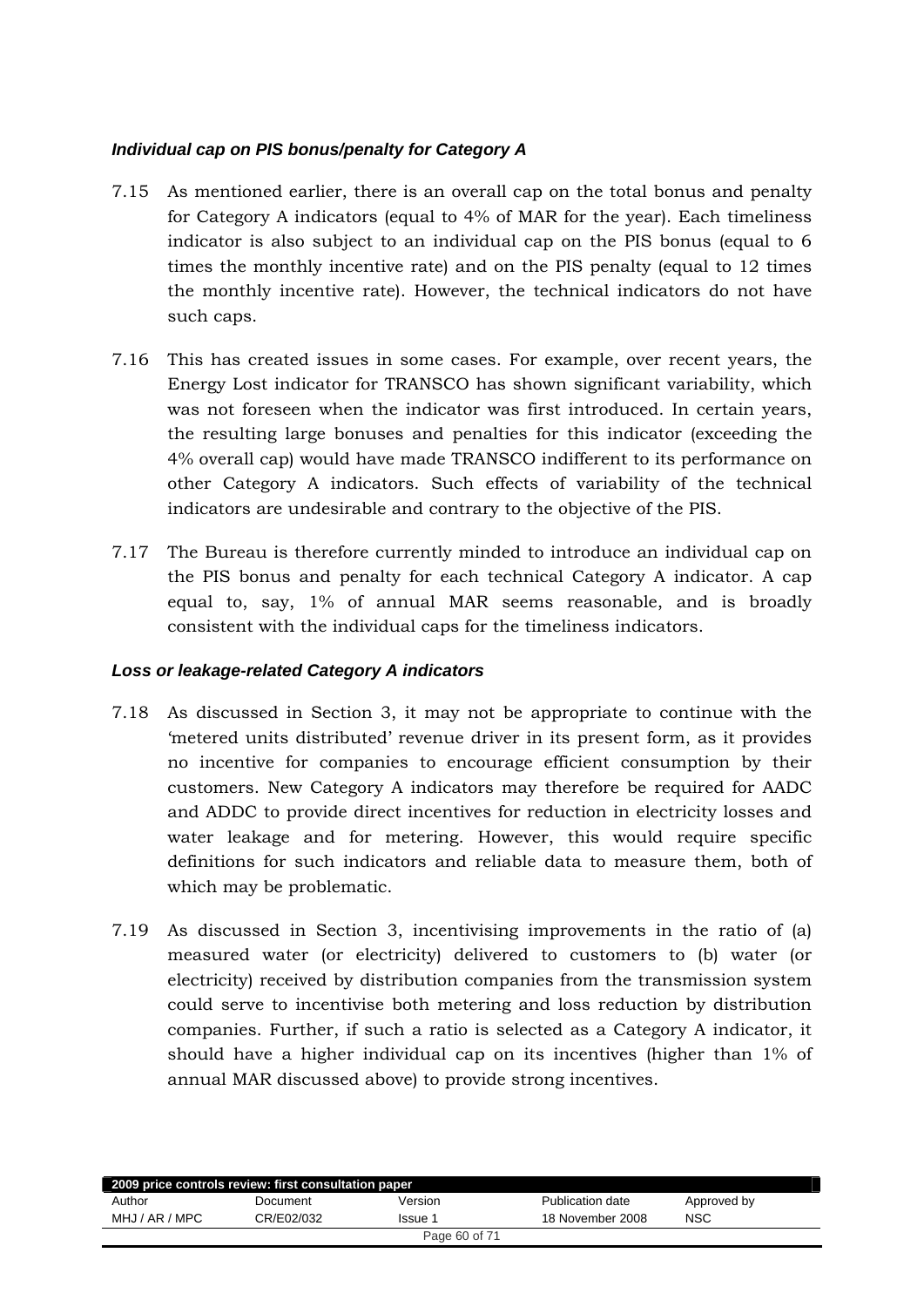## *Water network reliability / availability related Category A indicators*

7.20 In line with the reliability and availability-related Category A indicators for electricity networks (measured in terms of interruptions, customer minutes lost, energy lost or otherwise), the Bureau would welcome suggestions for similar indicators for the water networks of AADC, ADDC and TRANSCO, provided the objective criteria for Category A are met.

## *Technical Category A indicator(s) of ADSSC*

7.21 As with the other networks, one or more Category A indicators should be considered for ADSSC to provide incentives to improve technical aspects of its operations, such as network availability and reliability. Suggestions for suitable measures for ADSSC would be welcomed from respondents.

# *SAIFI-related Category A indicator for AADC and ADDC*

7.22 The electricity businesses of AADC and ADDC currently have two technical Category A indicators, namely the number of interruptions per customer and the customer minutes lost per customer. These are similar to, but not exactly the same as, the technical KPIs of System Average Interruption Frequency Index (SAIFI) and System Average Interruption Duration Index (SAIDI), often used by the utilities. During the measurement and audit process, there was confusion between these Category A indicators and technical KPIs. In particular, the exclusion of SAIFI from the current list of Category A indicators has been questioned (an alternative measure, number of interruptions per customer, is monitored as Category A indicator). It is for consideration whether a new Category A indicator defined and measured as SAIFI is needed to provide incentives which are not provided by the existing indicators.

# *Water Quality Indicator*

7.23 A performance indicator for overall water quality was introduced into the PIS for the first time during the PC3 period, for the distribution companies and TRANSCO. The Bureau is presently considering whether to further develop this indicator into a system of water quality indices. These indices would represent small groups of parameters that will give a measurable indication of the quality of water for that index. The indices currently under consideration are 'process control', 'disinfection control', 'transmission performance', 'reservoir integrity', and 'transmission maintenance'. Weighting would be assigned to each index based on their

| 2009 price controls review: first consultation paper |            |               |                  |             |  |
|------------------------------------------------------|------------|---------------|------------------|-------------|--|
| Author                                               | Document   | Version       | Publication date | Approved by |  |
| MHJ / AR / MPC                                       | CR/E02/032 | Issue 1       | 18 November 2008 | <b>NSC</b>  |  |
|                                                      |            | Page 61 of 71 |                  |             |  |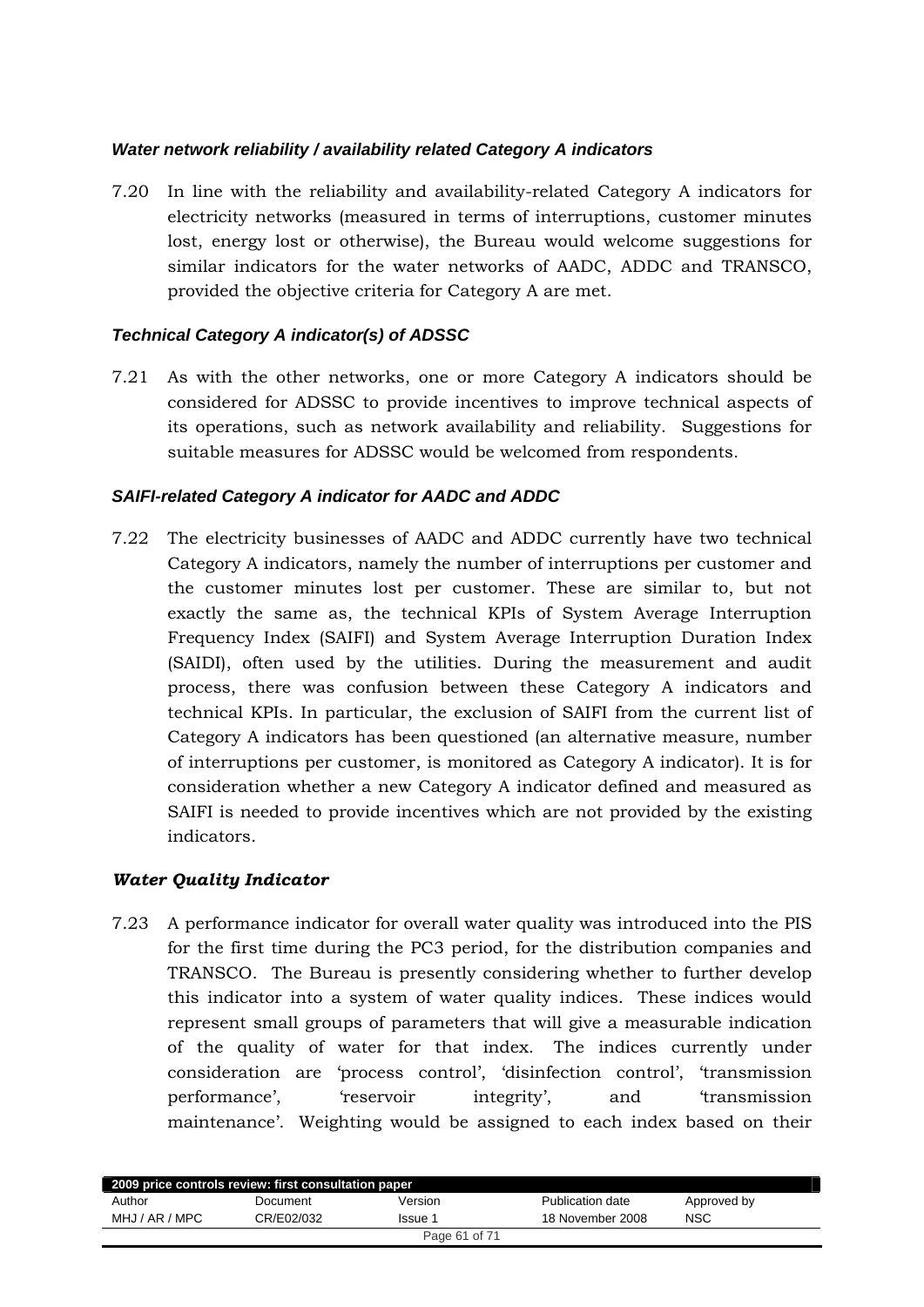<span id="page-61-0"></span>relative priority for public health and an over-all score given. The Bureau is considering the practicality of introducing such changes in time for the PC4 period and will, if appropriate, bring forward specific proposals later in the review process.

## *Confidence grading system for all technical indicators*

- 7.24 At present, the licence or the Bureau does not prescribe a confidence grading system for assessing the accuracy of the data used for measurement of the technical Category A indicators. There is however a requirement for the reasonableness of the methods and data to be assessed by the Technical Assessor. The Technical Assessor has developed and used a system for this purpose, as well as for the AIS.
- 7.25 Other regulators, such as the UK water regulator (Ofwat), prescribe a confidence grading system to grade both the methodology to collect and measure the data (the "*reliability*") and the accuracy of such data (the "*accuracy*"). The Bureau would like to assess with the companies whether such system should be introduced for all the technical indicators under Category A.

## **Bureau's current thinking**

- 7.26 The Bureau's initial thinking is to retain the existing PIS for all companies for the new controls, with the following considerations:
	- (a) The PIS bonuses of the Category A timeliness indicators should be removed so that only a penalty for delayed submission should apply.
	- (b) The PIS target dates for both PCRs and SBAs should be changed to 30 April, while extending the target date for AIS to 31 October.
	- (c) The PIS bonus and penalty for each technical Category A indicator should be subject to an individual cap of 1% of annual MAR.
	- (d) New Category A indicators may be introduced for AADC, ADDC and TRANSCO to provide direct incentives for metering and for reducing electricity losses and water leakage.
	- (e) New Category A indicators may be introduced for the water networks of AADC, ADDC and TRANSCO and for the sewerage network of ADSSC to provide incentives for improved system performance.

| 2009 price controls review: first consultation paper |            |                |                  |             |  |
|------------------------------------------------------|------------|----------------|------------------|-------------|--|
| Author                                               | Document   | Version        | Publication date | Approved by |  |
| MHJ / AR / MPC                                       | CR/E02/032 | <b>Issue 1</b> | 18 November 2008 | NSC         |  |
| Page 62 of 71                                        |            |                |                  |             |  |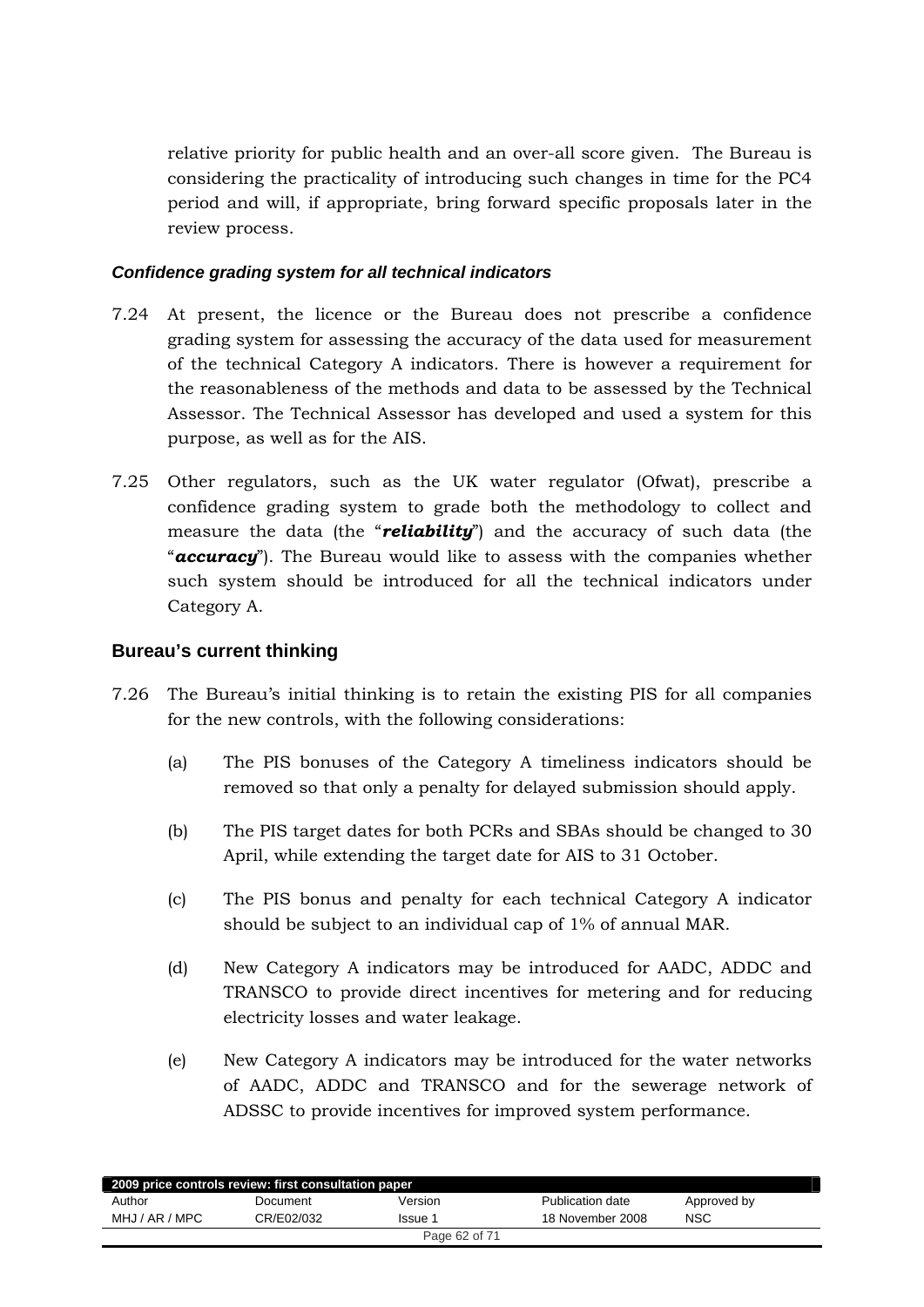- (f) Whether a new Category A indicator defined and measured as SAIFI is needed for the electricity businesses of AADC and ADDC to provide incentives which are not provided by the existing indicators?
- (g) For all Category A technical indicators and for the AIS, a confidence grading system may be introduced based on twin measures of reliability and accuracy.

| 2009 price controls review: first consultation paper |            |         |                  |             |  |
|------------------------------------------------------|------------|---------|------------------|-------------|--|
| Author                                               | Document   | Version | Publication date | Approved by |  |
| MHJ / AR / MPC                                       | CR/E02/032 | Issue 1 | 18 November 2008 | <b>NSC</b>  |  |
| Page 63 of 71                                        |            |         |                  |             |  |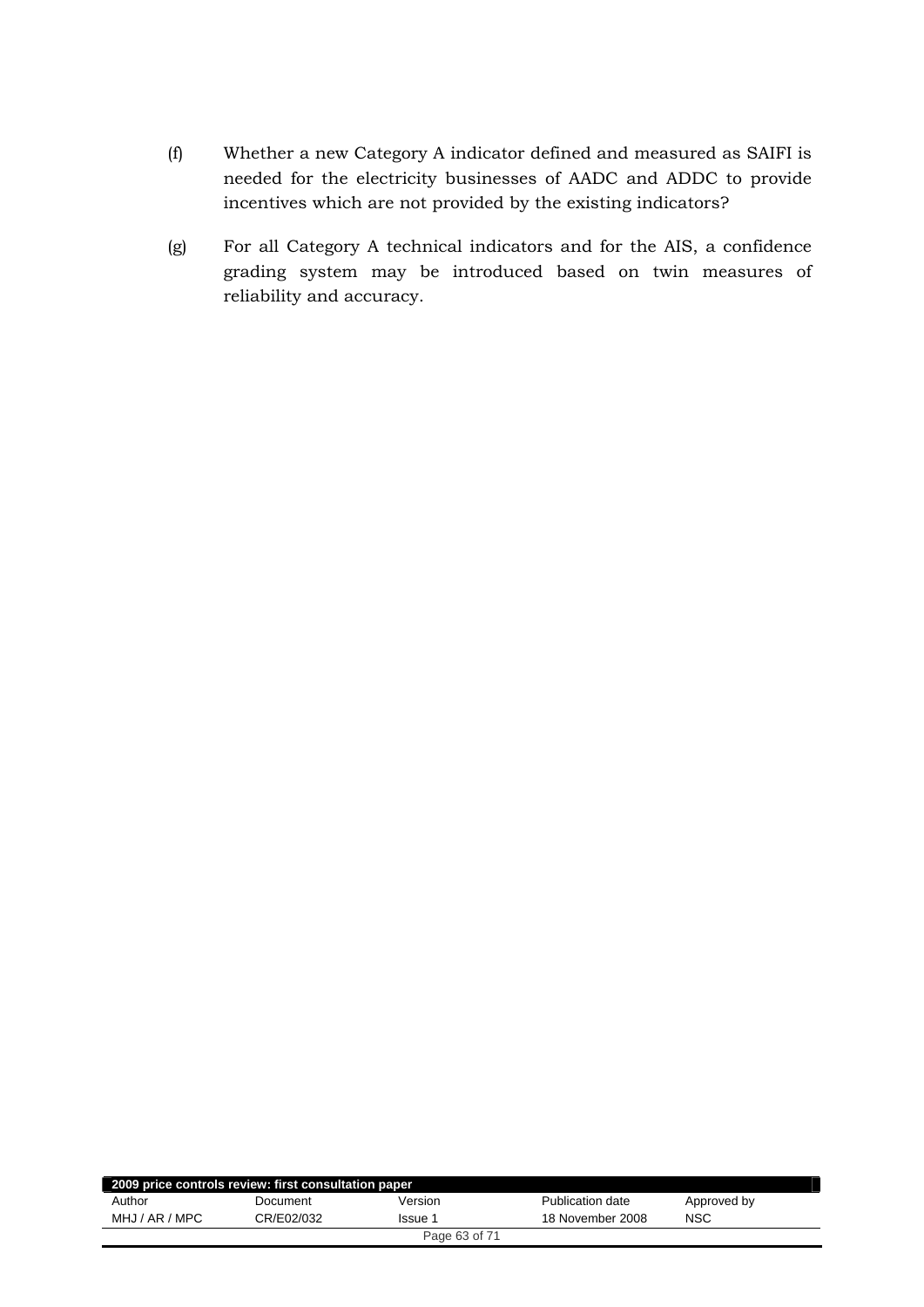# <span id="page-63-0"></span>**Introduction**

8.1 The previous sections discuss various "building-blocks" of the price control calculations, including opex projections, capex allowances, depreciation and return on capital. As discussed in Section 2, the required revenue for each year of the control period can be calculated as follows:

Required Revenue = Opex + Depreciation + Return on Assets

- 8.2 Annual required revenues are then discounted to determine their present values at the beginning of the control period and then summed to calculate the present value of the total required revenue for the period.
- 8.3 At the 2005 price control review, the Bureau made a number of additional one-off adjustments for various reasons not captured by the traditional revenue requirement calculation. Such adjustments may be required, for example, to correct errors in audited PCRs or to reward (or penalise) the companies for good (or poor) performance on Category B indicators or other aspects of their performance. Therefore, in simple terms, the required revenue formula can be re-stated as follows:

Required Revenue = Opex + Depreciation + Return on Assets + Financial Adjustments

- 8.4 Alternatively, certain financial adjustments may, due to their nature, need to be applied via adjustments to the RAVs, rather than applied directly to the revenue requirement calculations.
- 8.5 The financial adjustments that the Bureau may need to make at this review can be grouped as follows (consistent with the grouping used at the 2005 review):
	- (a) *Financial adjustments for performance on PIS Category B:* These are the financial adjustments that may be required to be made to each company's future revenue for its performance on Category B indicators under the PIS since the last price controls review.
	- (b) *PCR-related financial adjustments:* These adjustments may be required for mis-statement of revenue drivers and/or regulated

| 2009 price controls review: first consultation paper |            |               |                  |             |  |
|------------------------------------------------------|------------|---------------|------------------|-------------|--|
| Author                                               | Document   | Version       | Publication date | Approved by |  |
| MHJ / AR / MPC                                       | CR/E02/032 | Issue 1       | 18 November 2008 | NSC         |  |
|                                                      |            | Page 64 of 71 |                  |             |  |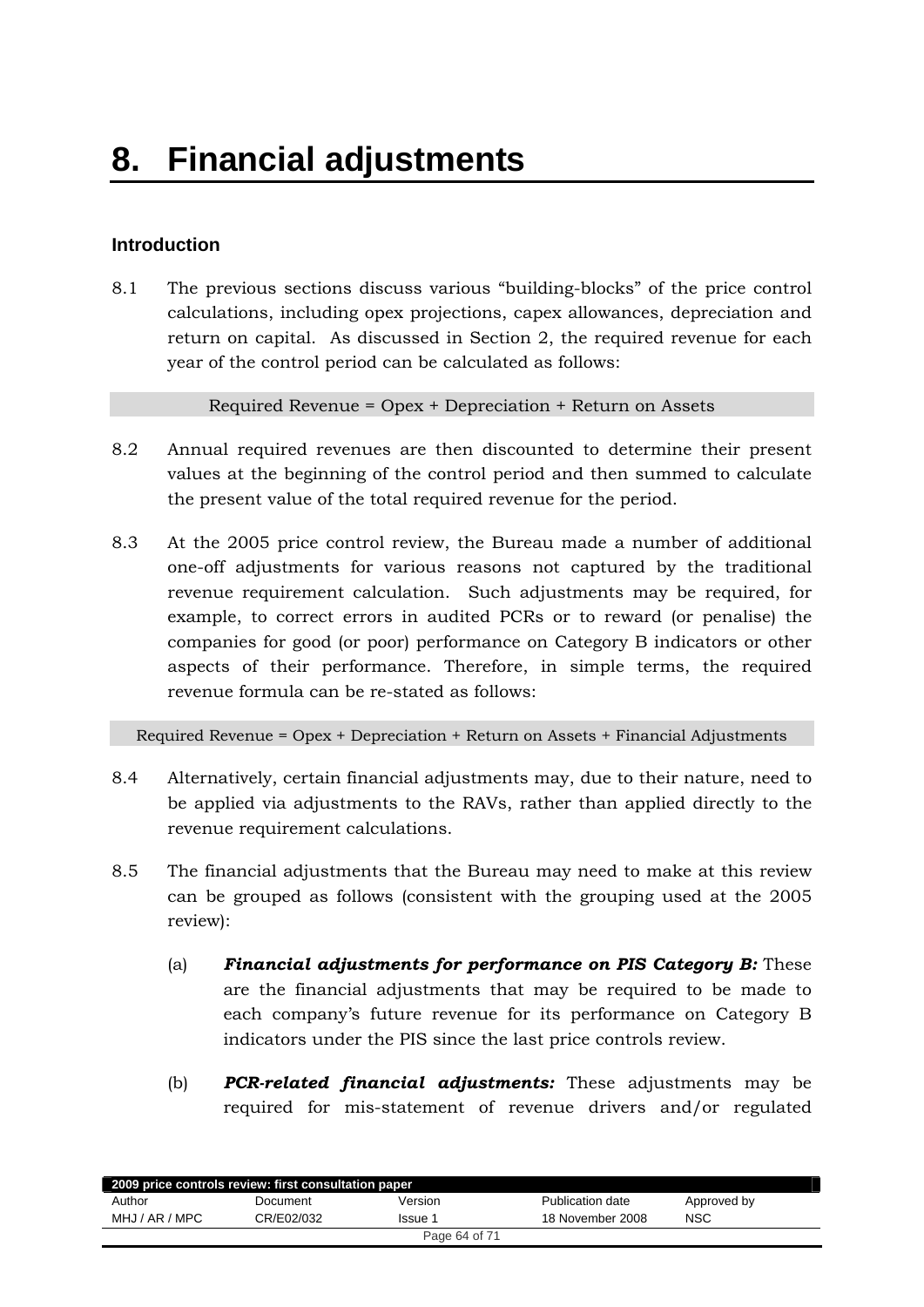<span id="page-64-0"></span>revenue in the audited Price Control Returns (PCRs) since the last price controls review.

- (c) *Financial adjustments for asset transfer / disposal:* For pricecontrolled companies which have transferred assets to any other price-controlled company or to a third-party or have otherwise disposed of any of their assets, it may be necessary to apply appropriate adjustment to either their RAVs or revenue requirement at this review. Similarly, adjustments may be required for assets transferred to or otherwise acquired by licensed companies (but only to the extent not included within the financing of capex).
- (d) *Other financial adjustments:* This group covers certain other adjustments not covered by the above groups.
- 8.6 Possible financial adjustments required are discussed below in turn. Note that the groups, or the items covered by these groups, may not be an exhaustive list of all possible financial adjustments required at this review. During the course of this review, the Bureau will consult with the companies on any other financial adjustment that may be required.
- 8.7 Many of the adjustments relate to past years. Where appropriate, the adjustment will need to be made in the same NPV terms as if it had been made at the time of occurrence of the event to which it relates.

# **Financial adjustments for performance on PIS Category B**

- 8.8 As discussed in Section 7, at the previous price control reviews a number of Category B performance indicators were introduced for each company as part of the PIS to incentivise the company's performance on various aspects of their operations and licence compliance (see **Table 7.2** in Section 7). It was then agreed that the companies' performance on these indicators will be monitored during the present control period for a possible positive or negative financial adjustment to the future revenue at the 2009 price control review for particularly good or poor performance. Any adjustment would also cover 2005 (the last year of the PC2 price control period), since data for this year only became available after the conclusion of the 2005 price controls review.
- 8.9 To limit regulatory discretion, it was agreed that any such adjustment would be limited to 2% of MAR in relation to the licensees' 'own costs' (i.e. excluding pass-through items) for the year in question. Furthermore,

| 2009 price controls review: first consultation paper |            |         |                  |             |  |
|------------------------------------------------------|------------|---------|------------------|-------------|--|
| Author                                               | Document   | Version | Publication date | Approved by |  |
| MHJ / AR / MPC                                       | CR/E02/032 | Issue 1 | 18 November 2008 | <b>NSC</b>  |  |
| Page 65 of 71                                        |            |         |                  |             |  |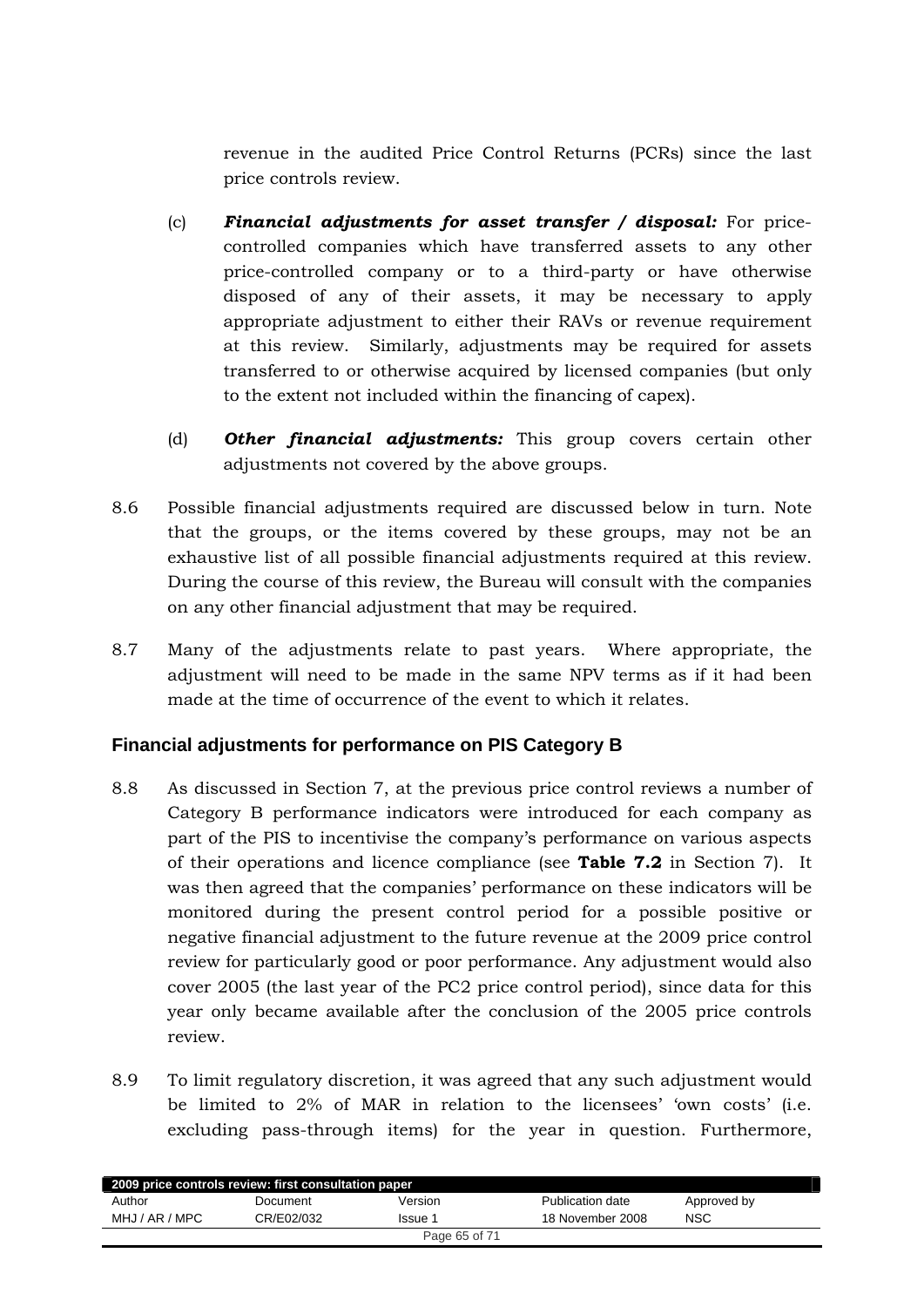<span id="page-65-0"></span>adjustments would only be made where performance is exceptionally good or poor, and the Bureau would expect to notify the licensee in advance if its performance on any Category B indicator was giving rise to concern sufficient to trigger a potential adjustment at the following review (as has been the Bureau's practice).

- 8.10 While the performance of some companies has not been satisfactory in respect of certain Category B indicators, for example timeliness of planning and charging statements, the Bureau has not yet conveyed to the companies its firm intention to apply any negative adjustment for such performance at this review.
- 8.11 The Bureau will continue to monitor the performance of the companies on Category B indicators during 2008-2009 before the Final Proposals for PC4 are issued in September 2009. However, any adjustments for performance in respect of 2009 may need to be deferred to the next price controls review (approximately 2013). The companies therefore have opportunity and more time before the conclusion of this review to further improve their performance to increase net rewards (reduce net penalties) under the scheme.

# **PCR-related financial adjustments**

- 8.12 Each price-controlled company is required by its licence annually to submit an audited Price Control Return (PCR) for each of its price-controlled businesses. The PCR shows the audited MAR derived from outturn revenue drivers and the audited regulated revenue recovered during the year. In some past PCRs, some revenue drivers and/or regulated revenues were misstated (for example, due to the inappropriate exclusion of certain income). In some cases, this provided undue financial benefits to the companies against the intent of the then-prevailing price controls.
- 8.13 At the 2005 price control review, the Bureau restricted financial adjustments to the PCRs to the PC1 period and reserved any adjustments in respect of the PC2 PCRs to this review.
- 8.14 In some cases, where errors were identified in the PCR they were corrected in the following year's PCR. In those cases, no further adjustment at this review is required.
- 8.15 The Bureau is presently assessing such adjustments for both the PC2 period and the current control period to date. If any specific necessary adjustments

| 2009 price controls review: first consultation paper |            |               |                  |             |  |
|------------------------------------------------------|------------|---------------|------------------|-------------|--|
| Author                                               | Document   | Version       | Publication date | Approved by |  |
| MHJ / AR / MPC                                       | CR/E02/032 | Issue 1       | 18 November 2008 | <b>NSC</b>  |  |
|                                                      |            | Page 66 of 71 |                  |             |  |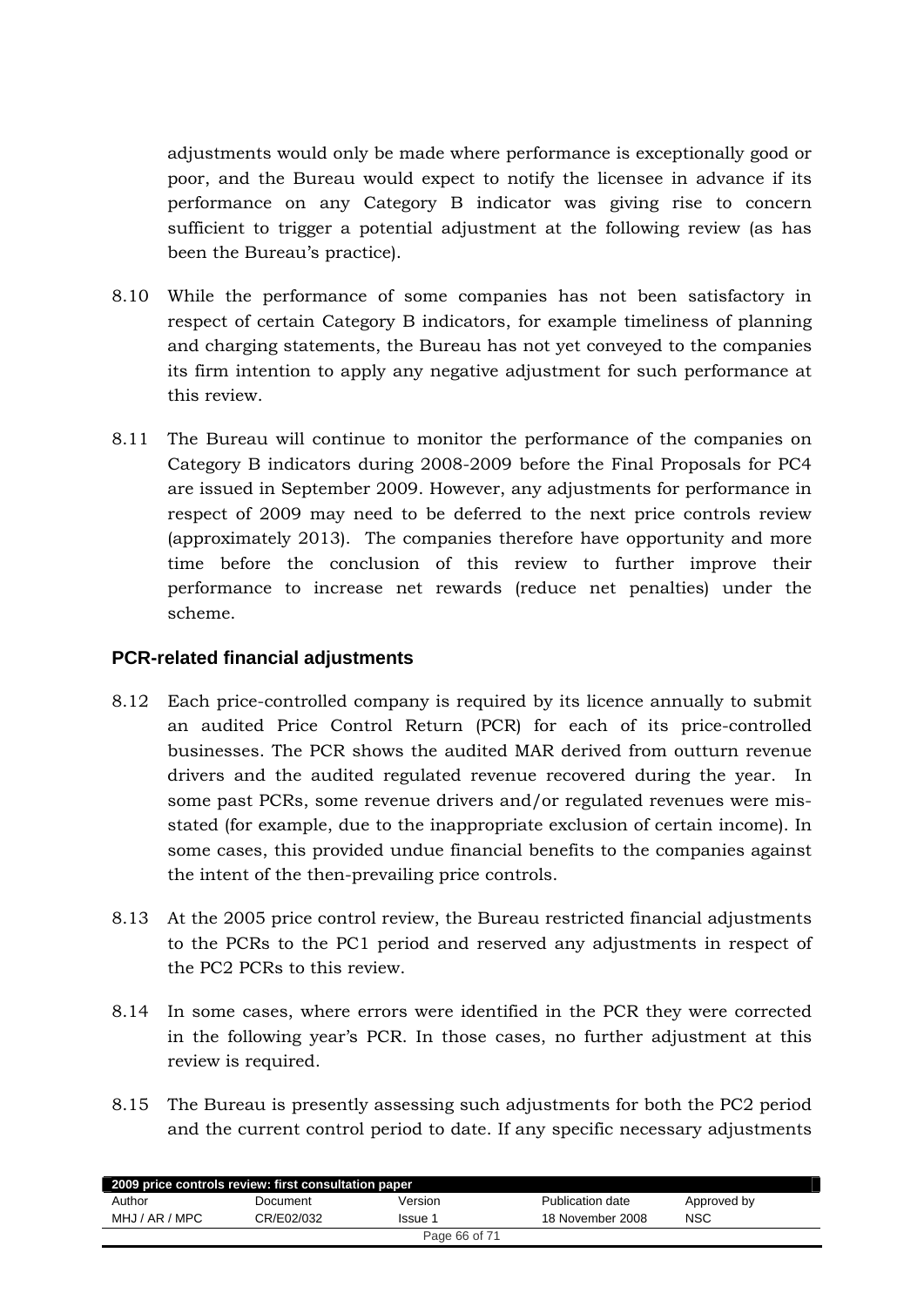<span id="page-66-0"></span>are identified, these will be discussed in future consultations papers of this review.

# **Financial adjustments for asset disposal or transfer**

- 8.16 Since the first price controls were set for each company, the RAVs have been de-linked from the accounting values and are rolled forward for the efficient allowed capex net of depreciation.
- 8.17 Where the price-controlled companies have transferred their assets to each other, or disposed of assets otherwise, the company should not earn any return on asset and depreciation under the price controls from the date of the transfer. Irrespective of the prices received by the transferring company for the assets, to the extent such assets have a residual value they should be removed from the RAVs of that company.
- 8.18 This therefore requires appropriate financial adjustment to the RAVs at this review for the assets transferred and the associated depreciation and return on capital. Alternatively, consistent with the approach applied at the 2005 price control review, the actual capex allowances to be adopted for ex-post treatment (as per Section 5) can be reduced by the income received by a company from such asset disposal, provided this reflects the value of the assets.
- 8.19 With respect to the company which acquires an asset (from any party within or outside the sector), where the purchase of any such asset is reflected in the capex in the audited accounts for that company, the RAV for that company should automatically be updated by the efficient capex allowance, and so no additional analysis/adjustment will be required.
- 8.20 Further adjustments may be required depending on whether or not incomes from asset sales / transfers have been included within the "regulated revenue" in the audited PCRs.
- 8.21 The Bureau is currently reviewing the PCRs since the last price controls review, together with information in the AIS, and, if necessary, will be requesting additional information on asset transfers and disposals from the companies.

| 2009 price controls review: first consultation paper |            |         |                  |             |  |
|------------------------------------------------------|------------|---------|------------------|-------------|--|
| Author                                               | Document   | Version | Publication date | Approved by |  |
| MHJ / AR / MPC                                       | CR/E02/032 | Issue 1 | 18 November 2008 | <b>NSC</b>  |  |
| Page 67 of 71                                        |            |         |                  |             |  |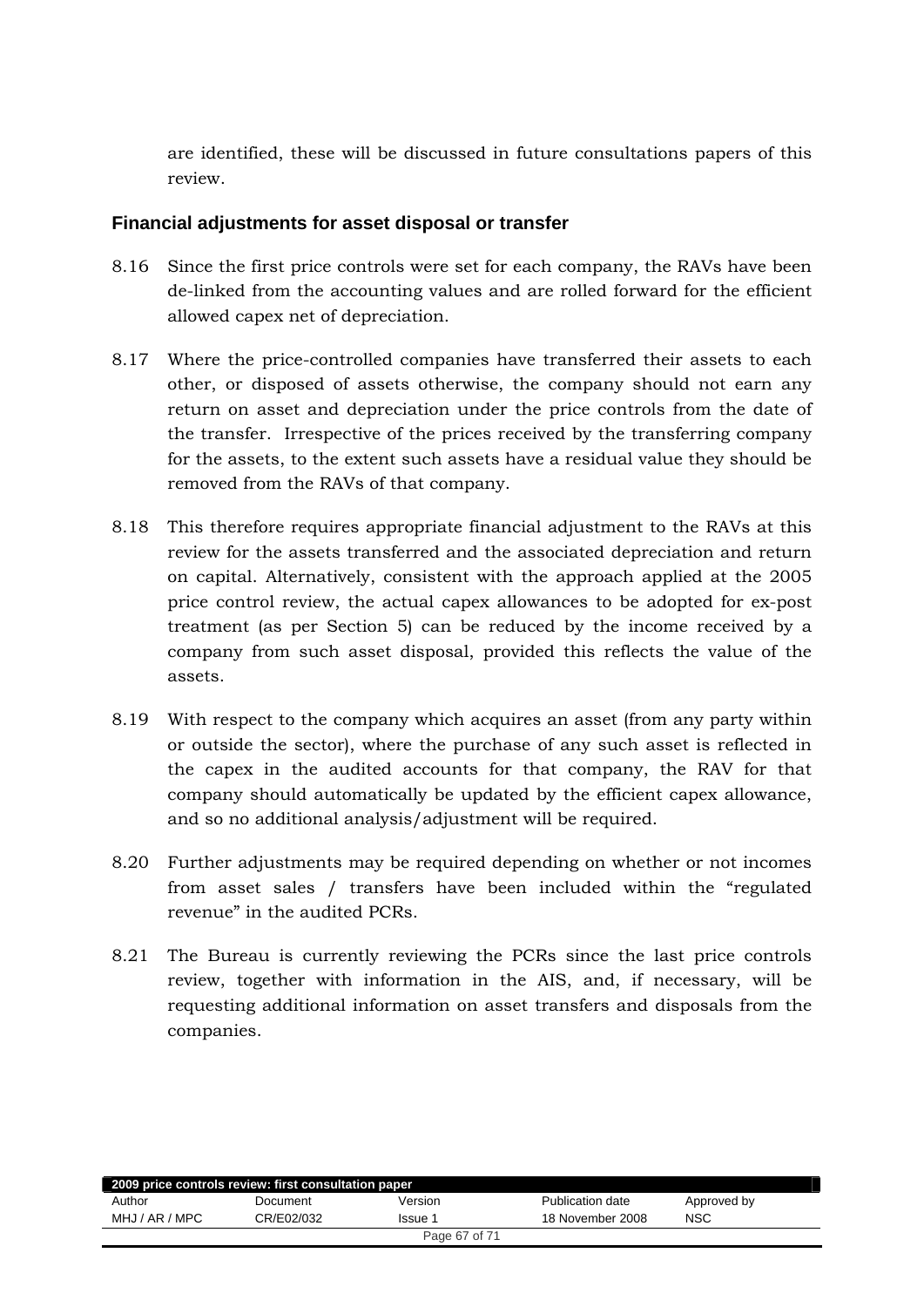# <span id="page-67-0"></span>**Other financial adjustments**

8.22 At present, the Bureau is aware of the following additional areas where a financial adjustment at this review may be necessary:

## *Implementation of Bureau's approved large customer tariff*

- 8.23 Under Condition 30 of their licences, the distribution companies are required to offer special tariffs to large users. One such tariff has been determined (in 2006) for TRANSCO, which requires large amounts of electricity for water pumping purposes. However, while the Bureau understands that ADDC has implemented this special tariff, the Bureau understands that AADC has yet to do so.
- 8.24 The Bureau is therefore currently minded to apply a negative financial adjustment to AADC's future revenue equal to the amount billed by AADC to TRANSCO in excess of the approved special tariff.

## *Impact of transmission system constraints*

- 8.25 At the 2005 price control review, the Bureau determined that an adjustment would be calculated and applied to TRANSCO's future revenue at the 2009 price control review - equal to 50% of the availability payments unnecessarily incurred by ADWEC under the PWPA for the Shuweihat (S1) project - as a result of the delays in the completion of the associated water transmission system. The Bureau therefore intends to implement this adjustment at this review.
- 8.26 In 2007, the Bureau announced its intention to introduce a similar incentive mechanism for TRANSCO to remove other water network transmission constraints, particularly in relation to water supplies to AADC which are subject to transmission constraints for a number of years.
- 8.27 In April 2008, the Bureau confirmed that, from 1 January 2009, TRANSCO will bear a cost equal to 50% of the available payments paid by ADWEC to production companies under PWPAs in respect of water which is made available by producers but which cannot be supplied to final customers due to transmission constraints. This equals to about AED 4 for each thousand imperial gallons (TIG) of water unsupplied by TRANSCO.
- 8.28 The Bureau will therefore monitor TRANSCO's performance on transmission constraints from 2009 onwards, and the required financial adjustment will

| 2009 price controls review: first consultation paper |            |         |                  |             |  |
|------------------------------------------------------|------------|---------|------------------|-------------|--|
| Author                                               | Document   | Version | Publication date | Approved by |  |
| MHJ / AR / MPC                                       | CR/E02/032 | Issue 1 | 18 November 2008 | <b>NSC</b>  |  |
| Page 68 of 71                                        |            |         |                  |             |  |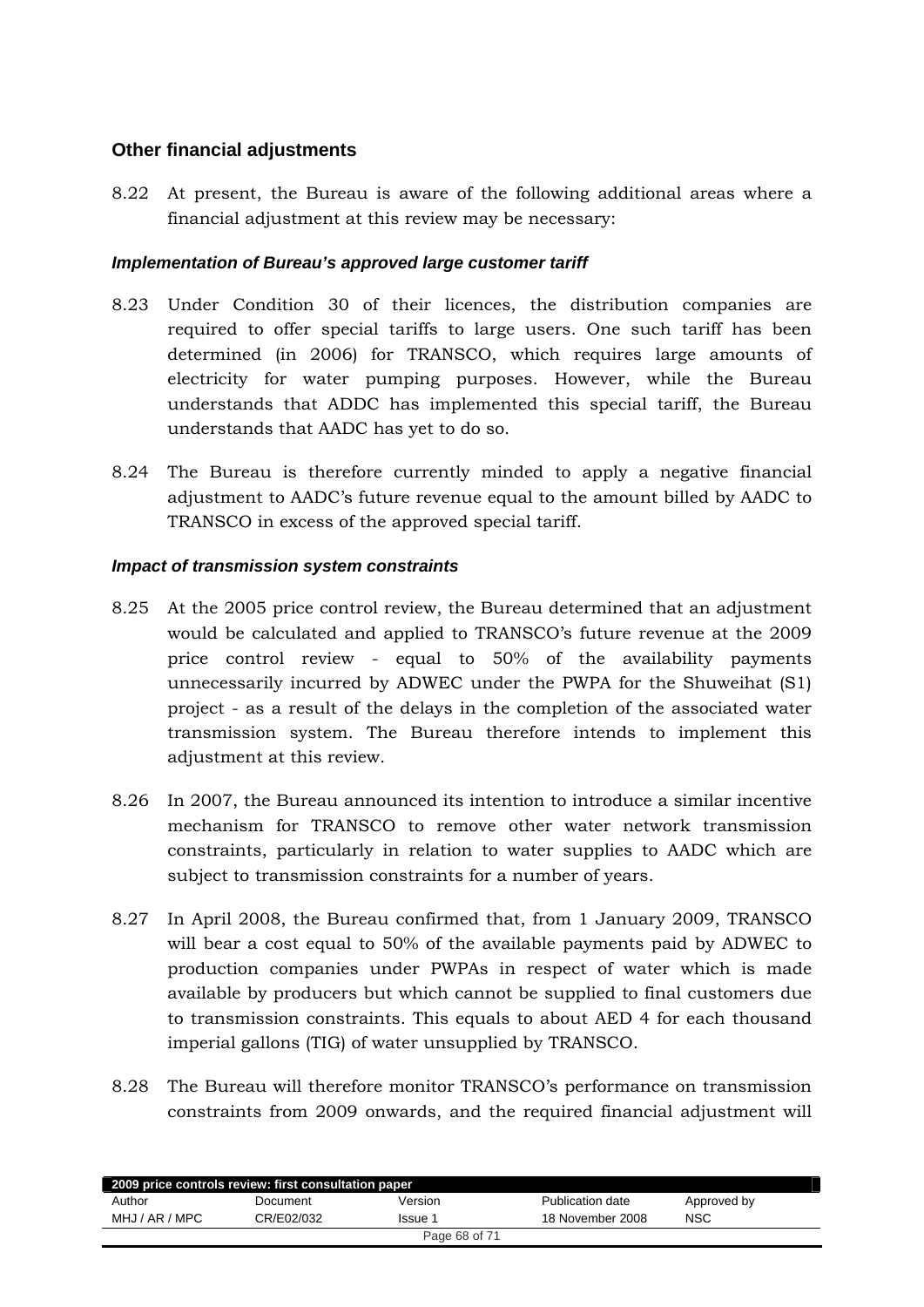be made at the next price control review. TRANSCO is therefore provided with a very strong incentive to minimise any further delays in addressing constraints in its transmission system.

#### *Delay in customers' water asset installations*

- 8.29 At the 2005 price controls review, the Bureau allowed in the PC3 controls for AADC an additional opex allowance of AED 25 million spread evenly across 2006 and 2007 for costs associated with the upgrading of customers' water installations to facilitate the completion of a 24-hour water supply in AADC area. This was based on AADC undertaking a survey of all of its water customers and an assumption that, of these, 15,000 will require minor works and 5,000 will require significant works.
- 8.30 However, only about half of customer properties had been surveyed by the end of 2007 and the survey was still not completed by mid 2008. Furthermore, 'significant works', for which an allowance of AED 14 million (within the total allowance of AED 25 million) was allotted in PC3 controls, had amounted to only AED 0.6 million by mid 2008.
- 8.31 In August 2008, the Bureau wrote to AADC stating that it would not be appropriate for AADC to receive financial benefit from any failure to expend the allotted funds, or from any delay in expending the allotted funds. A financial adjustment would therefore be required at this review to ensure AADC is remunerated only for expenditure which it has incurred, at the time that it was incurred. Further, on AADC's request, the Bureau granted an 18 month extension for completion of this program up to 30 June 2009 so that the appropriate adjustment can be made to the PC4 controls.
- 8.32 Accordingly, the Bureau intends to make appropriate financial adjustment at this review for AADC based on the actual costs and actual timings of costs incurred by 30 June 2009. The Bureau may require this data to be independently audited before confirming the level of expenditure to be remunerated.

#### *Delay in water interface metering*

8.33 As described in Section 3, metered peak demands and metered units transmitted are revenue drivers for TRANSCO. 'Metered' in this case refers to the interface meter between the transmission and distribution systems. Delays in completing the interface metering to the standards required by the Metering and Data Exchange Code (MDEC) has meant that TRANSCO has

| 2009 price controls review: first consultation paper |            |         |                  |             |  |
|------------------------------------------------------|------------|---------|------------------|-------------|--|
| Author                                               | Document   | Version | Publication date | Approved by |  |
| MHJ / AR / MPC                                       | CR/E02/032 | Issue 1 | 18 November 2008 | <b>NSC</b>  |  |
| Page 69 of 71                                        |            |         |                  |             |  |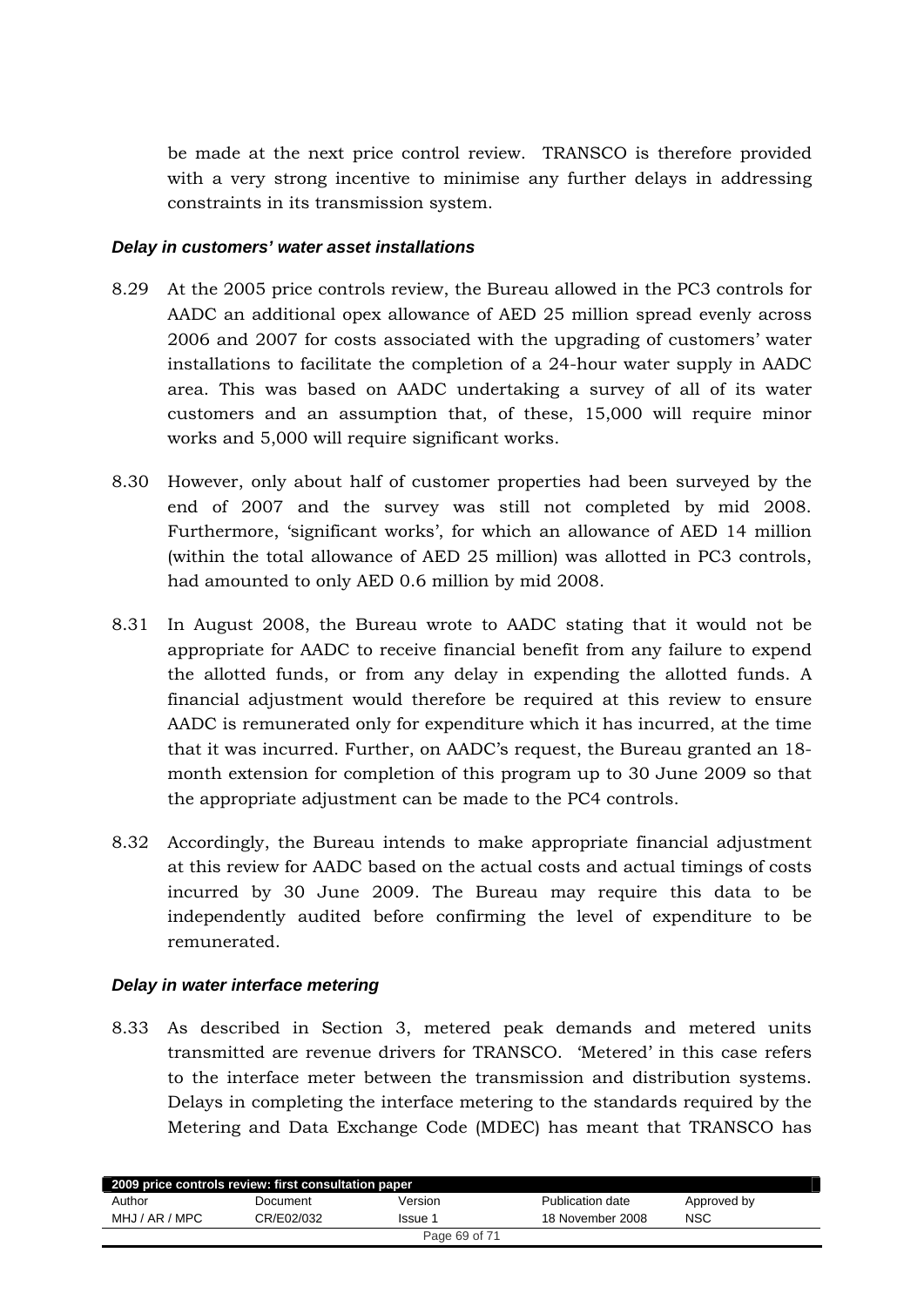<span id="page-69-0"></span>received a lower MAR during PC3 than projected when the price controls were set.

- 8.34 While TRANSCO has an obligation under its licence to ensure that appropriate metering is installed at these interfaces, the interface meters themselves are owned by the distribution companies. In practice, the procurement of the meters has been undertaken in part by TRANSCO and in part by the distribution companies. TRANSCO has argued that as the delays in completing the interface metering are attributable in some degree to the distribution companies, then they should share some of the financial (MAR) impact borne by TRANSCO associated with such delays.
- 8.35 The Bureau is presently assessing sector performance in 2008 on this matter and will consider TRANSCO's arguments as part of that review.

# **Bureau's current thinking**

- 8.36 The Bureau is presently assessing the need for any potential financial adjustments at this review for:
	- (a) companies' performance on PIS Category B indicators;
	- (b) any mis-statement of revenue drivers and/or of regulated revenue in the PCRs since the last review;
	- (c) disposal or transfer of assets by companies since the last review; and
	- (d) distribution companies' share in the responsibility for delays in the water interface metering programme.
- 8.37 At this review, the Bureau intends to make financial adjustments for:
	- (a) AADC's failure to implement the Bureau's approved large customer tariff for electricity supply to TRANSCO (based on the resulting excess billing to TRANSCO);
	- (b) delays in completion of transmission system by TRANSCO for S1 production plant (based on 50% of PWPA availability payments unnecessarily incurred by ADWEC); and
	- (c) delays in completion of customers' water asset installations by AADC for which an additional opex allowance was made in the PC3 controls

| 2009 price controls review: first consultation paper |            |         |                  |             |  |  |
|------------------------------------------------------|------------|---------|------------------|-------------|--|--|
| Author                                               | Document   | Version | Publication date | Approved by |  |  |
| MHJ / AR / MPC                                       | CR/E02/032 | Issue 1 | 18 November 2008 | NSC         |  |  |
| Page 70 of 71                                        |            |         |                  |             |  |  |